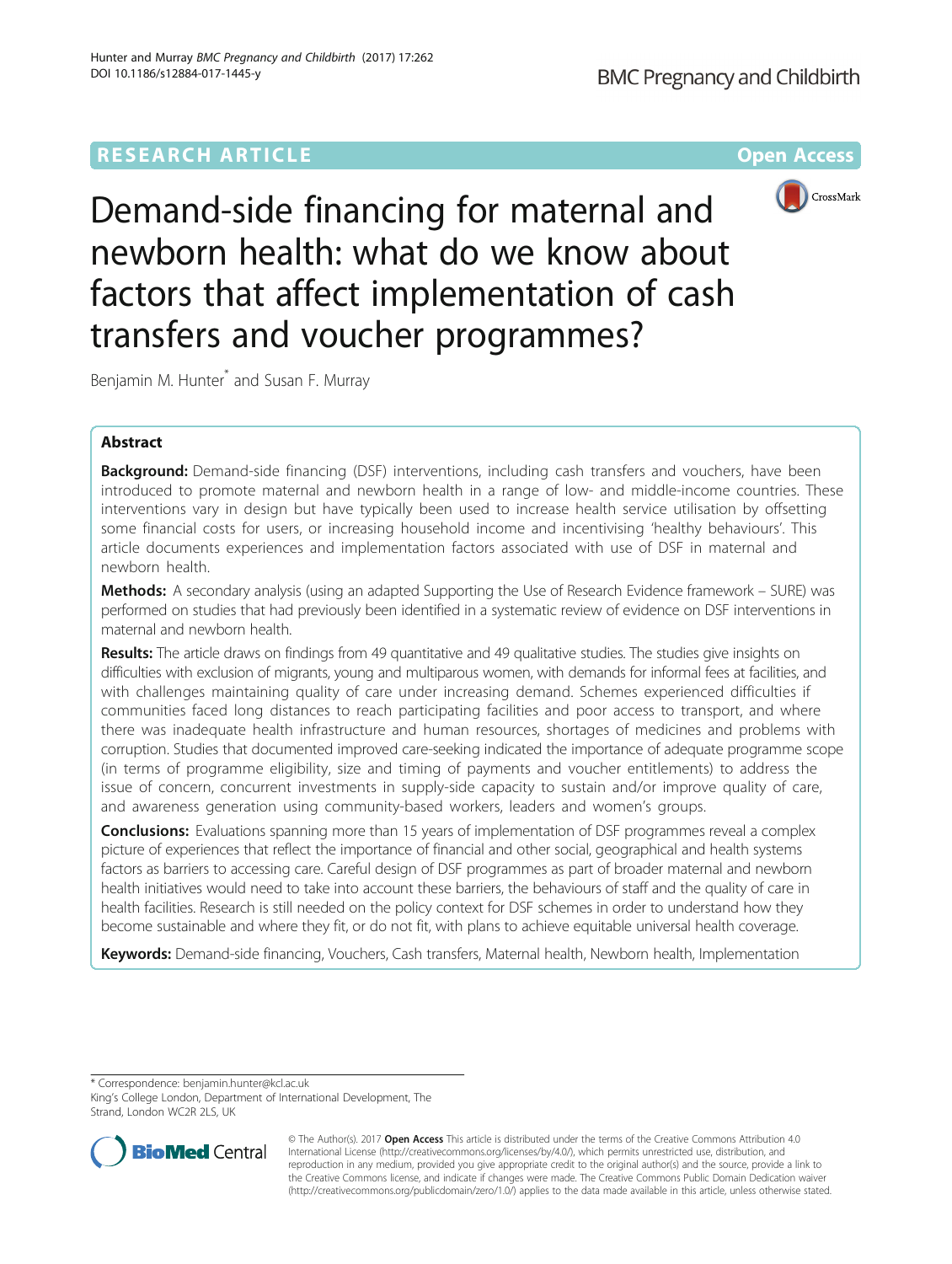## Background

Women and their families can face multiple barriers to accessing maternity care services, and financial barriers are a well-documented concern [\[1](#page-24-0), [2](#page-24-0)]. In many countries there are demands for out-of-pocket formal fees and informal payments for care services or supplies such as medicines, sutures, gloves and diagnostic tests [[3, 4](#page-24-0)]. There are the practical and financial difficulties of travel to health centres and the opportunity costs of being away from home or from work, or from dependents. For poor families, any such costs can cause severe financial hardship [[5\]](#page-24-0), and may result in delays or avoidance of care-seeking that increase health risks for mothers and newborns and further escalate costs. One approach to ameliorate these effects is the use of 'demand-side' financing (DSF) interventions that are designed to promote health by providing cash or vouchers to users to offset some of the financial costs of using or getting to maternity care services, or to increase household income and incentivise 'healthy behaviours'.

Within this overarching definition there are five types of DSF that have been used in the health sector and there are important differences in their intended mechanism of action [[6, 7\]](#page-24-0). Conditional cash transfers, which have been widely used in Latin America, aim to increase utilisation of maternity care services by making regular payments to households linked to 'conditionalities' including attendance at community meetings and uptake of government health services. These are primarily focused on child health and development but some schemes include maternity care uptake. Unconditional cash transfers are similar regular payments but, in the absence of specific conditionalities for service utilisation, have the more general aim of alleviating the effect of poverty on a woman's health during pregnancy. Shortterm cash payments to offset costs are typically retrospective payments made at government health facilities to those who attend for care. Vouchers for maternity care services aim to reduce the cost of maternity care services and vouchers for 'merit' goods aim to reduce the cost of merit goods (such as food or insecticide-treated nets) that promote maternal health. Vouchers may be distributed by community-based workers or at health facilities, and voucher schemes may be designed to incorporate services in the private sector as well as government facilities.

There have been seven systematic reviews of evidence on the impact of DSF mechanisms on maternal health during the period 2007–2012 [[7](#page-24-0)–[13](#page-25-0)]. Two of the reviews examined the impact of cash transfers [\[9](#page-24-0), [11\]](#page-25-0), three the impact of vouchers [\[8](#page-24-0), [12, 13](#page-25-0)], and two the role of multiple types of DSF [[7,](#page-24-0) [10](#page-25-0)]. The systematic reviews reported on a rapidly growing body of evidence that DSF can lead to a short-term increase in uptake of maternity care services, but could offer little evidence on longer-term effects on service uptake or maternal and neonatal morbidity and mortality. A recently published systematic review has confirmed these findings [[14](#page-25-0)].

This article has been commissioned by the World Health Organization's Department of Maternal, Newborn, Child and Adolescent Health as part of a series of articles on health promotion interventions. The series aims to document factors that affect programme implementation in order to support policy-makers and decisions on how best to improve access to skilled care during pregnancy, childbirth and after birth. This article focuses on factors that have been found to affect implementation of DSF programmes in maternal and newborn health and has three components: a review of stakeholder perspectives and experiences of DSF interventions; information on the barriers and facilitators to implementation of the interventions, and a discussion on how these relate to the improvements in care-seeking outcomes reported elsewhere and what this means for programmatic initiatives [[14](#page-25-0)].

### **Methods**

This article is a secondary analysis of studies identified in a systematic review that was conducted in 2012 [\[6](#page-24-0), [7](#page-24-0)] and repeated in 2015 [[14](#page-25-0)]. The systematic review used the Joanna Briggs Institute approach, which incorporates both quantitative and qualitative data into reviews and has been used to review evidence on a range of policy and healthcare systems topics [\[15](#page-25-0)]. The population of interest in the review was economically poor women who were pregnant or within 42 days of end of pregnancy, in the context of low- and middle-income (both lower- and upper-middle) countries as defined by the World Bank at the time the study was published. The intervention of interest was DSF as a mechanism to increase consumption of goods and services intended to impact positively on maternal and newborn health. Outcomes of interest in the systematic review related to the effectiveness of DSF programmes to promote uptake of maternity care services and maternal and newborn health, and wider impact on quality of care. In addition to questions of effectiveness, the 2012 review also analysed qualitative research relating to barriers and facilitators for effective and sustainable programme implementation.

The systematic searches for the review used 30 terms in 19 medical, health and social policy databases and seven databases of unpublished research, and aimed to retrieve quantitative and qualitative studies that were published between January 1990 and June 2015. Retrieved studies were examined using Joanna Briggs Institute tools for critical appraisal of quantitative and qualitative research that include questions on study methods and the presentation of findings [[15\]](#page-25-0). The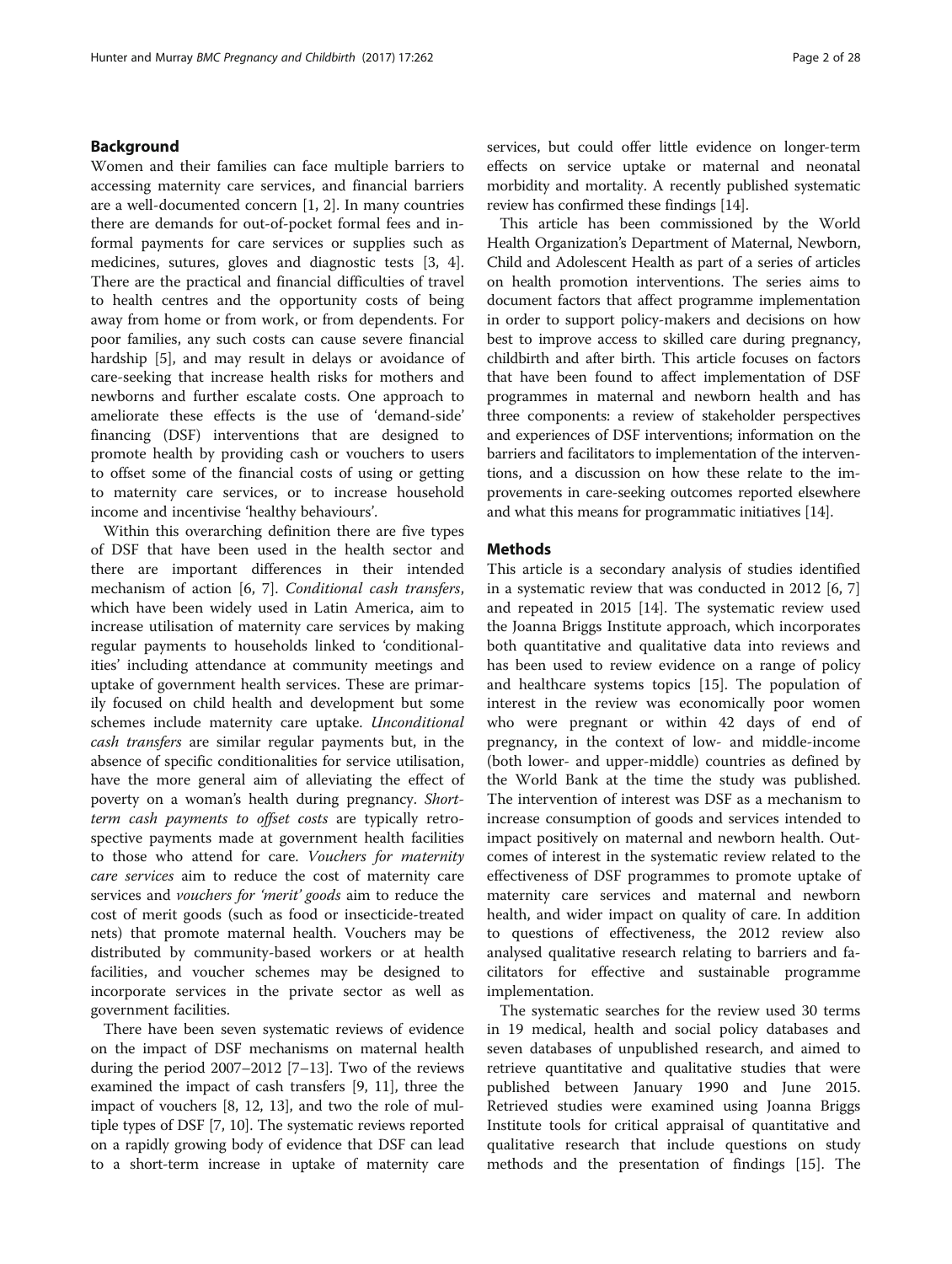review team assigned an overall quality rating to individual studies using a three-point rating system (low-, mediumor high-quality), similar to that used to assess study bias in the Effective Public Health Practice Project (EPHPP) quality assessment tool. The rating assigned to each study was based on assessments of study methods and reporting using critical appraisal tools produced by the Joanna Briggs Institute. The assessments are described in detail in a linked systematic review [\[14](#page-25-0)].

Data were extracted from included studies using standardised tools developed by the Joanna Briggs Institute, and the findings presented in this article have been analysed thematically using a comprehensive framework for factors affecting implementation of health promotion interventions, adapted from the SURE (Supporting the Use of Research Evidence) framework for preparing policy briefs [\[16](#page-25-0)]. The analytical framework, which is described in detail in a paper by Smith et al. in this series, includes five 'levels' of factors that affect policy implementation (main stakeholders in communities, healthcare providers, other stakeholders, health service delivery factors and social and political factors) and provides a list of types of barrier and enabler for each level. One of the authors, BMH, read through all included studies and extracted data relating to each level of the framework, then both authors examined the extracted data and re-organised them into themes based on the list of types of barrier and enabler.

## Results

#### Range and quality of the body of literature

The article includes findings from 49 quantitative studies and from an additional 49 qualitative studies that contained information relevant to the quantitative studies (see Table [1](#page-3-0) for details of included studies) that relate to the five types of DSF in 22 country programmes:

- conditional cash transfers (Brazil's Bolsa Familia [[17,](#page-25-0) [18\]](#page-25-0), El Salvador's Comunidades Solidarias Rurales [[19\]](#page-25-0), Guatemala's Mi Familia Progresa [[20\]](#page-25-0), Programa de Asignación Familia in Honduras [\[21](#page-25-0)], the Muthulakshmi Reddy Maternity Benefit Scheme in India [\[22](#page-25-0), [23](#page-25-0)], Indonesia's Program Keluarga Harapan [[24](#page-25-0)–[26](#page-25-0)], Mexico's Oportunidades [\[27](#page-25-0)–[34\]](#page-25-0), and Plan de Atención Nacional a la Emergencia Social (PANES) in Uruguay [\[35](#page-25-0)]);
- unconditional cash transfers (Zambia's Child Grant Programme [[36](#page-25-0)]);
- short-term cash payments to offset costs (CHIMACA in China [\[37](#page-25-0)], India's Janani Suraksha Yojana [\[38](#page-25-0)–[74](#page-26-0)], the Safe Delivery Incentive Programme in Nepal [\[75](#page-26-0)–[77](#page-26-0)] and the SURE-P programme in Nigeria [[78](#page-26-0)]);

 vouchers for maternity care services (Bangladesh's Maternal Health Voucher Scheme [[79](#page-26-0)–[84\]](#page-26-0), a pilot programme in Bangladesh [\[85](#page-26-0)], a voucher programme in Cambodia [\[86,](#page-26-0) [87\]](#page-26-0), the Chiranjeevi Yojana in India [\[88](#page-26-0)–[92](#page-26-0)], Kenya's Vouchers for Health programme [[93](#page-26-0)–[102\]](#page-27-0), pilot programmes in Pakistan [\[103](#page-27-0), [104\]](#page-27-0), and the HealthyBaby vouchers [[105](#page-27-0), [106\]](#page-27-0) and Mekerere University Voucher Scheme in Uganda [[107,](#page-27-0) [108\]](#page-27-0)), and vouchers for merit goods (the Tanzanian National Voucher Scheme [\[109](#page-27-0)–[111\]](#page-27-0)).

Programmes ranged from small-scale pilot voucher schemes in Pakistan and Bangladesh to large national programmes such as Janani Suraksha Yojana in India, Bangladesh's Maternal Health Voucher Scheme and multiple conditional cash transfer programmes in Latin American countries. Programme design varied from those that were purely demand-side to those that included supply-side incentives such as output-based payments to service providers (for example many of the voucher programmes), or incentives for communitybased workers (such as in India's Janani Suraksha Yojana). Funding for programmes has come from national and state governments or from donor organisations such as the German Agency for International Cooperation (GIZ), the UK Department for International Development and the Bill and Melinda Gates Foundation.

The studies were generally of medium quality. Many of the quantitative studies were conducted early in the implementation of programmes and some made only limited efforts to account for confounding factors. Qualitative studies were often part of larger programme evaluations that focused primarily on quantitative outcomes and some of the articles reporting these findings lacked detailed descriptions of the methods used to collect and analyse data. Despite these limitations an overview of this literature does offer insights into the programmatic processes across a wide range of DSF initiatives and allows us to identify common features across programmes as well as some programme specific challenges.

## Stakeholder perspectives and experiences

Three groups of stakeholders in DSF programmes have been studied in most detail: women service users, community-based workers, and staff in health facilities. Documented experiences from each of these groups are reviewed below and relate to awareness of programmes, cultural attitudes, perceptions of maternity care services, reasons for using or joining programmes and the challenges faced during participation. Many findings reflect wider issues in healthcare systems, however this section focuses on DSF implementation, and findings have been disaggregated by type of DSF where possible.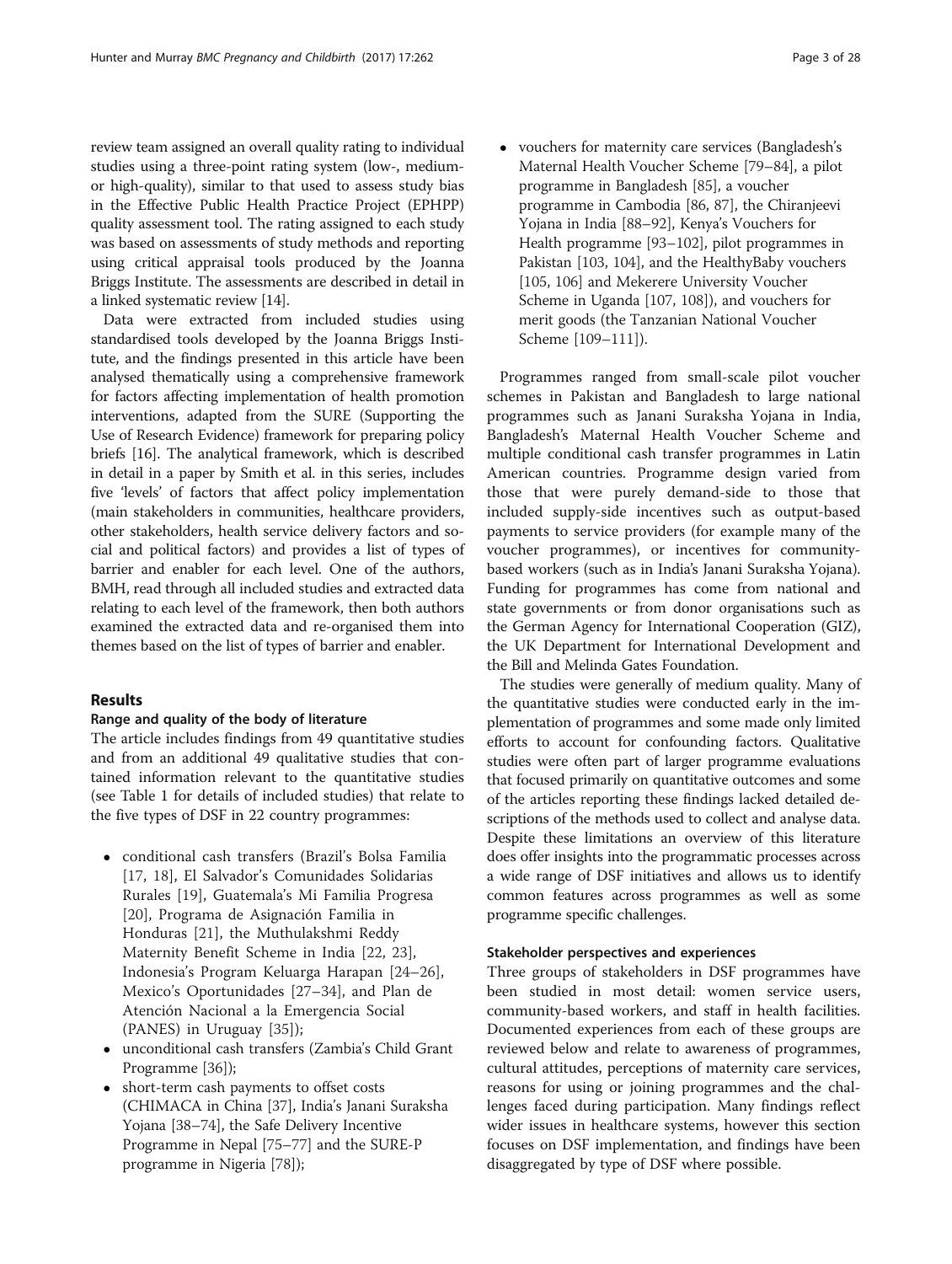<span id="page-3-0"></span>

| Table 1 Table of characteristics of included studies |                                              |                                                                     |                                                                                                                                                                                                                                                                                             |                                                                                                                                              |                                           |
|------------------------------------------------------|----------------------------------------------|---------------------------------------------------------------------|---------------------------------------------------------------------------------------------------------------------------------------------------------------------------------------------------------------------------------------------------------------------------------------------|----------------------------------------------------------------------------------------------------------------------------------------------|-------------------------------------------|
| Study                                                | Study design                                 | Setting                                                             | Description of intervention                                                                                                                                                                                                                                                                 | Recommendation                                                                                                                               | Outcomes of interest reported             |
| Conditional cash transfers                           |                                              |                                                                     |                                                                                                                                                                                                                                                                                             |                                                                                                                                              |                                           |
| Oportunidades, Mexico                                |                                              |                                                                     |                                                                                                                                                                                                                                                                                             |                                                                                                                                              |                                           |
| Barber and Gertler (2008)                            | Cross-sectional                              | Rural communities,<br>Mexico                                        | Oportunidades (conditional cash<br>transfers)The programme was                                                                                                                                                                                                                              | Conditional cash transfers                                                                                                                   | Perinatal morbidity, ANC                  |
| Barber and Gertler (2009)                            | Cross-sectional                              | Rural communities,<br>Mexico                                        | launched in 1997 as PROGRESA<br>Oportunidades. Monthly cash<br>and later renamed                                                                                                                                                                                                            | Conditional cash transfers                                                                                                                   | <b>Soc</b>                                |
| Barber (2010)                                        | Cross-sectional                              | Rural communities,<br>Mexico                                        | mothers and are conditional on<br>transfers are paid directly to                                                                                                                                                                                                                            | Conditional cash transfers                                                                                                                   | $\overline{S}$                            |
| Barham (2011)                                        | Retrospective area study                     | Rural communities,<br>Mexico                                        | meeting health and education<br>requirements. These included<br>regular antenatal visits for<br>pregnant women and                                                                                                                                                                          | Programme less effective in areas<br>that do not meet minimum level<br>of sanitation                                                         | Infant mortality, NM                      |
| Hernandez Prado et al. (2004)                        | Retrospective area study                     | Rural, semi-urban and<br>urban areas, Mexico                        | attendance at health education<br>meetings.                                                                                                                                                                                                                                                 | Conditional cash transfers                                                                                                                   | MM, infant mortality                      |
| Hernandez Prado et al. (2004)                        | Repeat cross-sectional                       | Rural, semi-urban and<br>urban areas, Mexico                        |                                                                                                                                                                                                                                                                                             | Conditional cash transfers                                                                                                                   | ANC, SBA, C/I, QoC, infant<br>morbidity   |
| Sosa-Rubai et al. (2011)                             | Cross-sectional                              | Rural communities,<br>Mexico                                        |                                                                                                                                                                                                                                                                                             | Conditional cash transfers, but<br>need better targeting to<br>marginalised groups                                                           | ANC                                       |
| Urquieta et al. (2009)                               | Repeat cross-sectional                       | Rural communities,<br>Mexico                                        |                                                                                                                                                                                                                                                                                             | Conditional cash transfers, but<br>decision-making on place of<br>need to include household<br>members who influence<br>birth                | SBA                                       |
| Program Keluarga Harapan, Indonesia                  |                                              |                                                                     |                                                                                                                                                                                                                                                                                             |                                                                                                                                              |                                           |
| Alatas et al. (2011)                                 | Repeat cross-sectional                       | districts in Indonesia<br>Rural and urban                           | programme was introduced in<br>(conditional cash transfers)The<br>Program Keluarga Harapan                                                                                                                                                                                                  | Conditional cash transfers, but<br>relax conditionalities in areas<br>with weaker health systems                                             | ANC, SBA, FB, PN, NM,<br>infant mortality |
| Febriany et al. (2011)                               | Qualitative - interviews and<br>focus groups | urban and rural) in 2<br>provinces, Indonesia<br>12 villages (mixed | sufficient supply-side capacity to<br>sub-districts that were felt had<br>2007 and was targeted to five<br>meet additional demand for<br>services. Eligible households<br>provinces. It was piloted in                                                                                      | need to reduce gaps in service<br>provision and overcome social,<br>Conditional cash transfers, but<br>economic and geographical<br>parriers | Implementation                            |
| Triyana (2012)                                       | Repeat cross-sectional                       | Rural and urban areas<br>in Indonesia                               | or lactating women and women<br>cash transfer is paid quarterly to<br>use a SBA and receive PN/PP. A<br>were expected to attend ANC,<br>included those with pregnant<br>the women through a nearby<br>post office. Facilitators are<br>conditionalities are met.<br>expected to verify that | Conditional cash transfers                                                                                                                   | MM, NM, infant mortality,<br>SBA, QoC     |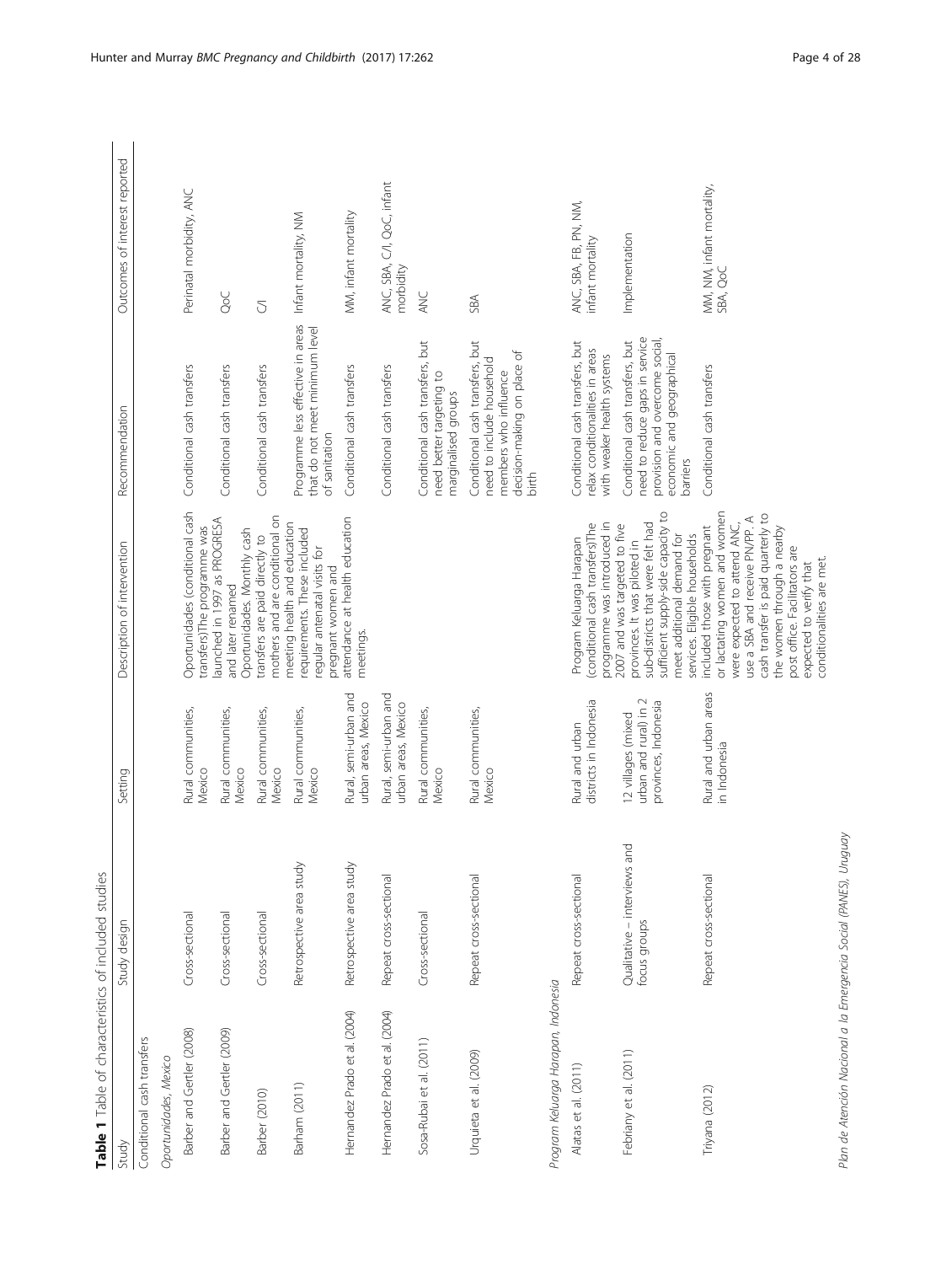|                                                    | Table 1 Table of characteristics of included studies (Continued) |                                     |                                                                                                                                                                                                                                                                                                                                                                                                                                             |                                                                                                                                                                                                                                             |                                                         |
|----------------------------------------------------|------------------------------------------------------------------|-------------------------------------|---------------------------------------------------------------------------------------------------------------------------------------------------------------------------------------------------------------------------------------------------------------------------------------------------------------------------------------------------------------------------------------------------------------------------------------------|---------------------------------------------------------------------------------------------------------------------------------------------------------------------------------------------------------------------------------------------|---------------------------------------------------------|
| Amarante et al. (2011)                             | Repeat cross-sectional                                           | Venbnun                             | implemented by the Uruguayan<br>government. Monthly payments<br>Plan de Atención Nacional a la<br>and December 2007, Plan de<br>households. In homes with a<br>transfers)Between April 2005<br>pregnant woman, payments<br>Emergencia Social (PANES)<br>were conditional on her<br>Atención Nacional a la<br>Emergencia Social was<br>were made to eligible<br>attendance at ANC.<br>(conditional cash                                      | Conditional cash transfers                                                                                                                                                                                                                  | maternal morbidity,<br>Perinatal morbidity,<br>ANC, SBA |
| Muthulakshmi Reddy Maternity Benefit Scheme, India |                                                                  |                                     |                                                                                                                                                                                                                                                                                                                                                                                                                                             |                                                                                                                                                                                                                                             |                                                         |
| Bala-subramanian and<br>Ravindran (2012)           | Cross-sectional                                                  | Tamil Nadu, India                   | Benefit Scheme (conditional cash<br>Muthulakshmi Reddy Maternity<br>transfers)The programme was                                                                                                                                                                                                                                                                                                                                             | Conditional cash transfers, but<br>shorter application process<br>needed                                                                                                                                                                    | EB                                                      |
| Public Health Resource<br>Network (2010)           | Qualitative - in-depth interviews                                | 2 districts in Tamil<br>Nadu, India | 1987 and provided unconditional<br>payments (in two instalments) to<br>launched in Tamil Nadu, India, in<br>is determined by a village health<br>were increased in size over time<br>and were made conditional on<br>nurse and includes those who<br>2012. The eligibility of women<br>antenatal care attendance in<br>meet criteria for poverty and<br>pregnant women. Payments<br>who had previously had no<br>more than two live births. | community-based workers, and<br>supply-side investment so that<br>maternity care services are uni-<br>with universal eligibility, timely<br>Conditional cash transfers, but<br>versally available and are free<br>payments, assistance from | Implementation                                          |
| Comunidades Solidarias Rurales, El Salvador        |                                                                  |                                     |                                                                                                                                                                                                                                                                                                                                                                                                                                             |                                                                                                                                                                                                                                             |                                                         |
| De Brauw et al. (2011)                             | Repeat cross-sectional                                           | Rural communities, El<br>Salvador   | The programme coincided with<br>programmes introduced by the<br>Comunidades Solidarias Rurales<br>are identified from census data.<br>programme was introduced in<br>(conditional cash transfers)The<br>2005 and eligible households<br>households must attend ANC<br>education meetings are held.<br>health system strengthening<br>Pregnant woman in eligible<br>and monthly local health<br>government.                                  | Conditional cash transfers, but<br>should be conditional on ANC<br>during first trimester, SBA and<br>$\geq$                                                                                                                                | ANC, FB, SBA, PN                                        |
| Bolsa Familia, Brazil                              |                                                                  |                                     |                                                                                                                                                                                                                                                                                                                                                                                                                                             |                                                                                                                                                                                                                                             |                                                         |
| Guanais (2013)                                     | Retrospective area study                                         | Brazil                              | Bolsa Familia (conditional cash<br>transfers)Since 2003 Brazil has                                                                                                                                                                                                                                                                                                                                                                          |                                                                                                                                                                                                                                             | Post-neonatal mortality                                 |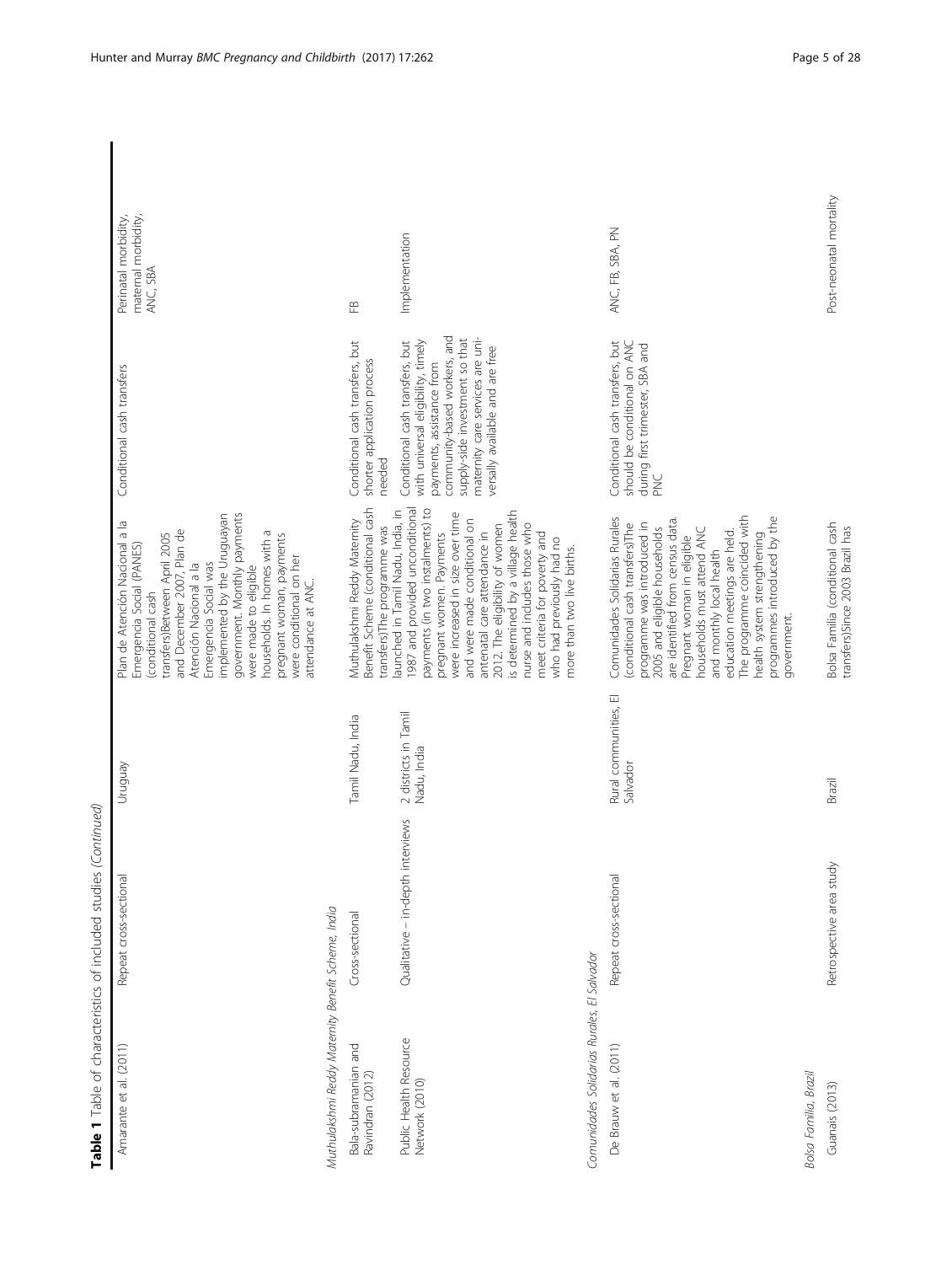|                                                    | Table 1 Table of characteristics of included studies (Continued)       |                                    |                                                                                                                                                                                                                                                                                                                                        |                                                                                                                                                                                                                                 |                                                  |
|----------------------------------------------------|------------------------------------------------------------------------|------------------------------------|----------------------------------------------------------------------------------------------------------------------------------------------------------------------------------------------------------------------------------------------------------------------------------------------------------------------------------------|---------------------------------------------------------------------------------------------------------------------------------------------------------------------------------------------------------------------------------|--------------------------------------------------|
| Shei (2013)                                        | Retrospective area study                                               | Brazil                             | Payments are made to women<br>paid monthly cash transfers to<br>pregnant women attend ANC.<br>conditionalities including that<br>and are credited to electronic<br>eligible households that meet<br>benefit cards.                                                                                                                     | increased demand for services<br>Conditional cash transfers, but<br>and need to target vulnerable<br>should be accompanied by<br>effective but need to meet<br>supply-side interventions<br>Conditional cash transfer<br>groups | mortality, infant mortality<br>NM, post-neonatal |
| Mi Familia Progresa, Guatemala                     |                                                                        |                                    |                                                                                                                                                                                                                                                                                                                                        |                                                                                                                                                                                                                                 |                                                  |
| Gutierrez et al. (2011)                            | Repeat cross-sectional                                                 | Guatemala                          | Guatemalan government in 2008,<br>with a pregnant woman and are<br>are made to eligible households<br>cash transfers)Introduced by the<br>Mi Familia Progresa (conditional<br>conditional on ANC attendance.<br>Mi Familia Progresa payments                                                                                           | Conditional cash transfers                                                                                                                                                                                                      | ANC, FB, PM                                      |
| Programa de Asignación Familia, Honduras           |                                                                        |                                    |                                                                                                                                                                                                                                                                                                                                        |                                                                                                                                                                                                                                 |                                                  |
| Morris et al. (2004)                               | Repeat cross-sectional                                                 | Rural municipalities,<br>Honduras  | Distribution to households with a<br>value were distributed to eligible<br>Programa de Asignación Familia<br>households on a regular basis.<br>transfers)Vouchers with a cash<br>conditional on her ANC<br>pregnant woman was<br>(conditional cash<br>attendance.                                                                      | Conditional cash transfers                                                                                                                                                                                                      | ANC, PN                                          |
| Unconditional cash transfers                       |                                                                        |                                    |                                                                                                                                                                                                                                                                                                                                        |                                                                                                                                                                                                                                 |                                                  |
| Child Grant Programme, Zambia                      |                                                                        |                                    |                                                                                                                                                                                                                                                                                                                                        |                                                                                                                                                                                                                                 |                                                  |
| Handa et al. (2015)                                | Repeat cross-sectional                                                 | Three rural districts in<br>Zambia | mortality and morbidity. Eligibility<br>child in the household. Payments<br>districts with the highest rates of<br>areas as long as there is a young<br>transfers)Launched in 2010, the<br>is universal within programme<br>programme operates in three<br>are made directly to mothers.<br>Child Grant Programme<br>(conditional cash | Unconditional cash transfers, but<br>need access to maternity services<br>and may need complimentary<br>short-term payments that are<br>conditional on uptake of<br>maternity care services                                     | ANC, QoC, SBA                                    |
| Short term cash payments to offset costs of access |                                                                        |                                    |                                                                                                                                                                                                                                                                                                                                        |                                                                                                                                                                                                                                 |                                                  |
| Janani Suraksha Yojana, India                      |                                                                        |                                    |                                                                                                                                                                                                                                                                                                                                        |                                                                                                                                                                                                                                 |                                                  |
| Amudhan et al. (2013)                              | post-comparative with control<br>Quasi-experimental pre- and<br>groups | Rural area in Haryana,<br>India    | (payments to offset costs of<br>access)The programme was<br>Janani Suraksha Yojana                                                                                                                                                                                                                                                     | Short-term payments, but<br>followed by supply-side<br>strengthening                                                                                                                                                            | EB                                               |
| Carvalho et al. (2014)                             | Cross-sectional                                                        |                                    | National Rural Health Mission. A<br>launched in 2005 as part of the                                                                                                                                                                                                                                                                    |                                                                                                                                                                                                                                 | PN, PP                                           |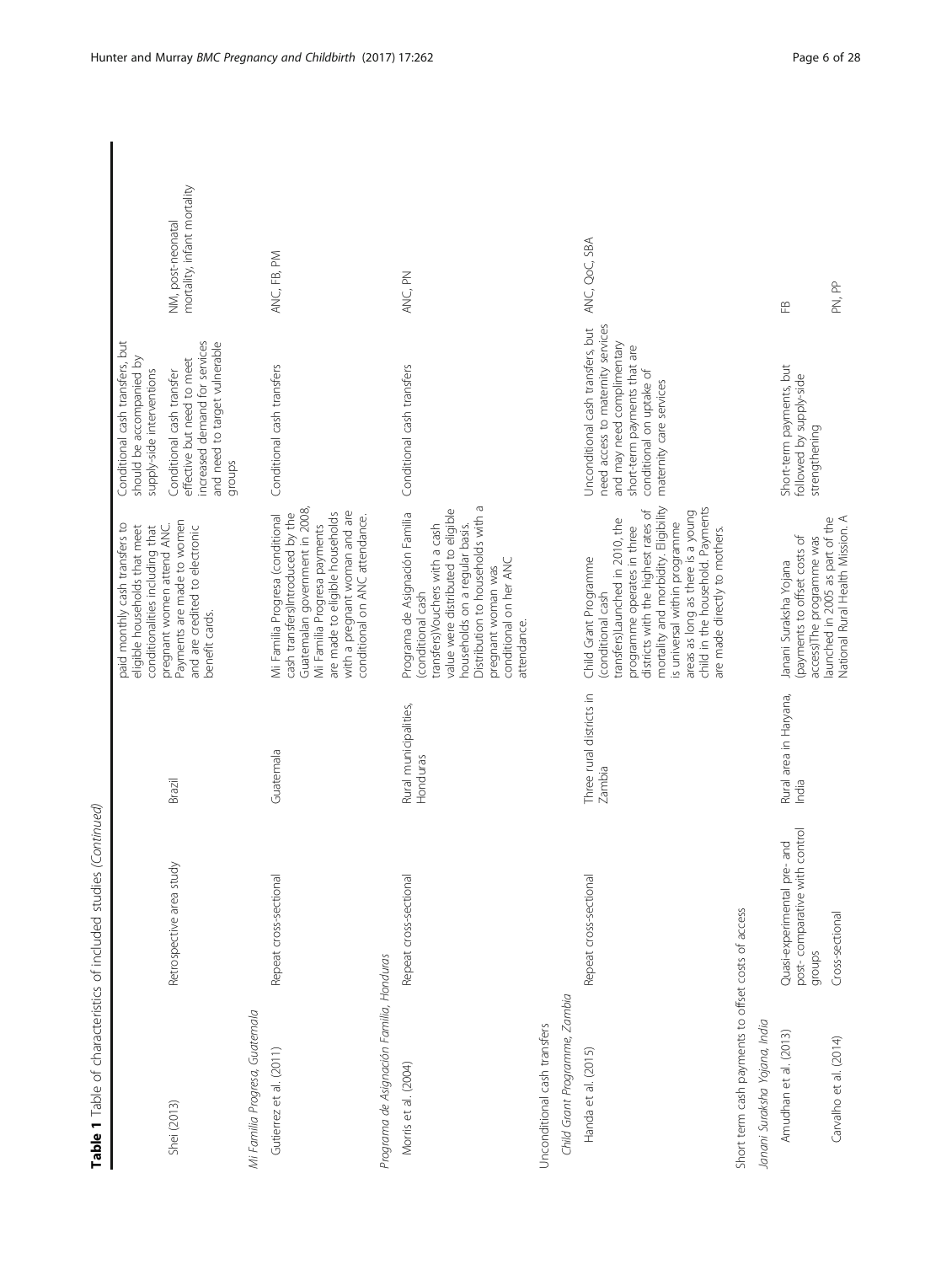|                                  |                                                              | districts (mixed urban<br>National sample of<br>and rural), India  | health activists) were created<br>cadre of community-based<br>workers (accredited social                                                      | Short-term payments, but need<br>appropriate systems for<br>payments                                                                                                 |                |  |
|----------------------------------|--------------------------------------------------------------|--------------------------------------------------------------------|-----------------------------------------------------------------------------------------------------------------------------------------------|----------------------------------------------------------------------------------------------------------------------------------------------------------------------|----------------|--|
| Chaturvedi and Randive<br>(2009) | Qualitative - semi-structured<br>interviews and focus groups | in Maharashtra, India<br>Ahmednagar district                       | to promote the programme in<br>low-income households could<br>receive a cash payment if they<br>communities. Women from                       | Short-term payments, but ensure<br>that private service providers are<br>monitored and regulated                                                                     | Implementation |  |
| Chaturvedi and Randive<br>(2011) | Qualitative - semi-structured<br>interviews and focus groups |                                                                    | (usually government, although<br>give birth in a health facility<br>some states also accredited                                               | capacity to design and manage<br>Ensure sufficient government<br>public-private partnerships                                                                         | Implementation |  |
| Chaturvedi et al. (2015a)        | and<br>Qualitative - observations<br>interviews              | 11 health facilities in<br>Madhya Pradesh                          | and expected to encourage ANC,<br>social health activists are salaried<br>facility-based births and PN/PP.<br>private facilities). Accredited | introducing short-term payment<br>Improve quality of care before<br>programmes                                                                                       | Implementation |  |
| Chaturvedi et al. (2015b)        | Qualitative - record reviews and<br>interviews               | 73 health facilities in<br>Madhya Pradesh                          | payment for accompanying a<br>woman to a health facility to<br>They are eligible to receive a                                                 | Train and support staff to use<br>partographs                                                                                                                        | Implementation |  |
| Coffey (2014)                    | Ō<br>Qualitative - interviews an<br>observations             | rural district in Uttar<br>Three villages in a<br>Pradesh          | give birth.                                                                                                                                   | Short-term payments, but need<br>to incentivise health outcomes                                                                                                      | Implementation |  |
| Dasgupta (2007)                  | Qualitative - maternal death<br>investigations               | 7 districts in Uttar<br>Pradesh, India                             |                                                                                                                                               | nvest in supply-side capacity,<br>programme benefits, and de-<br>velop systems to track each<br>promote awareness of<br>pregnancy                                    | Implementation |  |
| Devadasan et al. (2008)          | Qualitative - interviews                                     | One district in each of<br>four states, India                      |                                                                                                                                               | Short-term payments, but need<br>to ensure quality of care, use<br>distribution of payments and<br>streamlined processes for<br>monitor the programme                | Implementation |  |
| Gopalan et al. (2012)            | Qualitative - interviews and<br>focus groups                 | Three districts in<br>Orissa                                       |                                                                                                                                               | Short-term payments, but with<br>greater protection for families<br>from costs of care                                                                               | Implementation |  |
| Gupta (2007)                     | Qualitative - interviews and<br>focus groups                 | districts in Bihar, India<br>Nalanda and West<br>Champaran (rural) |                                                                                                                                               | No recommendations made                                                                                                                                              | Implementation |  |
| Hangmi and Kuki (2009)           | Qualitative - interviews and<br>focus groups                 | Churachandpur (rural)<br>district in Manipur,<br>India             |                                                                                                                                               | providers, ensure fair selection of<br>Short-term payments, but need<br>community-based workers, and<br>to invest in capacity of service<br>streamline cash payments | Implementation |  |
| Human Rights Watch (2009)        | Qualitative - individual and<br>group interviews             | Rural areas in Uttar<br>Pradesh, India                             |                                                                                                                                               | Develop monitoring systems                                                                                                                                           | Implementation |  |
| Joshi and Sivaram (2014)         | Repeat cross-sectional                                       | districts (mixed urban<br>National sample of<br>and rural), India  |                                                                                                                                               | Concurrent supply-side strength-<br>ening and flexibility in guidelines                                                                                              | ANC, SBA, PN   |  |
| Khan et al. (2010)               | Qualitative - interviews                                     |                                                                    |                                                                                                                                               |                                                                                                                                                                      | Implementation |  |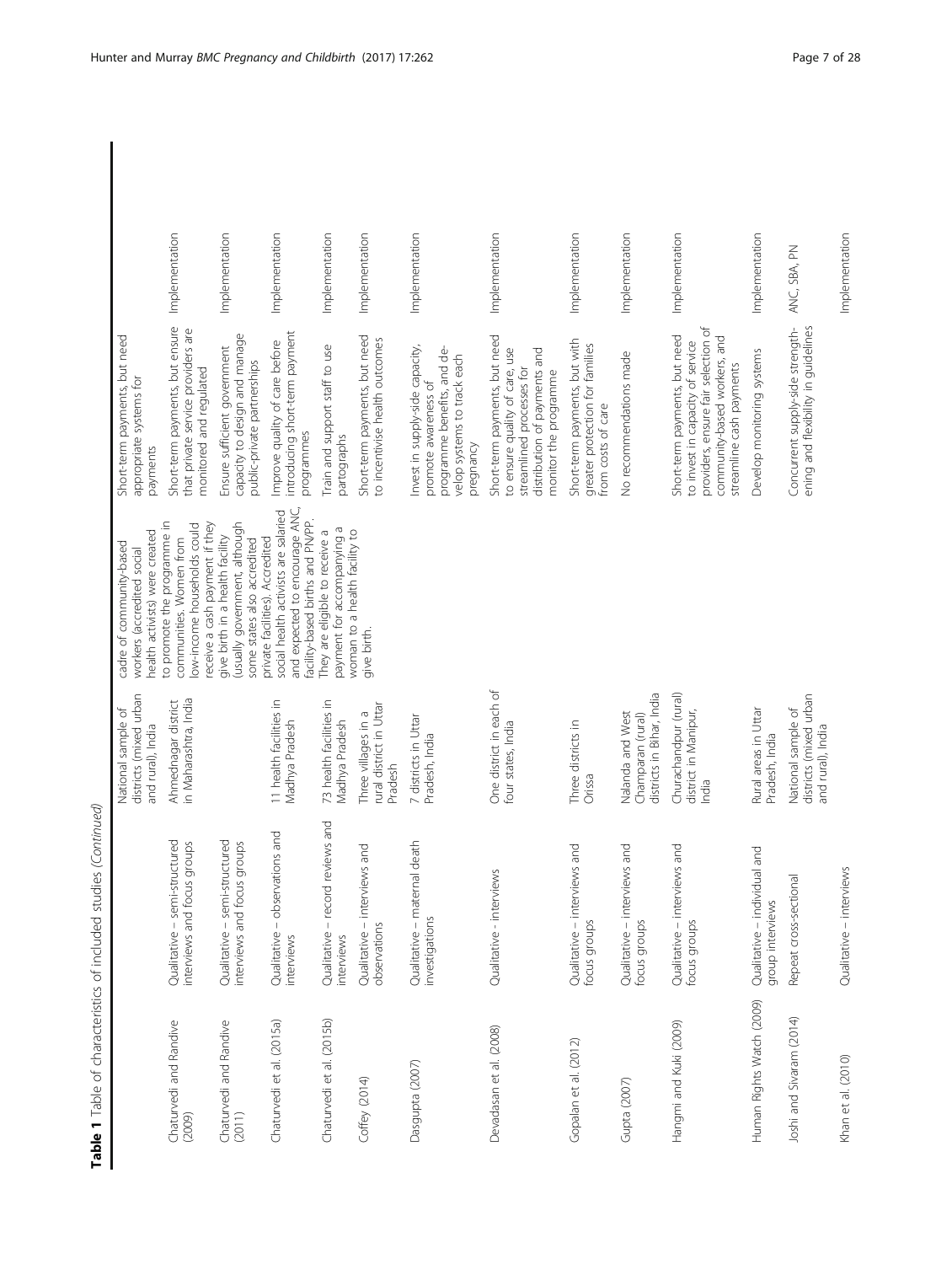|                                        |                                                                                  | Pradesh (rural), India<br>24 villages in Uttar                         | adequate training and incentives<br>and inclusion of private service<br>Short-term payments, but with<br>for community-based workers,<br>providers                          |                                    |
|----------------------------------------|----------------------------------------------------------------------------------|------------------------------------------------------------------------|-----------------------------------------------------------------------------------------------------------------------------------------------------------------------------|------------------------------------|
| <b>Krishna and Ananthpur</b><br>(2011) | Qualitative - interviews and<br>focus groups                                     | Gulbarga and Raichur<br>(rural) districts in<br>Karnataka, India       | No recommendations made                                                                                                                                                     | Implementation                     |
| Kumar et al. (2009)                    | Qualitative - focus groups                                                       | Una (predominantly<br>Himachal Pradesh,<br>rural) district in<br>India | propriately trained and that posts<br>streamlined distribution of cash<br>Short-term payments, but with<br>community-based workers ap-<br>payments and ensure<br>are filled | Implementation                     |
| Lim et al. (2010)                      | Repeat cross-sectional                                                           | districts (mixed urban<br>National sample of<br>and rural), India      | Short-term payments, but need<br>improved targeting and quality<br>of care                                                                                                  | ANC, FB, SBA, PM, NM               |
| Lodh et al. (2009)                     | Qualitative - interviews and<br>focus groups                                     | (predominantly rural)<br>Muzaffarpur district<br>in Bihar, India       | streamlined distribution of cash<br>Short-term payments, but with<br>payments                                                                                               | Implementation                     |
| Mazumdar et al. (2012)                 | Repeat cross-sectional                                                           | districts (mixed urban<br>National sample of<br>and rural), India      | caution regarding unintended<br>Short-term payments, but<br>consequences                                                                                                    | ANC, FB, SBA, C/I, NM              |
| Nandan et al. (2008)                   | Qualitative - semi-structured<br>and in-depth interviews and<br>focus groups     | (predominantly rural),<br>3 districts in Orissa<br>India               | providers, supply-side investment<br>streamlined payment systems,<br>Short-term payments using<br>inclusion of private service<br>and awareness generation                  | Implementation                     |
| Nandan et al. (2008)                   | P.<br>and in-depth interviews and<br>Qualitative - semi-structur<br>focus groups | 3 districts in Orissa<br>India                                         | streamlined payment systems,<br>supply-side investment and<br>Short-term payments using<br>awareness generation                                                             | Implementation                     |
| Purohit et al. (2014)                  | Cross-sectional                                                                  | Four districts in<br>Rajasthan, India                                  | Short-term payments                                                                                                                                                         | ANC, PN, QoC                       |
| Rai et al. (2012)                      | Qualitative - in-depth interviews<br>and focus groups                            | Jharkhand, India<br>12 villages in                                     | Short-term payments alongside<br>investment in supply-side<br>capacity                                                                                                      | Implementation                     |
| Randive et al. (2013)                  | Repeat cross-sectional                                                           | 284 districts across<br>nine Indian states                             | Short-term payments, but need<br>to improve quality of care to<br>impact on MM                                                                                              | E                                  |
| Santhya et al. (2011a)                 | Repeat cross-sectional                                                           | districts (mixed rural<br>Alwar and Jodhpur<br>and urban), India       | communties, quality of services<br>improve awareness among<br>and administrative capacity<br>Short-term payments, but                                                       | ANC, FB, SBA, PP, QoC,<br>oxytocin |
| Santhya et al. (2011b)                 | Qualitative - in-depth interviews                                                |                                                                        |                                                                                                                                                                             | Implementation                     |

Table 1 Table of characteristics of included studies (Continued) **Table 1** Table of characteristics of included studies (Continued)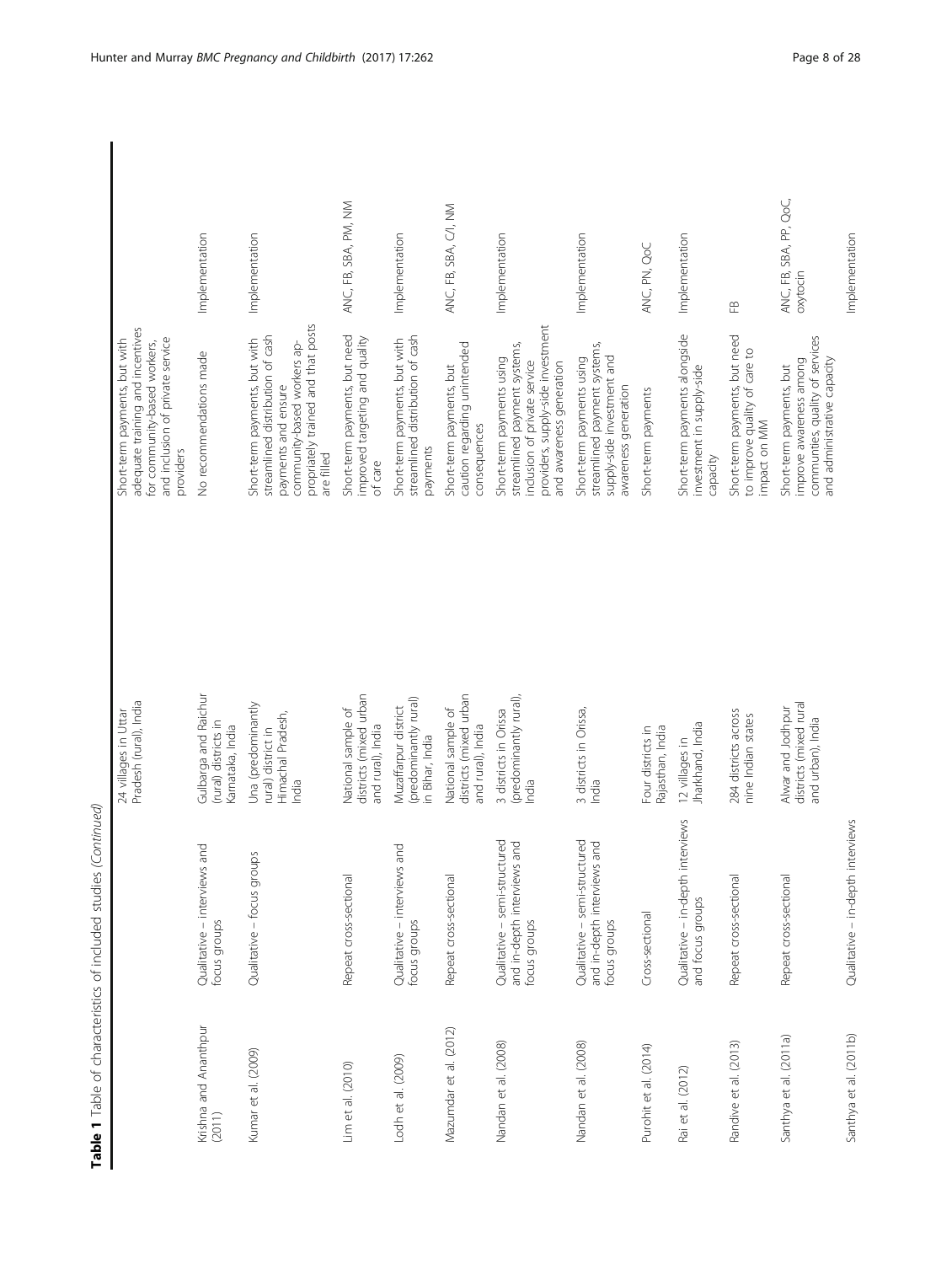| ļ                                                                                                                   |  |
|---------------------------------------------------------------------------------------------------------------------|--|
| )<br>5<br>5                                                                                                         |  |
| .<br>אנשים האנשים האנשים לא האנשים האנשיים המוניים המוניים לא האנשיים לא האנשיים לא האנשיים להתוצר האנשיים להתוצר ל |  |
| ことにてこも てゅてこてとこと とこもになせではなとで ちょうこう<br>・リンクミス                                                                         |  |
| 5<br>}                                                                                                              |  |
|                                                                                                                     |  |
| Ĭ,                                                                                                                  |  |
| ֧֘֜֕֜֕֜                                                                                                             |  |

|                             |                                              | districts in Rajasthan,<br>Alwar and Jodhpur<br>India                              | workers to raise awareness in<br>Short-term payments with<br>trained community-based<br>communities                                                                                        |                |
|-----------------------------|----------------------------------------------|------------------------------------------------------------------------------------|--------------------------------------------------------------------------------------------------------------------------------------------------------------------------------------------|----------------|
| Singh and Chaturvedi (2007) | Qualitative - focus groups<br>and interviews | Five districts in Uttar<br>Pradesh and three<br>Uttarakhand, India<br>districts in | streamlined systems, inclusion of<br>postpartum care and removal of<br>formal and informal user fees<br>Short-term payments using                                                          | Implementation |
| Sri et al. (2012)           | Qualitative - maternal death<br>reviews      | Barwani district, Uttar<br>Pradesh, India                                          | ensuring quality of care before<br>supply-side strengthening and<br>Investments must be made in<br>short-term payments are<br>considered                                                   | Implementation |
| Uttekar et al. (2007a)      | Qualitative - interviews                     | 3 districts in Himachal<br>Pradesh, India                                          | investing in supply-side capacity,<br>raise awareness among hard-to-<br>Short-term payments, but need<br>use streamlined payments and<br>to ensure quality of care by<br>reach communities | Implementation |
| Uttekar et al. (2007b)      | Qualitative - interviews                     | 3 districts in West<br>Bengal, India                                               | investing in supply-side capacity,<br>Short-term payments, but need<br>raise awareness among hard-to-<br>use streamlined payments and<br>to ensure quality of care by<br>reach communities | Implementation |
| Uttekar et al. (2007c)      | Qualitative - interviews                     | 3 districts in Orissa,<br>India                                                    | investing in supply-side capacity,<br>raise awareness among hard-to-<br>Short-term payments, but need<br>use streamlined payments and<br>to ensure quality of care by<br>reach communities | Implementation |
| Uttekar et al. (2007d)      | Qualitative - interviews                     | 3 districts in Rajasthan,<br>India                                                 | investing in supply-side capacity,<br>raise awareness among hard-to-<br>Short-term payments, but need<br>use streamlined payments and<br>to ensure quality of care by<br>reach communities | Implementation |
| Uttekar et al. (2007e)      | Qualitative - interviews                     | 3 districts in Assam,<br>India                                                     | investing in supply-side capacity,<br>Short-term payments, but need<br>raise awareness among hard-to-<br>use streamlined payments and<br>to ensure quality of care by<br>reach communities | Implementation |
| Uttekar et al. (2008a)      | Qualitative - interviews                     | 3 districts in Uttar<br>Pradesh, India                                             | investing in supply-side capacity,<br>Short-term payments, but need<br>use streamlined payments and<br>to ensure quality of care by                                                        | Implementation |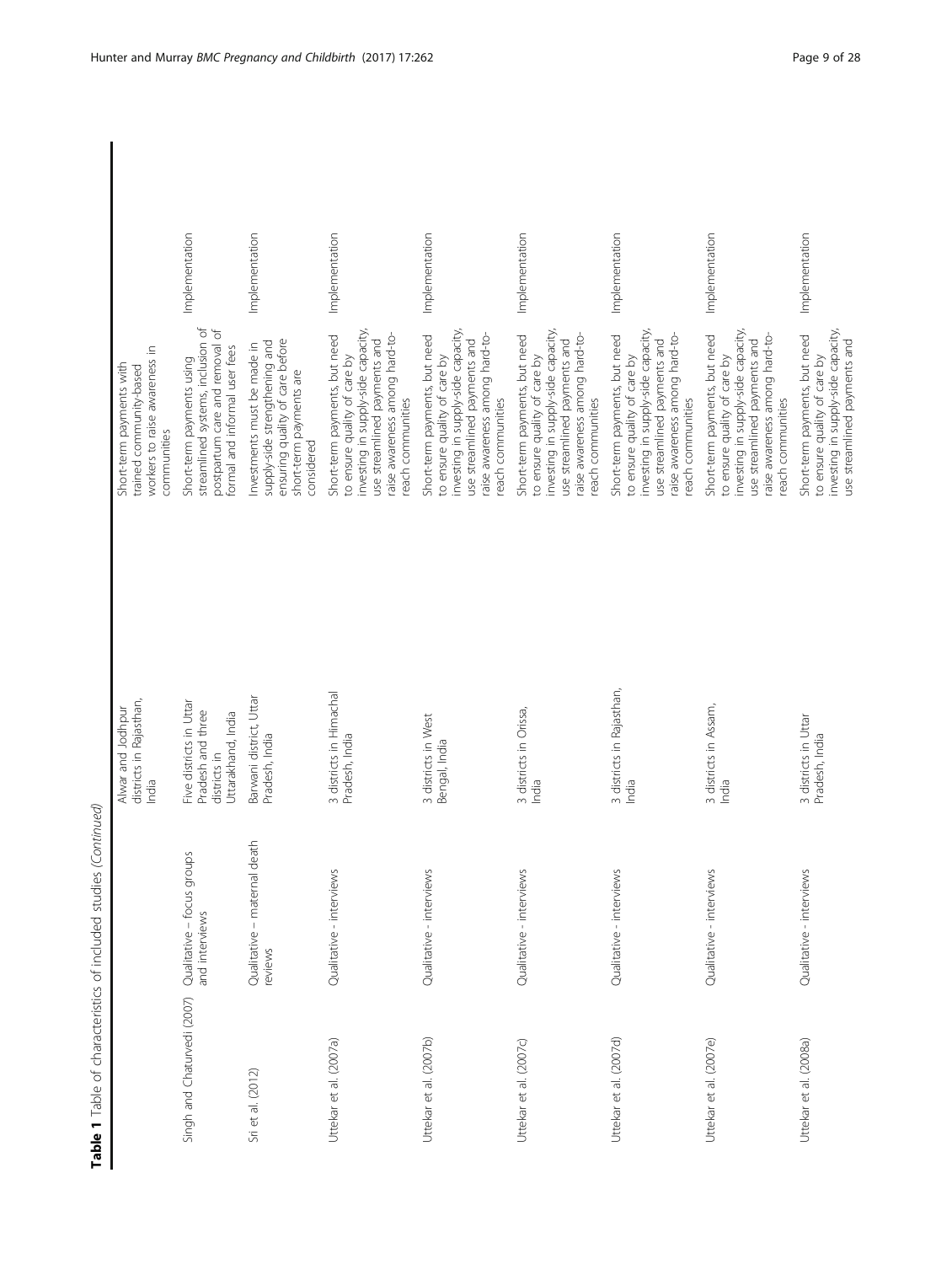| ί                                                 |  |
|---------------------------------------------------|--|
| $\frac{1}{2}$<br>)<br>5                           |  |
|                                                   |  |
| きこも てんてこてと! さしこむにんせんきゃく 七 のこで<br>)<br>}<br>・リンクミス |  |
| )<br>)                                            |  |
|                                                   |  |
|                                                   |  |

|                                                     | Implementation                                                                                                                                                                             |                                                                                                                                                                                                                                                                                                                                            |                        | ANC, C/I, PN, QoC                                                                                                                                                                                                                                                                                                                                                                                                                   |                 | ANC, SBA                                                                                                                                                                                                                                                                                                                                                                                                                    |
|-----------------------------------------------------|--------------------------------------------------------------------------------------------------------------------------------------------------------------------------------------------|--------------------------------------------------------------------------------------------------------------------------------------------------------------------------------------------------------------------------------------------------------------------------------------------------------------------------------------------|------------------------|-------------------------------------------------------------------------------------------------------------------------------------------------------------------------------------------------------------------------------------------------------------------------------------------------------------------------------------------------------------------------------------------------------------------------------------|-----------------|-----------------------------------------------------------------------------------------------------------------------------------------------------------------------------------------------------------------------------------------------------------------------------------------------------------------------------------------------------------------------------------------------------------------------------|
| raise awareness among hard-to-<br>reach communities | investing in supply-side capacity,<br>raise awareness among hard-to-<br>Short-term payments, but need<br>use streamlined payments and<br>to ensure quality of care by<br>reach communities | Short-term payments, but should ANC, FB, C/I<br>awareness generation, and divide<br>payments across maternity care<br>networks, include public and/or<br>services to incentivise multiple<br>private facilities depending on<br>local health system, promote<br>expand availability of health<br>facilities, develop referral<br>services. |                        | payments that are appropriately<br>Short-term payments, but need<br>sized and relatively easy to<br>obtain                                                                                                                                                                                                                                                                                                                          |                 | Short-term payments, but need<br>to improve retention of<br>throughout pregnancy<br>programme recipients                                                                                                                                                                                                                                                                                                                    |
|                                                     |                                                                                                                                                                                            |                                                                                                                                                                                                                                                                                                                                            |                        | distributed the leaflets to women<br>payment was increased with the<br>payment from a health centre if<br>CHIMACA project (payments to<br>2007 and 2009. The size of the<br>offset costs of access)Women<br>communities to advertise the<br>number of ANC visits. Village<br>they attended ANC between<br>programme and midwives<br>could claim a small cash<br>family planning workers<br>distributed leaflets in<br>attending ANC |                 | care services (ANC, childbirth and<br>payments were made to women<br>PN/PP). Eligibilty was geographic<br>of health facilities participating in<br>who attended specific maternity<br>SURE-P (short term payments to<br>the hospital received a payment.<br>and was based on the selection<br>programme. If a woman was re-<br>ferred to a higher level hospital,<br>offset costs of access)Cash<br>the wider SURE-P health |
|                                                     | 3 districts in Bihar,<br>India                                                                                                                                                             | and Tamil Nadu, India<br>Rural areas in Gujarat                                                                                                                                                                                                                                                                                            |                        | One county in Anhui<br>province, China                                                                                                                                                                                                                                                                                                                                                                                              |                 | Nine states, Nigeria                                                                                                                                                                                                                                                                                                                                                                                                        |
|                                                     | Qualitative - interviews                                                                                                                                                                   | Cross-sectional                                                                                                                                                                                                                                                                                                                            |                        | Cross-sectional                                                                                                                                                                                                                                                                                                                                                                                                                     |                 | Retrospective area study                                                                                                                                                                                                                                                                                                                                                                                                    |
|                                                     | Uttekar et al. (2008b)                                                                                                                                                                     | Vora et al. (2012)                                                                                                                                                                                                                                                                                                                         | CHIMACA project, China | Hemminki et al. (2013)                                                                                                                                                                                                                                                                                                                                                                                                              | SURE-P, Nigeria | Okoli et al. (2014)                                                                                                                                                                                                                                                                                                                                                                                                         |

Safe Delivery Incentive Programme, Nepal Safe Delivery Incentive Programme, Nepal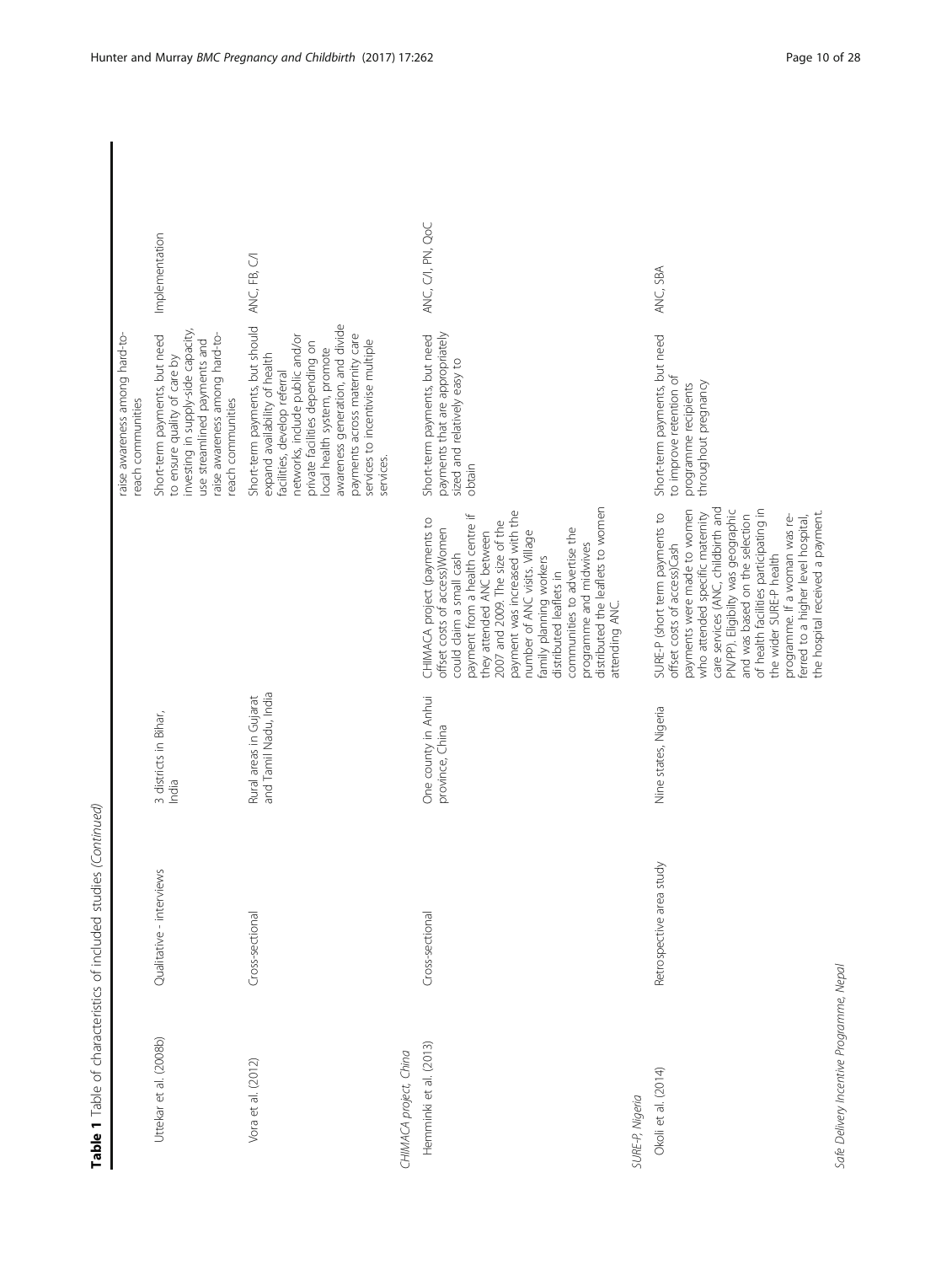|                                            | Table 1 Table of characteristics of included studies (Continued) |                                                                    |                                                                                                                                                                                                                                                                                                                                                  |                                                                                                                                                        |                       |
|--------------------------------------------|------------------------------------------------------------------|--------------------------------------------------------------------|--------------------------------------------------------------------------------------------------------------------------------------------------------------------------------------------------------------------------------------------------------------------------------------------------------------------------------------------------|--------------------------------------------------------------------------------------------------------------------------------------------------------|-----------------------|
| Powell-Jackson et al. (2009)               | Retrospective area study                                         | Makwanpur district<br>(rural), Nepal                               | Programme (payments to offset<br>costs of access)The programme<br>provides a cash payment to<br>was launched in 2005 and<br>Safe Delivery Incentive                                                                                                                                                                                              | ensure good communication to<br>Short-term payments, but need<br>to improve quality of care to<br>impact on NM and need to<br>communities              | ANC, FB, SBA, C/I, NM |
| Powell-Jackson et al. (2009)               | Qualitative - interviews and<br>focus groups                     | 10 districts, Nepal                                                | facility). Payments were initially<br>only available to women who<br>(either at home or in a health<br>health facility, and to a health<br>worker who attends her birth<br>women who give birth in a                                                                                                                                             | challenges in countries with poor<br>services, and careful planning<br>Attention to implementation<br>programmes and provide<br>capacity to administer | Implementation        |
| Powell-Jackson and Hanson<br>(2012)        | Cross-sectional                                                  | districts (mixed urban<br>National sample of<br>and rural), India  | live births, but this condition was<br>have had two or fewer previous<br>government health facilities but<br>later removed. The programme<br>later expanded to include the<br>was initially limited to<br>private sector.                                                                                                                        | Short-term payments, but need<br>effective implementation                                                                                              | SBA, FB, C/I          |
| Vouchers for maternity care services       |                                                                  |                                                                    |                                                                                                                                                                                                                                                                                                                                                  |                                                                                                                                                        |                       |
| Pilot programmes, Pakistan                 |                                                                  |                                                                    |                                                                                                                                                                                                                                                                                                                                                  |                                                                                                                                                        |                       |
| Agha (2011a)                               | Repeat cross-sectional                                           | Dera Ghazi Khan City<br>(urban), Pakistan                          | Pilot voucher scheme (vouchers<br>for maternal health                                                                                                                                                                                                                                                                                            | Vouchers for maternity care<br>services                                                                                                                | ANC, FB, PN           |
| Agha (2011b)                               | Repeat cross-sectional                                           | Jhang district (rural),<br>Pakistan                                | eligible families and local officials<br>services)12 month programme in<br>verified eligibility. Vouchers could<br>childbirth (including caesarean<br>Providers were reimbursed for<br>be exchanged at participating<br>section if needed), PP and PN.<br>which vouchers were sold to<br>Greenstar facilities for ANC,<br>each voucher accepted. | Vouchers for maternity care<br>services                                                                                                                | ANC, FB, PN           |
| Maternal Health Voucher Scheme, Bangladesh |                                                                  |                                                                    |                                                                                                                                                                                                                                                                                                                                                  |                                                                                                                                                        |                       |
| Ahmed and Khan (2011)                      | Cross-sectional                                                  | (predominantly rural),<br>Sarishabari district<br>Bangladesh       | Maternal Health Voucher Scheme<br>(vouchers for maternal health<br>services) Since 2007 poor                                                                                                                                                                                                                                                     | Vouchers for maternity care<br>services                                                                                                                | ANC, FB, SBA, PN      |
| Ahmed and Khan (2011)                      | Qualitative - semi-structured<br>interviews                      | (predominantly rural),<br>Sarishabari district<br>Bangladesh       | universal distribution, some had<br>targeted distribution) entitling<br>vouchers (some districts had<br>them to free maternity care<br>pregnant women received                                                                                                                                                                                   | expansion of service delivery<br>services, but with significant<br>Vouchers for maternity care<br>capacity of health facilities                        | Implementation        |
| Hatt et al. (2010)                         | Cross-sectional                                                  | Early implementation<br>subdistricts (mainly<br>rural), Bangladesh | services (ANC, childbirth, PN/PP),<br>incentive for delivery with a<br>transport subsidies, a cash                                                                                                                                                                                                                                               | Vouchers for maternity care<br>services                                                                                                                | ANC, FB, C/I, PN      |
|                                            | g<br>Qualitative - interviews a<br>focus groups                  | Early implementation<br>subdistricts (mainly<br>rural), Bangladesh | qualified provider (at home or in<br>incentives to distribute vouchers<br>a designated facility) and a gift<br>box. Providers received                                                                                                                                                                                                           | Vouchers for maternity care<br>services                                                                                                                | Implementation        |
| Koehlmoos et al. (2008)                    |                                                                  |                                                                    |                                                                                                                                                                                                                                                                                                                                                  |                                                                                                                                                        | Implementation        |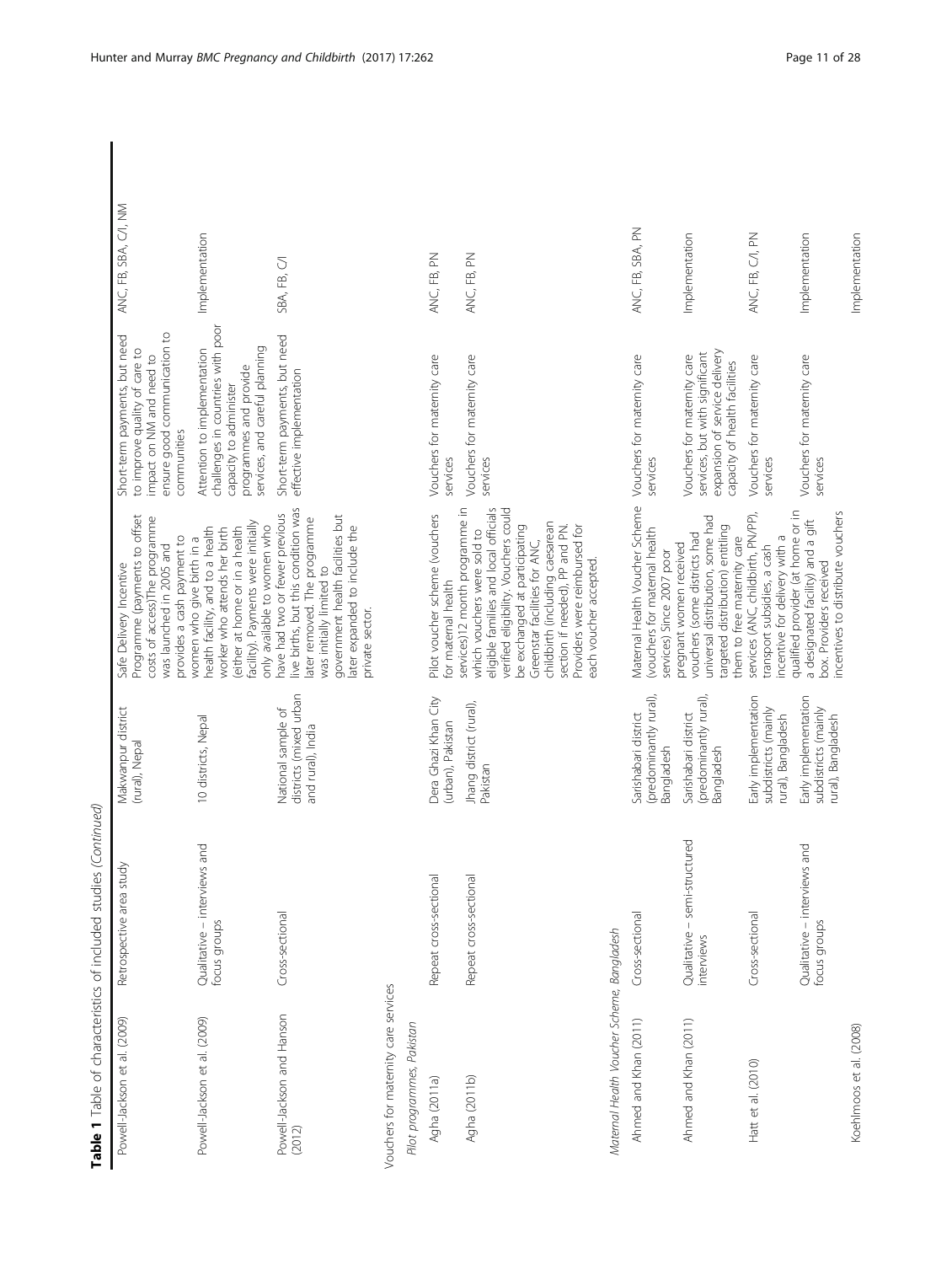|                                                           | Qualitative - structured and in-<br>depth interviews and focus<br>groups |                                                                    | and provide services that were<br>covered by the vouchers.                                                                                                                                                                                                                                                                                                                                                                                                                                          | government facilities, appropriate<br>human resources, and attention<br>services, but with investment in<br>Vouchers for maternity care<br>to incentives to conduct<br>physical infrastructure at<br>caesarean sections |                       |
|-----------------------------------------------------------|--------------------------------------------------------------------------|--------------------------------------------------------------------|-----------------------------------------------------------------------------------------------------------------------------------------------------------------------------------------------------------------------------------------------------------------------------------------------------------------------------------------------------------------------------------------------------------------------------------------------------------------------------------------------------|-------------------------------------------------------------------------------------------------------------------------------------------------------------------------------------------------------------------------|-----------------------|
| Nguyen et al. (2012)                                      | Cross-sectional                                                          | Early implementation<br>subdistricts (mainly<br>rural), Bangladesh |                                                                                                                                                                                                                                                                                                                                                                                                                                                                                                     | initiative that includes supply-<br>Vouchers for maternity care<br>services as part of a wider<br>side strengthening                                                                                                    | ANC, FB, SBA, C/I, PN |
| Reproductive Health<br>Vouchers Evaluation<br>Team (2011) | Qualitative - interviews                                                 | 22 sub-districts,<br>Bangladesh                                    |                                                                                                                                                                                                                                                                                                                                                                                                                                                                                                     | Vouchers for maternity care<br>services                                                                                                                                                                                 | Implementation        |
| Pilot voucher programme, Bangladesh                       |                                                                          |                                                                    |                                                                                                                                                                                                                                                                                                                                                                                                                                                                                                     |                                                                                                                                                                                                                         |                       |
| Rob et al. (2009)                                         | Repeat cross-sectional                                                   | (rural), Bangladesh<br>Habiganj district                           | Pilot voucher scheme (vouchers<br>for maternal health                                                                                                                                                                                                                                                                                                                                                                                                                                               | Vouchers for maternity care<br>services                                                                                                                                                                                 | ANC, FB, SBA, PN      |
|                                                           | 9.<br>Qualitative - semi-structur<br>interviews                          | (rural), Bangladesh<br>Habiganj district                           | trained and strengthened health<br>providers and fieldworkers were<br>by a community support group<br>in which fieldworkers identified<br>Women could use vouchers for<br>services)12 month programme<br>a total of eligible women who<br>Providers were reimbursed for<br>were then validated as "poor"<br>vouchers accepted. Service<br>ANC, childbirth, PN and PP.<br>facilities for providing ANC,<br>delivery, and PNC services.                                                               | Vouchers for maternity care<br>services                                                                                                                                                                                 | Implementation        |
| Makerere University Voucher Scheme, Uganda                |                                                                          |                                                                    |                                                                                                                                                                                                                                                                                                                                                                                                                                                                                                     |                                                                                                                                                                                                                         |                       |
| Alfonso et al. (2015)                                     | Retrospective area study                                                 | Kamuli and Pallisa<br>districts, Uganda                            | Scheme (vouchers for maternal<br>Makerere University Voucher                                                                                                                                                                                                                                                                                                                                                                                                                                        | Vouchers for maternity care<br>services                                                                                                                                                                                 | $\mathbb{E}$          |
| Pariyo et al. (2011)                                      | Qualitative - focus groups                                               | Kamuli district,<br>Uganda                                         | reimbursement covered the cost<br>participating private facilities for<br>exchanged at public facilities or<br>PN/PP in case of complications.<br>and from the hospital, and for<br>of the average distance in the<br>were distributed to women in<br>intrapartum care, transport to<br>2010 and May 2011, vouchers<br>Ugandan districts during ANC<br>health services)Between June<br>treatment areas, and health<br>two selected areas of two<br>visits. Vouchers could be<br>Transport vouchers' | services, but with inclusion of<br>Vouchers for maternity care<br>transport providers                                                                                                                                   | Implementation        |

Table 1 Table of characteristics of included studies (Continued) **Table 1** Table of characteristics of included studies (Continued)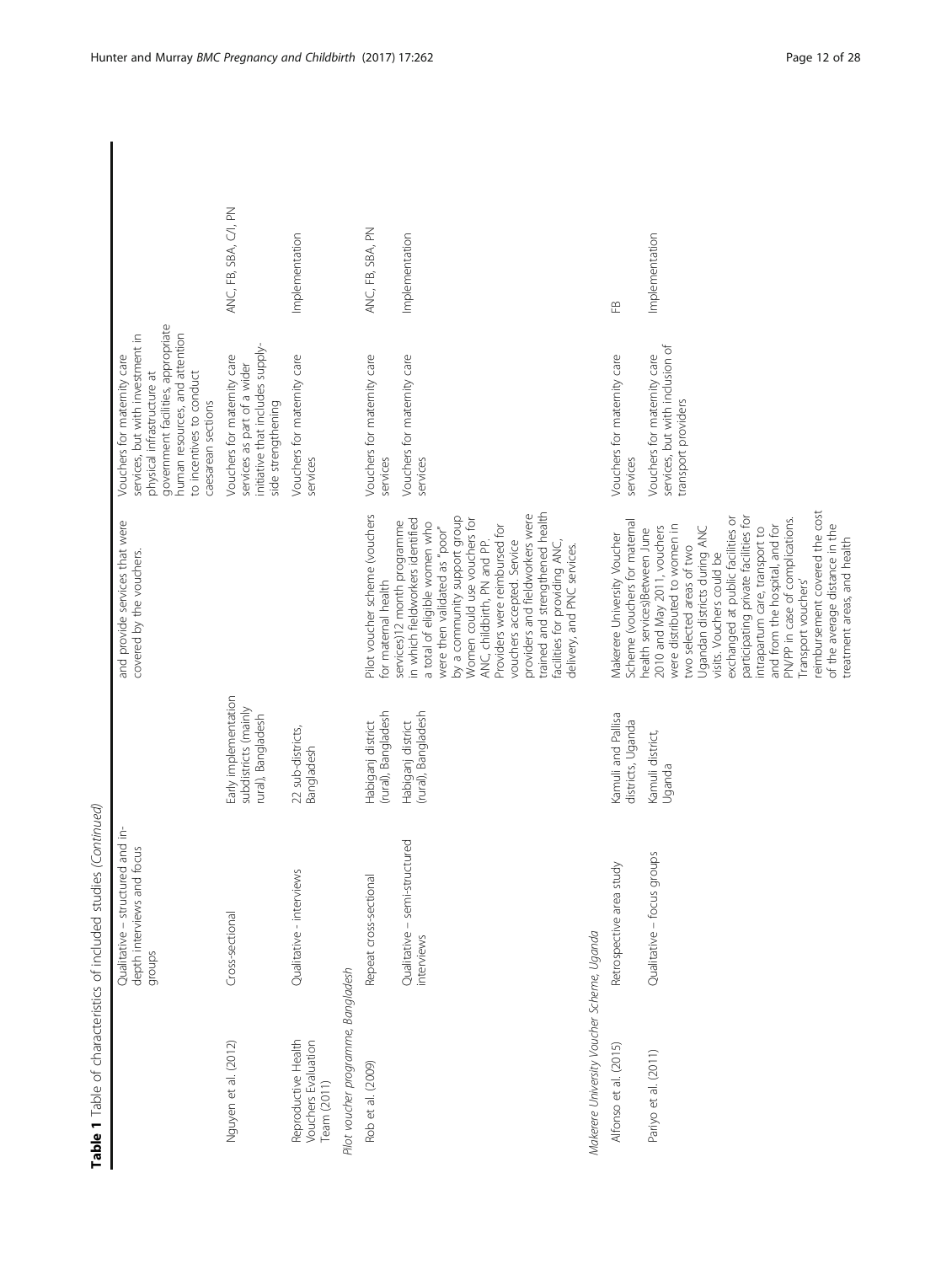|                                            |                                                         |                                                        | facilities were reimbursed for<br>services provided.                                                                                                                           |                                                                                                                                                                                                                        |                             |
|--------------------------------------------|---------------------------------------------------------|--------------------------------------------------------|--------------------------------------------------------------------------------------------------------------------------------------------------------------------------------|------------------------------------------------------------------------------------------------------------------------------------------------------------------------------------------------------------------------|-----------------------------|
| HealthyBaby vouchers, Uganda               |                                                         |                                                        |                                                                                                                                                                                |                                                                                                                                                                                                                        |                             |
| Okal et al. (2013)                         | Qualitative - interviews                                | 7 districts, Uganda                                    | for maternal health services)Since<br>2008 vouchers for maternity care<br>HealthyBaby vouchers (vouchers<br>eligible women in 20 districts.<br>services have been sold to      | services, but with public facilities<br>support for policy champions<br>Vouchers for maternity care<br>included, greater awareness<br>raising in communities and                                                       | Implementation              |
| Reproductive Health<br>Vouchers Evaluation | Repeat cross-sectional                                  | 6 districts, Uganda                                    | Vouchers can be exchanged at<br>accredited private providers<br>or ANC, childbirth, PN.                                                                                        | Vouchers for maternity care<br>services                                                                                                                                                                                | ANC, FB, PN                 |
| Team (2012)                                | Qualitative - interviews                                | 30 health facilities,<br>Uganda                        | using district-customized poverty<br>targeting poor pregnant women<br>distributors are responsible for<br>Community-based voucher<br>grading tool.                             | Vouchers for maternity care<br>services                                                                                                                                                                                | Implementation              |
| Vouchers for Health, Kenya                 |                                                         |                                                        |                                                                                                                                                                                |                                                                                                                                                                                                                        |                             |
| Abuya et al. (2012)                        | Qualitative - in-depth interviews                       | Three districts and<br>two urban slums                 | Vouchers for Health (vouchers for<br>2006 vouchers have been sold to<br>eligible women in three districts<br>and two informal settlements in<br>maternal health services)Since | services, with strong partnerships<br>Vouchers for maternity care<br>between public and private<br>sectors and leading role for<br>government                                                                          | Implementation              |
| Amendah et al. (2013)                      | Repeat cross-sectional                                  | Two urban slums in<br>Nairobi, Kenya                   | including caesarean section if<br>exchanged for ANC, childbirth<br>Kenya. Vouchers can be                                                                                      | Vouchers for maternity care<br>services                                                                                                                                                                                | FB for subsequent pregnancy |
| Arur et al. (2009)                         | Qualitative - semi-structured<br>interviews             | Kenya                                                  | accredited if it met criteria set by<br>the public authorities in terms of<br>needed) and PN. A facility was                                                                   | services if financial issues are the<br>main barrier to care-seeking<br>Vouchers for maternity care                                                                                                                    | Implementation              |
| Bellows et al. (2012)                      | Repeat cross-sectional                                  | Informal settlements<br>in Nairobi (urban),<br>Kenya   | staffing and quality of care.                                                                                                                                                  | Vouchers for maternity care<br>services                                                                                                                                                                                | ANC, FB, SBA                |
| Njuki et al. (2013)                        | interviews and focus groups<br>Qualitative - structured | Three districts in<br>Kenya                            |                                                                                                                                                                                | information and availability of<br>Vouchers for maternity care<br>services, but with adequate<br>voucher distributors                                                                                                  | Implementation              |
| Njuki et al. (2015)                        | Qualitative - in-depth interviews                       | Three districts in<br>Kenya                            |                                                                                                                                                                                | services, but greater awareness<br>$\overline{\mathrm{c}}$<br>Vouchers for maternity care<br>flexibility for public facilities<br>use income from vouchers<br>entitlements, and greater<br>of eligibility criteria and | Implementation              |
| Obare et al. (2012)                        | Cross-sectional                                         | Six districts (all mixed<br>urban and rural),<br>Kenya |                                                                                                                                                                                | Vouchers for maternity care<br>services                                                                                                                                                                                | ANC, FB, SBA, PN            |
| Obare et al. (2014)                        | Repeat cross-sectional                                  |                                                        |                                                                                                                                                                                |                                                                                                                                                                                                                        | $\mathbb{E}$                |

Table 1 Table of characteristics of included studies (Continued) **Table 1** Table of characteristics of included studies (Continued)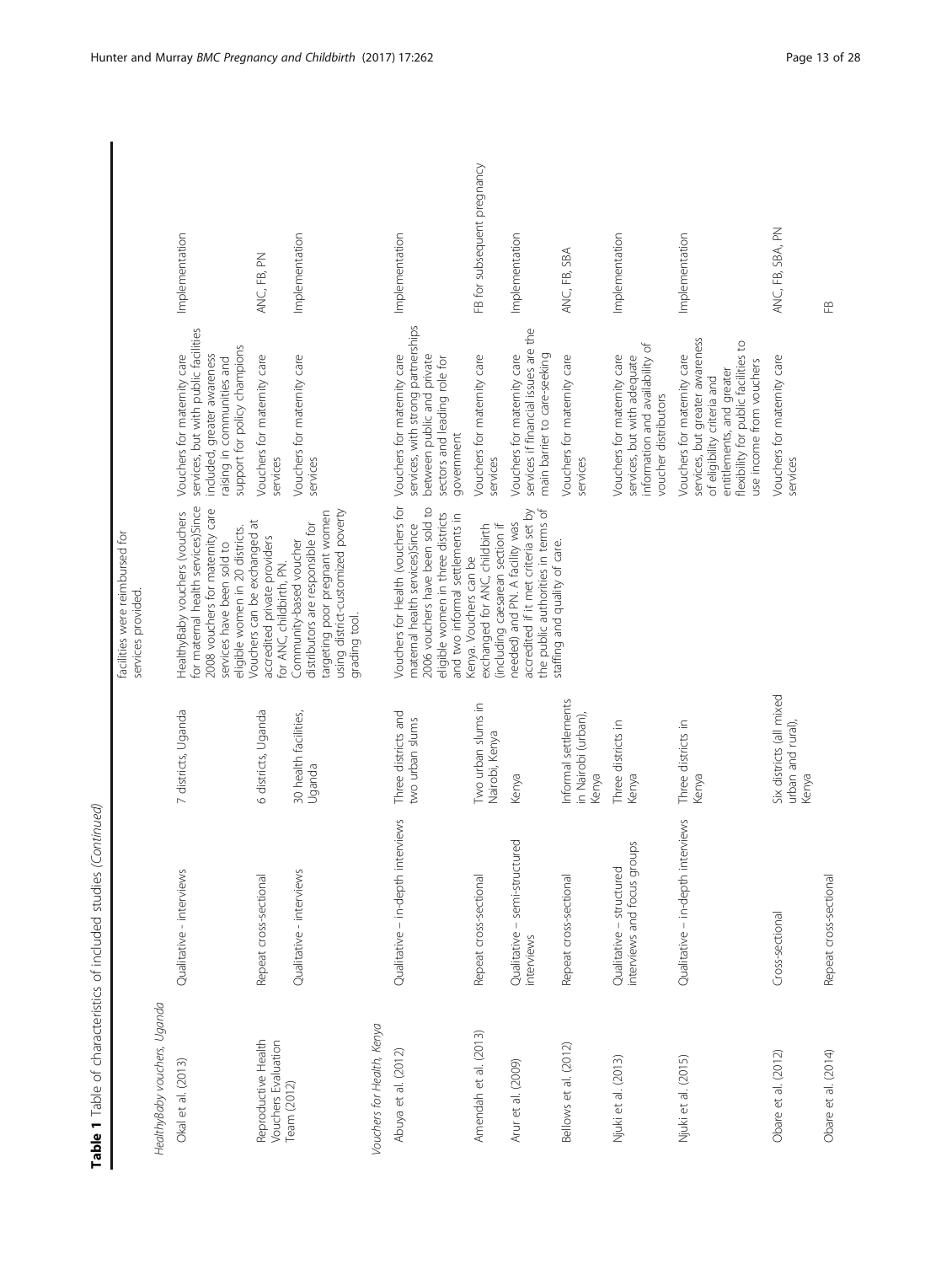| Table 1 Table of characteristics of included studies      | (Continued)                                           |                                                             |                                                                                                                                                                                                                                                                |                                                                                                                                                                                         |                  |
|-----------------------------------------------------------|-------------------------------------------------------|-------------------------------------------------------------|----------------------------------------------------------------------------------------------------------------------------------------------------------------------------------------------------------------------------------------------------------------|-----------------------------------------------------------------------------------------------------------------------------------------------------------------------------------------|------------------|
|                                                           |                                                       | Six districts (all mixed<br>urban and rural),<br>Kenya      |                                                                                                                                                                                                                                                                | services, but transport costs<br>Vouchers for maternity care<br>should be included                                                                                                      |                  |
| Reproductive Health<br>Vouchers Evaluation<br>Team (2011) | Qualitative - interviews                              | 6 rural districts and 2<br>informal settlements,<br>Kenya   |                                                                                                                                                                                                                                                                | generation, monitoring of quality<br>of care, and adequate provisions<br>Vouchers for maternity care<br>to overcome geographical<br>services with awareness<br>(transports) issues      | Implementation   |
| Watt et al. (2015)                                        | Repeat cross-sectional                                | Six districts (all mixed<br>urban and rural),<br>Kenya      |                                                                                                                                                                                                                                                                | services, and need to include PP<br>before discharge from hospital<br>Vouchers for maternity care<br>within hospital agreements                                                         | <b>Soc</b>       |
| Chiranjeevi Yojana, India                                 |                                                       |                                                             |                                                                                                                                                                                                                                                                |                                                                                                                                                                                         |                  |
| Bhat et al. (2009)                                        | Cross-sectional                                       | urban and rural), India<br>Dahod district (mixed            | Chiranjeevi Scheme (vouchers for<br>maternal health services)The                                                                                                                                                                                               | Vouchers for maternity care<br>services                                                                                                                                                 | $\leq$           |
| De Costa et al. (2014)                                    | Retrospective area study                              | Gujarat, India                                              | five districts in Gujarat, India, in<br>programme was introduced in                                                                                                                                                                                            | Further research needed                                                                                                                                                                 | Æ                |
| Ganguly et al. (2014)                                     | Qualitative - interviews                              | Two districts in<br>Gujarat, India                          | participating private facilities.<br>documentation that indicate<br>eligibility can receive free<br>maternity care services at<br>2005. Women with                                                                                                             | between service providers and<br>attention to developing trust<br>Vouchers for maternity care<br>services, but with greater<br>communities                                              | Implementation   |
| Jega (2007)                                               | Qualitative - interviews                              | 2 districts in Gujarat<br>(mixed urban and<br>rural), India | Facilities are reimbursed for every<br>100 women who they provide<br>care to.                                                                                                                                                                                  | services, but with antenatal and<br>postnatal care included, supply-<br>blood banks) and formal moni-<br>side investment (to establish<br>Vouchers for maternity care<br>toring systems | Implementation   |
| Voucher programme, Cambodia<br>Mohanan et al. (2014)      | Cross-sectional                                       | Gujarat, India                                              |                                                                                                                                                                                                                                                                | Further research needed                                                                                                                                                                 | ANC, FB, PN      |
| Ir et al. (2010)                                          | Qualitative - in-depth interviews<br>and focus groups | 3 districts in Kampong<br>province, Cambodia                | programme was implemented in<br>for maternal health services)The<br>Voucher programme (vouchers<br>2010. Voucher distribution was<br>22 districts between 2007 and                                                                                             | services alongside interventions<br>to promote quality of care and<br>to overcome non-financial bar-<br>Vouchers for maternity care<br>riers to demand                                  | Implementation   |
| Van de Poel et al. (2014)                                 | Cross-sectional                                       | representative sample,<br>Cambodia<br>Nationally            | vouchers for free ANC, childbirth<br>targeted in 8 districts. Eligible<br>facilities. Health centres were<br>women were identified local<br>universal in 14 districts and<br>and PN/PP at public health<br>volunteers and could use<br>eimbursed for vouchers. | Vouchers for maternity care<br>distribution may be more<br>effective than targeting<br>services, but universal                                                                          | ANC, FB, C/I, PN |
| Vouchers for merit goods                                  |                                                       |                                                             |                                                                                                                                                                                                                                                                |                                                                                                                                                                                         |                  |

Tanzanian National Voucher Scheme, Tanzania

Tanzanian National Voucher Scheme, Tanzania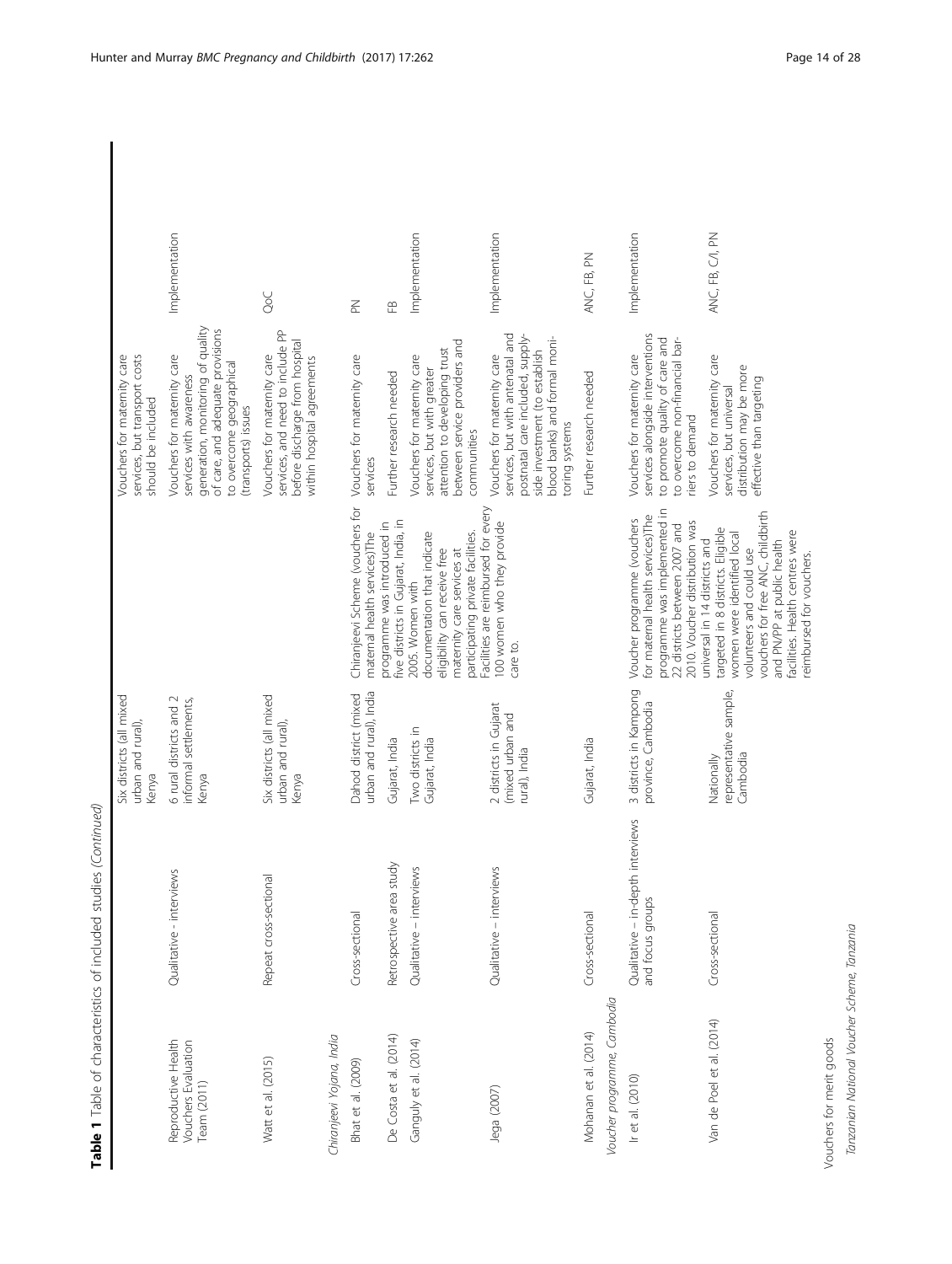Table 1 Table of characteristics of included studies (Continued) **Table 1** Table of characteristics of included studies (Continued)

| Ownership and use of<br>nsecticide-treated net<br>Vouchers for merit goods                   | Implementation<br>/ouchers for merit goods, with<br>roucher distribution in schools<br>and at health clinics                      | mplementation<br>No recommendation made                                                                   |
|----------------------------------------------------------------------------------------------|-----------------------------------------------------------------------------------------------------------------------------------|-----------------------------------------------------------------------------------------------------------|
| goods)Women attending ANC<br><b>Tanzanian National Voucher</b><br>Scheme (vouchers for merit | size) from an approved supplier.<br>entitled them to a discounted<br>insecticide-treated net (of any<br>were given a voucher that | The programme began in 2004<br>Mufindi districts (rural), and expanded globally over<br>subsequent years. |
| 1 districts (mixed<br>urban and rural),<br><b>Tanzania</b>                                   | Five areas in Tanzania                                                                                                            | Wkuranga and<br>Tanzania                                                                                  |
| Repeat cross-sectional                                                                       | Qualitative - meetings, site visits<br>and mathematical modelling                                                                 | Qualitative - interviews and<br>ocus groups                                                               |
| Hanson et al. (2009)                                                                         | Koenker et al. (2013)                                                                                                             | Aubyazi et al. (2010)                                                                                     |

ANC denotes antenatal care, SBA skilled birth attendance, FB births attended in healthcare facilities, PN postnatal care, PP postpartum care, C/I care-seeking for complications or illness in women and newborns, QoC<br>quality ANC denotes antenatal care, SBA skilled birth attendance, FB births attended in healthcare facilities, PN postnatal care, PP postpartum care, C/I care-seeking for complications or illness in women and newborns, QoC quality of care, MM maternal mortality, PM perinatal mortality and NM neonatal mortality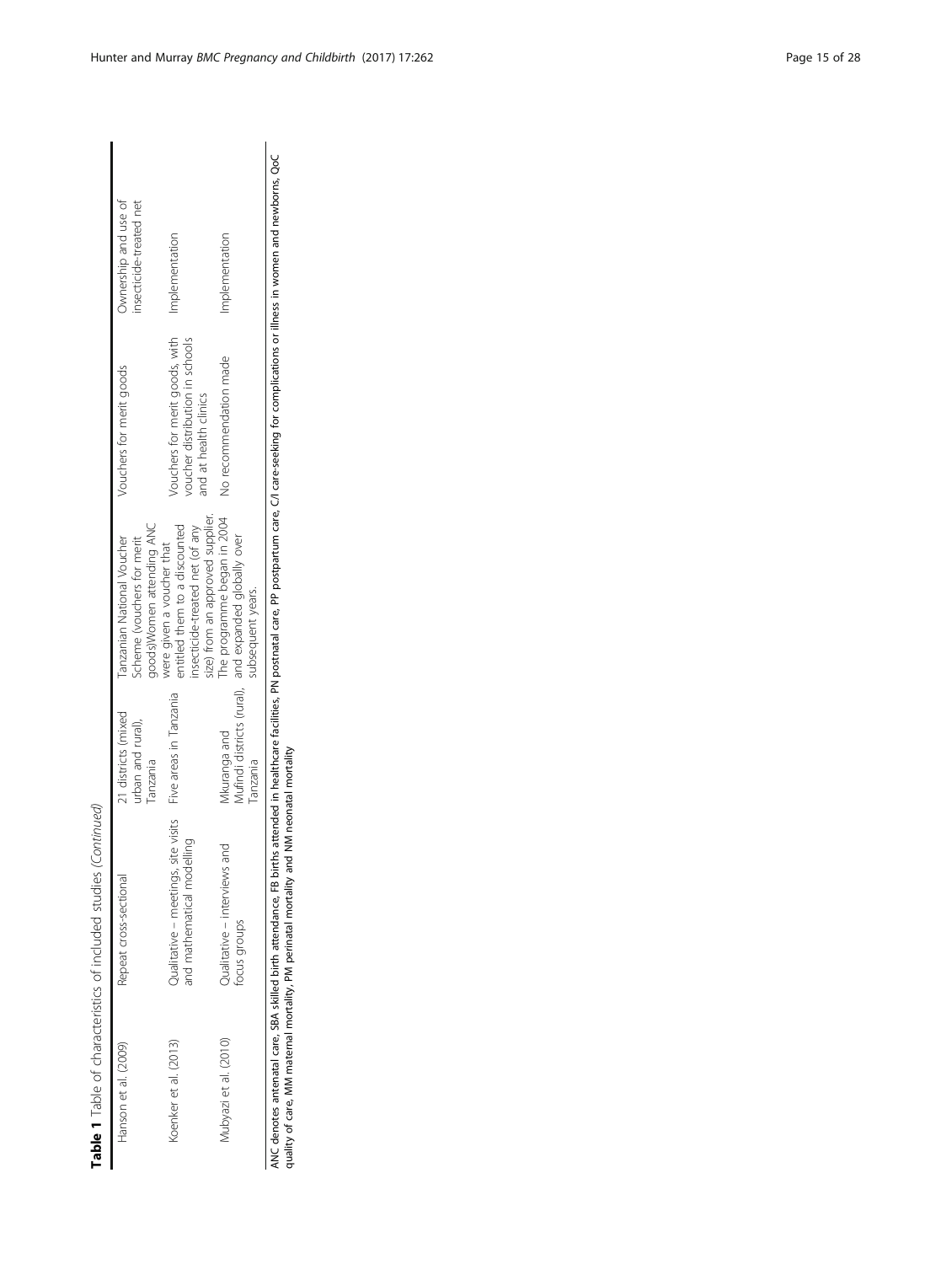## Women who are potential DSF programme users

Target groups may be unaware of programme details [[24, 25](#page-25-0), [41, 46, 50](#page-25-0), [58, 59](#page-26-0), [61](#page-26-0), [63, 64](#page-26-0), [67, 71, 76](#page-26-0), [77, 81](#page-26-0), [85, 89](#page-26-0), [91,](#page-26-0) [98](#page-27-0), [101\]](#page-27-0). Women and their families may not realise that they are eligible for programmes (or incorrectly think that they are) and may not know which facilities they can use through the scheme [\[48](#page-25-0), [63](#page-26-0)]. Remote areas may be less likely to receive promotional activities [\[93,](#page-26-0) [101\]](#page-27-0). Effective forms of awareness generation have included community dissemination of information [[81\]](#page-26-0), radio broadcasts [\[93](#page-26-0)], and networks of women's groups [[19](#page-25-0), [28](#page-25-0), [29](#page-25-0), [77](#page-26-0)].

Social and cultural attitudes towards women play an important role in utility of vouchers as well as in use of services. Some women reported not being able to use a voucher because their husband did not want to be labelled as poor [[98, 105](#page-27-0)], because they were expected to return to a family home elsewhere to give birth [[105](#page-27-0)], or because nobody was available to accompany them to a participating hospital [[63, 71](#page-26-0), [85\]](#page-26-0). Of those who did travel to facility for birth care, many sought early discharge in order to return to look after children [[52\]](#page-25-0).

Perceptions of the quality of care and behaviour of providers were important for utilisation of health services, and therefore the implementation of DSF schemes. Prospective users were discouraged by reputations that facilities had long waiting times [\[81, 85\]](#page-26-0), were poorly equipped and unclean [[39](#page-25-0), [49,](#page-25-0) [58](#page-26-0), [61, 63](#page-26-0), [65, 71](#page-26-0), [80, 85](#page-26-0), [92](#page-26-0)], or were places where one encountered disrespectful and abusive care [\[33, 44](#page-25-0), [49](#page-25-0), [50, 52](#page-25-0), [54,](#page-25-0) [56, 61](#page-26-0), [63, 81](#page-26-0), [86](#page-26-0), [94,](#page-26-0) [101](#page-27-0), [105](#page-27-0)]. Modesty rules made some women reluctant to be treated by male doctors [[58](#page-26-0)] or to visit midwives where it is considered inappropriate to let someone else see one's genitals [[25](#page-25-0)]. Other deterrents included fear of being subjected to unwanted procedures such as injections, surgical procedures and stitches [\[61, 71, 72\]](#page-26-0) and of testing for HIV at a health facility and the attached stigma of HIV [\[98, 101](#page-27-0)]. Regular antenatal care visits may help women to become familiar and more relaxed with facilities and staff [\[52\]](#page-25-0), and community visits by staff and women who were satisfied with their care could promote uptake [[71](#page-26-0), [73\]](#page-26-0).

#### Community-based workers

Workers based in communities (including voucher distributors) can be important facilitators for DSF programmes. India's accredited social health activists (ASHA) were found to be have played an important role in raising the awareness of Janani Suraksha Yojana and assisting women to obtain payments [[38, 39](#page-25-0), [52](#page-25-0), [56, 58](#page-26-0), [63, 64, 68](#page-26-0)–[70](#page-26-0), [72,](#page-26-0) [112](#page-27-0)], as did workers for Program Keluarga Harapan in Indonesia [\[24](#page-25-0), [25](#page-25-0)]. Community health workers were an important source of information on DSF programmes in India [[64](#page-26-0), [88](#page-26-0)] and Tanzania

Community-based workers occupy a challenging position between communities, DSF programmes and health facilities. In communities, they can face criticism and accusations of theft if cash transfer payments are delayed [[23\]](#page-25-0), or if women go to a facility to give birth but do not receive payments they had been told about, or receive a smaller amount than expected [[49,](#page-25-0) [56, 58](#page-26-0), [65](#page-26-0)]. When visiting facilities, community-based workers who are reimbursed for facilitating DSF programmes may be asked for informal payments by facility staff [[50,](#page-25-0) [56\]](#page-26-0). They may be used as go-betweens to request money from families on behalf of service providers and service providers have reportedly punished those who resist by refusing to register the facilitator's subsequent service users, referring them to other facilities unnecessarily, or withholding DSF payments [\[44](#page-25-0), [50](#page-25-0), [56](#page-26-0)]. In some cases women have been reluctant to allow workers to accompany them to a facility because they feared money would be taken from them [[48\]](#page-25-0).

The potential of community-based workers to implement DSF programmes can also be undermined by geographically over-large operating areas that entail long distances for travel [\[25\]](#page-25-0). Some female workers were restricted by their family members in when they could accompany pregnant women to a facility [[56](#page-26-0)]. Some workers' usefulness was limited by their poor knowledge of programme details [\[53](#page-25-0)] and others reported difficulties in applying eligibility criteria because their guidelines were not clear [\[23\]](#page-25-0). Financial issues included resistance to their continued work for the programme from their families if their payment was delayed [\[56\]](#page-26-0), and having to pay for food and transport when accompanying a women for antenatal care yet not receiving any reimbursement if the woman later gave birth at home [[47](#page-25-0), [56](#page-26-0), [58\]](#page-26-0). Other difficulties include the risks of co-option of schemes by community members for personal gain. Positions as programme workers are sometimes regarded by communities as 'lucrative' compared to other forms of work [[44](#page-25-0)], and there have been reports of recruitment processes being hijacked by local politicians and community leaders to appoint family members even though they were unlikely to want to perform the necessary duties [[48](#page-25-0), [65](#page-26-0)].

## Staff in health facilities

Experiences among service providers and managers at participating health facilities seem to be mixed. In evaluations of voucher schemes, government and private providers report gaining skills and experience, making investments in infrastructure, being able to hire more staff, and reduced absenteeism among existing staff [[86,](#page-26-0) [106, 108\]](#page-27-0). However, staff at some facilities in voucher schemes felt that increased userload and administrative work was not adequately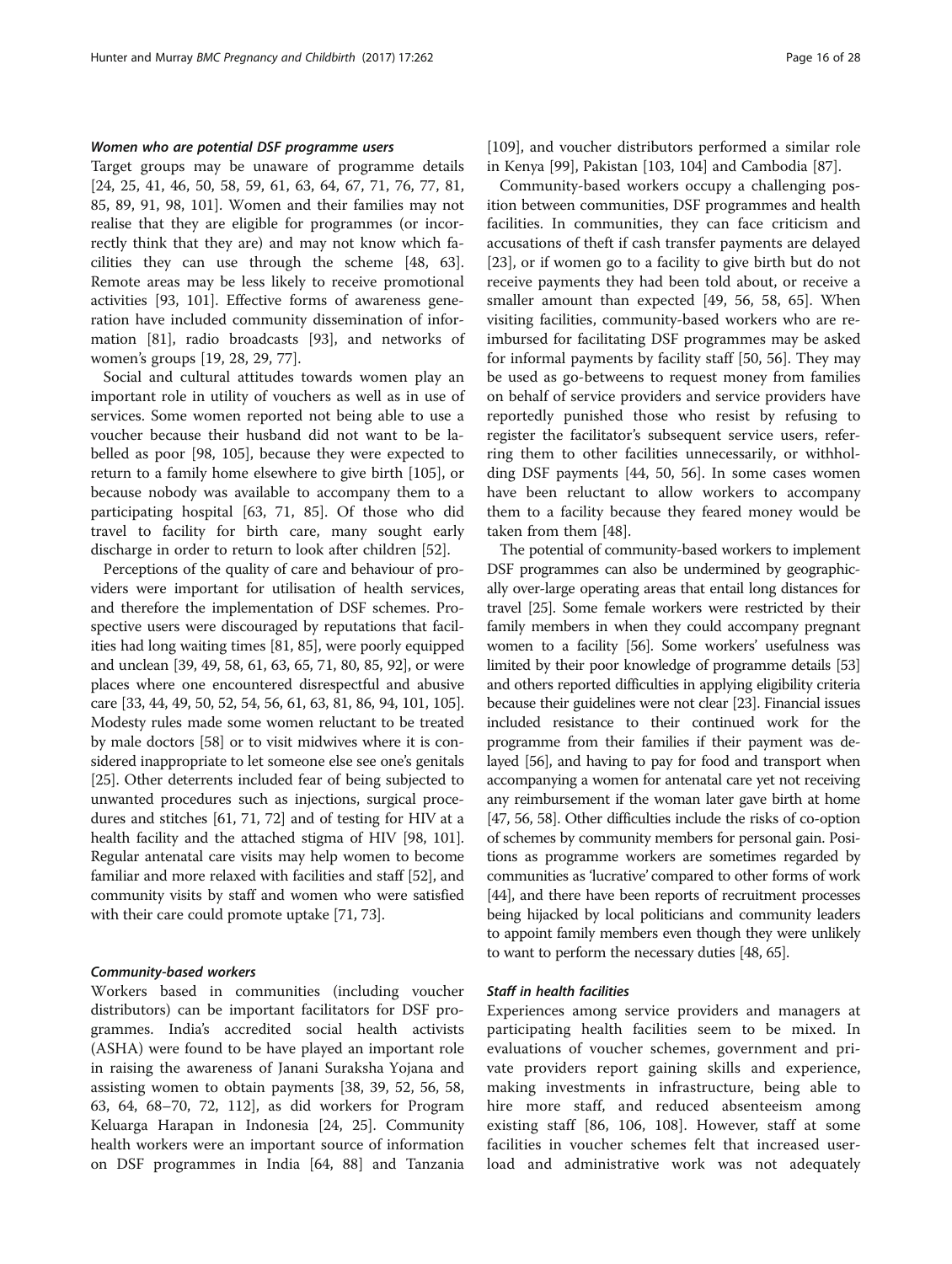compensated by provider payments [[79](#page-26-0), [82](#page-26-0), [106\]](#page-27-0). Some felt that schemes designed to target specific groups created problems and complained that they had been threatened by women who were excluded by meanstesting criteria [\[81\]](#page-26-0), or subjected to pressure from local politicians to distribute vouchers to ineligible women [[81](#page-26-0)].

In short-term cash payment programmes, service providers at government facilities reported a significant increase in their workload exacerbating the existing inadequacies of services [[40, 46, 50, 54,](#page-25-0) [59](#page-26-0), [61](#page-26-0)]. Knowledge of schemes varied. Some government providers in India admitted that they knew nothing about Janani Suraksha Yojana other than that they needed to give payments to women who gave birth in the facility [[54,](#page-25-0) [59\]](#page-26-0). One study reported that women were treated with hostility by facility staff when they sought cash assistance [\[54](#page-25-0)]. On the other hand, delayed or irregular reimbursements by programmes could lead to difficulties distributing money to women and expose the service providers as targets for criticism from families [\[48](#page-25-0), [76](#page-26-0)].

In programmes designed to allow opt-in of private providers, respondents reported that they joined to help the poor to access health services [\[81, 90, 91\]](#page-26-0) and conversely to increase business [\[81, 90](#page-26-0)]. In one study some said they felt coerced, fearing that they would otherwise be subjected to unwarranted but damaging investigations [\[90](#page-26-0)]. Private providers reported subsequently dropping out of voucher schemes because they felt 'overwhelmed' by the number of voucher users [[93\]](#page-26-0), or were unhappy with inadequate and delayed payments [\[108\]](#page-27-0). Some private providers in the Chiranjeevi Scheme in India reported that revenue had fallen because there were too few voucher users, their facility had gained an unwanted reputation as a place for poor people, and that pregnant women who used to pay fees to be attended there were now using the voucher programme [[90](#page-26-0)]. Providers in the Tanzanian National Voucher Scheme for insecticide-treated nets stated that they enjoyed participating but that the programme required substantial investment of money and storage space to stock slow-selling nets, at the expense of other more popular items such as soap [\[110\]](#page-27-0).

#### Barriers and facilitators to successful implementation

Seven themes were identified regarding barriers and enabling factors for the implementation of DSF programmes: scope of the programme, supply-side capacity, contracting private providers, administrative processes and procedural considerations, information systems, fraudulent practices and their control, and sustainability issues.

#### Scope of the programme

A common barrier found across many DSF programmes was that they were insufficient in their scope to overcome

continued financial, social and geographical barriers to accessing services. Vouchers for maternity care services typically cover treatment costs but many do not include other important 'demand-side' costs such as transport, which can be prohibitive for households [\[79, 85, 88, 92](#page-26-0), [96](#page-26-0), [98](#page-27-0)–[101, 104](#page-27-0)–[106](#page-27-0)]. There is also the opportunity cost for women and their families of spending time away from their home and children [\[86,](#page-26-0) [103\]](#page-27-0). In contexts where pregnant women are asked to buy vouchers, for example the Vouchers for Health programme in Kenya, women may be deterred by the price of vouchers [\[96](#page-26-0), [100](#page-27-0)]. Experiences with vouchers for merit goods in Tanzania have been similar. Women highlighted the cost of travel to obtain a voucher from health facilities, the cost of travelling to an approved shop to use the voucher and the remaining cost of the insecticide-treated net (which was only partsubsidised by a voucher) [\[109](#page-27-0), [111\]](#page-27-0).

Possible options to increase the accessibility of voucher services include, inclusion of travel costs within voucher entitlements [[80](#page-26-0), [81](#page-26-0), [85](#page-26-0), [100](#page-27-0), [107\]](#page-27-0), community distribution of vouchers to reduce travel to obtain a voucher and accreditation of additional facilities and providers to reduce travel to *make use* of a voucher [\[105](#page-27-0)]. For example, the Maternal Health Voucher Scheme in Bangladesh included short-term cash payments to facilitate uptake by offsetting costs of access [[79](#page-26-0)].

In short-term payment programmes and in cash transfer schemes, payments may simply be too small or too late to offset out-of-pocket costs that include transport, tests, medicines and sutures [\[23](#page-25-0), [25](#page-25-0), [33](#page-25-0), [37, 44, 46](#page-25-0)–[49](#page-25-0), [54,](#page-25-0) [55](#page-26-0), [58](#page-26-0)–[61, 66, 67](#page-26-0), [77](#page-26-0)]. The size of payments may need to be increased periodically to keep pace with inflation and the Muthulakshmi Reddy Maternity Benefit Scheme in India has repeatedly increased the amount paid to women during its 30 year implementation period [[22\]](#page-25-0). The programme offered 300 rupees to eligible women when launched in 1987 and now offers 12,000 rupees (approximately USD 190).

Provisions for onward referral in the case of an obstetric complication have often not been included in DSF schemes yet should be considered (see also sections on supply-side capacity and on procedural considerations below). Some families reported having to pay for treatment costs after they were referred to a non-participating facility [[101\]](#page-27-0), and others returned home when faced with additional expenditure [\[54,](#page-25-0) [66](#page-26-0)]. Bangladesh's Maternal Health Voucher Scheme included 'seed funds' that could be used by health facilities for supply-side investments and to pay for emergency transport for voucher users [\[81](#page-26-0)].

Narrow eligibility criteria were highlighted as a barrier by studies of many DSF programmes. For example, schemes that exclude women who have more than a certain number of children are reported as unfair, difficult to enforce and completely counter-intuitive for programmes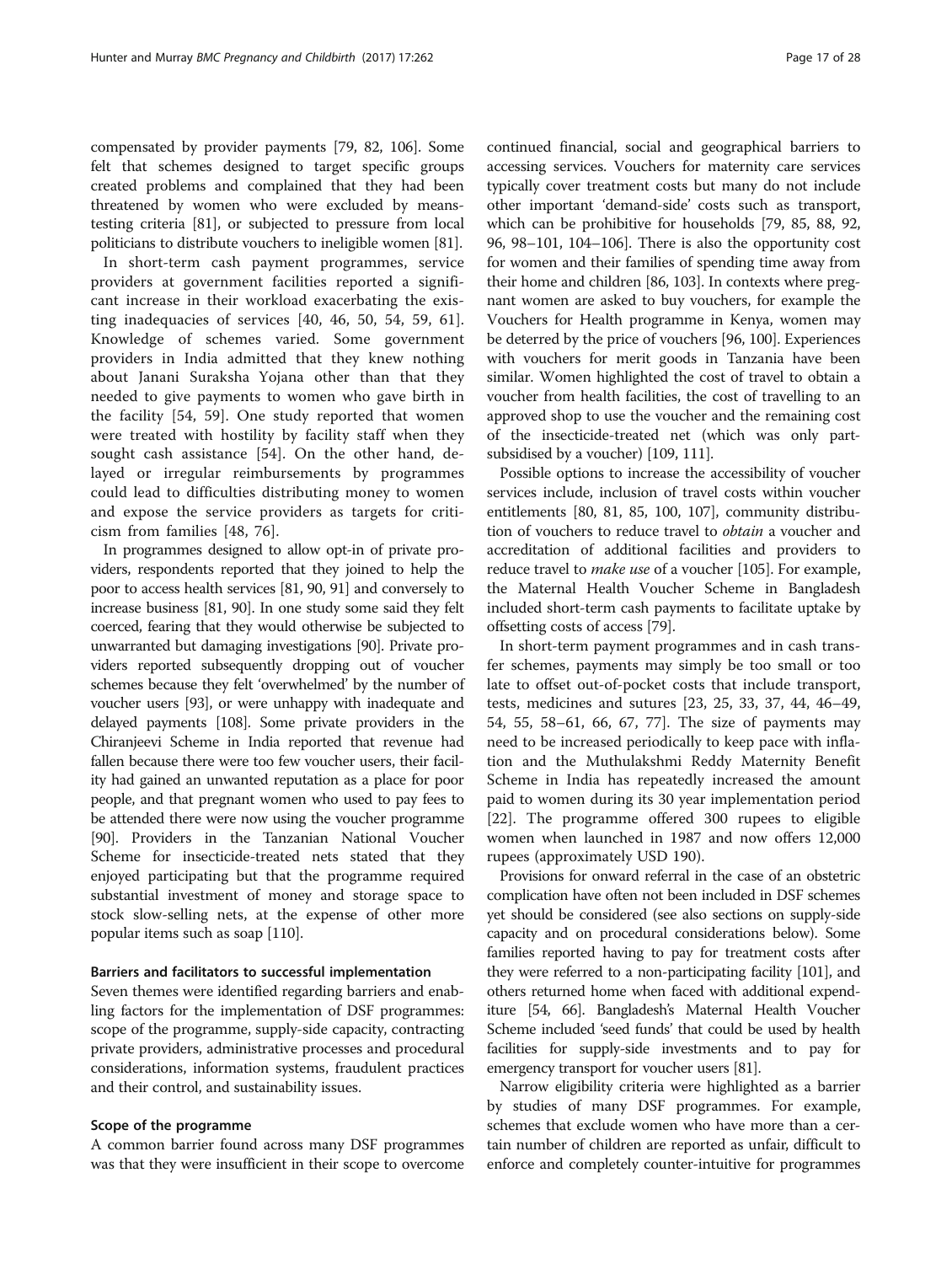that aim to reduce maternal mortality [\[22,](#page-25-0) [76, 79](#page-26-0), [82](#page-26-0)]. If a decision is made to design a targeted programme then use of locally appropriate poverty screening tools should be considered [[94, 95](#page-26-0), [98, 99](#page-27-0), [101](#page-27-0), [106\]](#page-27-0). Programmes in India have often used an existing system of 'below poverty line' cards however such programmes are constrained by any pitfalls in the existing system such as non-ownership of cards by those in need but lacking documentation, and leakage of cards to those least in need [\[88\]](#page-26-0).

### Supply-side capacity

The contextual evidence highlights that DSF cannot work well without adequate supply-side investment in public services and systems, and many of the findings in this sub-section are indicative of wider challenges in healthcare systems. Many evaluations of DSF programmes described problems at health facilities as a key barrier. Poor availability of medicines and other medical supplies – sometimes linked to bureaucratic procedures for procurement that discourage restocking [[48](#page-25-0)] – meant that women in Bangladesh and India needed to make considerable personal expenditure [\[81](#page-26-0), [82, 85\]](#page-26-0). Bed shortages meant many women were discharged within 24 h of giving birth, which may not allow sufficient time for post-partum care [[46](#page-25-0), [48](#page-25-0)]. In Indonesia's Program Keluarga Harapan, cash transfers were contingent on using midwives however village midwife posts were reported to be unfilled in many areas [\[25\]](#page-25-0). Contracting private providers in voucher schemes does not remove the need for quality public sector provision as private providers often refer complicated cases to the public sector [[105](#page-27-0)].

In India, where DSF schemes can be found in many states, there have been widespread reports of poor quality of care and improper practices, linked to increased workloads of staff in health facilities [\[40](#page-25-0), [55](#page-26-0), [60](#page-26-0), [63](#page-26-0)]. It is important to monitor quality of care and adverse outcomes after childbirth, however DSF programmes were reported to lack adequate monitoring systems in this area [\[45](#page-25-0), [46, 50](#page-25-0)] and women reported having no way to register and process their complaints at health facilities [[50,](#page-25-0) [66\]](#page-26-0). Incidents included delays in starting treatment for women with serious conditions [[66](#page-26-0)], chaotic delivery rooms [[40](#page-25-0)], low utilisation of partographs [\[43\]](#page-25-0), babies being left unmonitored in birth pans [[44](#page-25-0)], physical abuse of women [[44](#page-25-0), [66\]](#page-26-0), episiotomies conducted without permission and stitched without local anaesthesia [\[44](#page-25-0)], high incidence of oxytocin injections for labour induction [[45\]](#page-25-0), and pregnant women who have been diverted from a public to a private facility at the behest of an owner who worked on-call at the public facility [\[41](#page-25-0)].

Referrals from one facility to another are a key issue that may put the life of the woman and her baby at risk and are a cause of substantial expenditure for families who face additional costs for transport, food and accommodation [[41](#page-25-0), [45](#page-25-0), [50](#page-25-0), [53](#page-25-0), [54](#page-25-0), [66](#page-26-0), [70](#page-26-0), [76](#page-26-0), [79](#page-26-0)]. Reported reasons for referral related to wider healthcare systems issues including absence of specialists at lower level facilities [\[42](#page-25-0), [50,](#page-25-0) [59, 79\]](#page-26-0), busy or absent doctors and midwives [[49](#page-25-0), [50,](#page-25-0) [58, 62, 66](#page-26-0), [67](#page-26-0)], and a lack of functioning equipment for operations or blood transfusions (including faulty or stolen generators) [\[40, 48, 50](#page-25-0), [65](#page-26-0), [91](#page-26-0)]. In India, private practitioners in the Chiranjeevi Yojana were reluctant to provide care for clusters of women requiring care for complications due to the associated costs and the risk of adverse outcomes [\[90, 91\]](#page-26-0).

There are two key enabling factors for programme designers and managers to support facilities and promote care-seeking. Firstly, designers need to realistically examine the capacity of local health systems to provide care to women who use DSF programmes. This needs to include emergency transport [[62\]](#page-26-0), round-the-clock opening hours [[38,](#page-25-0) [60\]](#page-26-0) and clearly stated guidelines for onward referrals [[45, 50,](#page-25-0) [66](#page-26-0), [69\]](#page-26-0). Procurement systems for essential medicines may need to be included within programme designs, at least until government procurement systems can be adequately strengthened [[101](#page-27-0)].

Secondly, designers may consider how best to support participating facilities to maintain and improve the quality of care. Concurrent supply-side investments can improve working conditions for staff and expand service coverage, and 'seed funds' have reportedly been used to good effect in Bangladesh's Maternal Health Voucher Scheme [[81](#page-26-0)]. El Salvador's Comunidades Solidarias Rurales and Guatemala's Mi Familia Progresa were reported to have been implemented successfully alongside investments in the infrastructure and human resources of health facilities [\[19, 20](#page-25-0)], and similar supply-side investments have been important in India [\[38](#page-25-0), [60](#page-26-0)] and Nigeria [[78](#page-26-0)]. Another approach that has been advocated is to link provider payments to uptake of services [\[77, 87](#page-26-0), [94,](#page-26-0) [107](#page-27-0)]. For programmes using government facilities (including if they are used for onward referrals), it is important that government facilities receive any linked payments and are able to invest them in infrastructure and human resources [\[93,](#page-26-0) [101](#page-27-0), [105](#page-27-0)]

#### Contracting private providers

For programmes that are designed to include the opt-in of private providers, there is a risk that programmes will struggle to maintain sufficient number of participating providers if revenue from service users is considered to be inadequate [\[90, 91](#page-26-0), [93,](#page-26-0) [101](#page-27-0)]. Providers and programme managers have reported that attempts to contract private providers to implement Janani Suraksha Yojana in some Indian states struggled due to low provider payments [[42](#page-25-0)] and lack of interested providers that meet accreditation criteria [[68](#page-26-0)].

Four particular issues have been documented for the contracting of private providers in voucher programmes.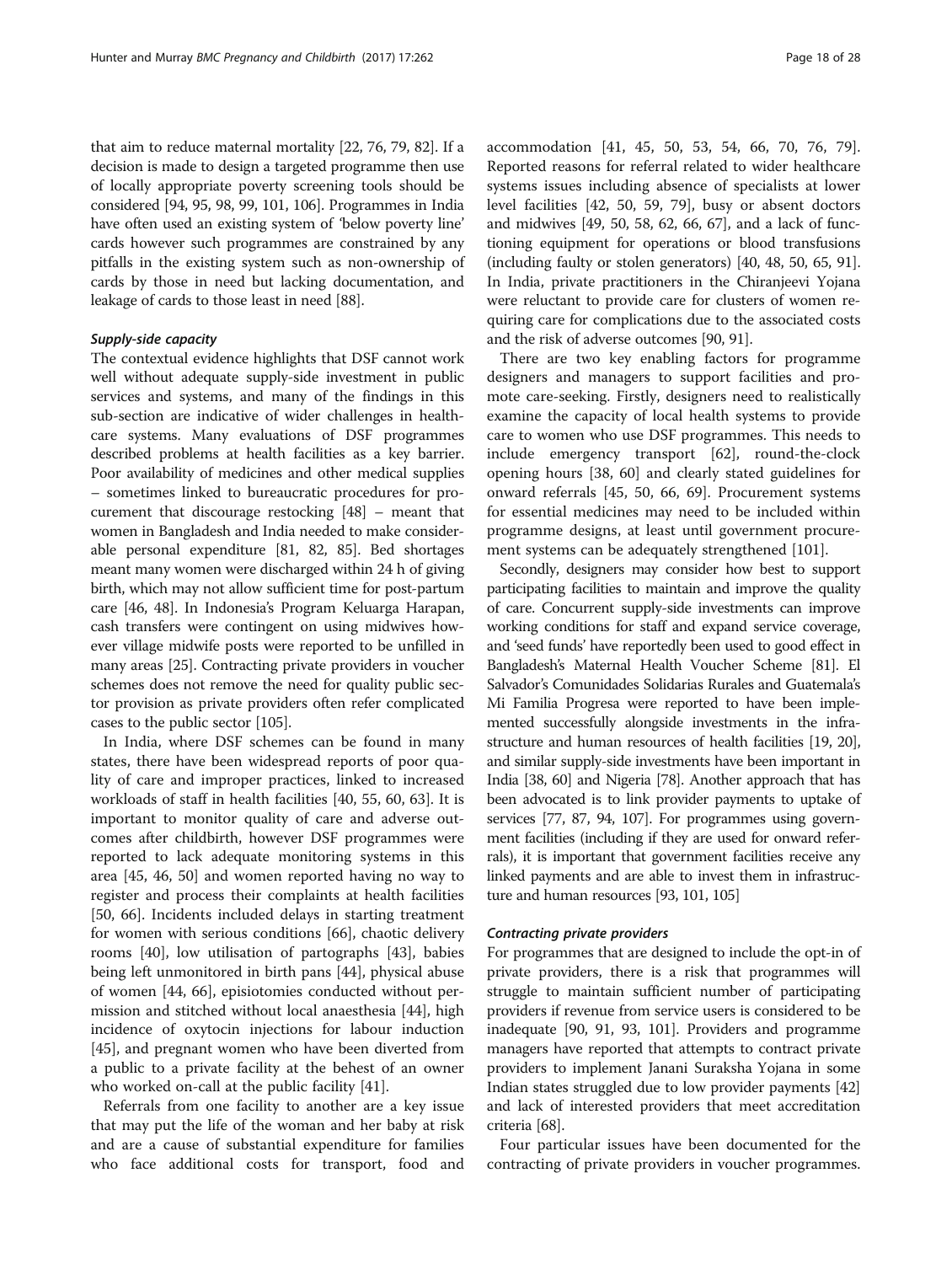Firstly, providers may deliver differential treatment to voucher users compared to fee-paying pregnant women [[93,](#page-26-0) [98\]](#page-27-0). Secondly, providers may seek to increase revenue by charging pregnant women for services that should be provided free according to the DSF scheme guidelines and agreements, including ultrasound scans, medicines and surgical care [[88, 91, 92](#page-26-0)]. Thirdly, some providers may engage in the 'skimming' of voucher users requiring little intervention and referral of those requiring operations to avoid incurring costs [\[90, 91](#page-26-0)], or avoid the risk (and associated litigation) of being held responsible for any adverse outcomes [[90\]](#page-26-0). Fourthly, providers may withdraw from a programme [\[89](#page-26-0), [90](#page-26-0), [93](#page-26-0), [108\]](#page-27-0).

Programme designers could consider how best to reimburse private facilities for childbirth. As noted above, private facilities may be reluctant to perform surgical interventions if reimbursements are the same regardless of level of intervention [[90, 91](#page-26-0)], and programme officials in India suggested that provider contracts should include a clause stating that caesarean sections must be provided to any voucher user who needed one. Conversely, there are fears that differential reimbursement rates may provide an incentive for participating private facilities to perform high rates of caesarean sections, and that close monitoring may be an important deterrent [\[83](#page-26-0)].

#### Administrative processes and procedural considerations

Requirements for formal documents to be produced in order to prove eligibility should be carefully considered as in some cases the undocumented will be those most in need, including migrants, young and multiparous women [\[22](#page-25-0), [41](#page-25-0), [50](#page-25-0), [53](#page-25-0), [55](#page-26-0), [58](#page-26-0), [76](#page-26-0), [94](#page-26-0), [101\]](#page-27-0). In Kenya, for instance, young women were effectively excluded from a voucher scheme as the required government identification cards are only issued at 18 years of age [[101\]](#page-27-0). It may be necessary to allow alternative forms of evidence (such as photos or letters signed by community leaders) [[46](#page-25-0)], or to avoid restrictions and requirements for formal documents altogether [[41, 46, 53\]](#page-25-0).

For short-term cash payment programmes, rigid insistence on bureaucratic processes is a barrier to payment claims by women and some women did not travel to a facility for childbirth if they had heard reports other women had been denied money [[48](#page-25-0), [49](#page-25-0)]. The distribution of payments was considered to lack transparency [[46,](#page-25-0) [58](#page-26-0)], and respondents reported being repeatedly sent away from facilities to obtain additional documents [\[41](#page-25-0), [76](#page-26-0)]. Payments have been denied for reasons including because a seven-day claim period had passed, women were more than 12 weeks gestation at the time of registration, an official would not approve payments to women who gave birth before he took his post, a woman had given birth on the way to a facility and a woman was not accompanied by a community-based worker [[41](#page-25-0), [48,](#page-25-0) [68](#page-26-0), [76\]](#page-26-0).

It is important that payments to users and participating facilities in DSF programmes use streamlined and timely systems. For short-term cash payment programmes, women received payments as late as 12 months after giving birth [\[46](#page-25-0)], or not at all [[76\]](#page-26-0), and some families reported selling possessions or incurring debts to pay for transport and medicines for childbirth [[47\]](#page-25-0). Service providers have suggested that such payments to women should be made before childbirth [\[71](#page-26-0)], however this may not be enough to overcome irregular disbursements of funding to local levels [\[41](#page-25-0), [42](#page-25-0), [58](#page-26-0), [72](#page-26-0)].

The distribution of payments to users can be an administrative burden for officials and service providers, who may not fully understand the programme [\[58, 59](#page-26-0)]. Some service providers highlighted a need for more support to cope with paperwork [[59](#page-26-0), [67\]](#page-26-0), while others had restricted payments to a specific desk at a certain time of day to cope with demand for payments [[59](#page-26-0)]. Local officials suggested that community health workers who manage accounts and distribute payments should be trained accordingly [\[68, 69](#page-26-0)].

Payments to health facilities have reportedly been delayed due to bureaucratic procedures and a lack of understanding among facility staff regarding what supporting documentation must be submitted [\[82, 90, 93, 97,](#page-26-0) [101](#page-27-0)]. Stringent fraud detection systems may cause delays [[106](#page-27-0)], but need to be balanced against the effects of fraud (see section on corruption). Providers can benefit from feedback mechanisms on how to make payment claims [[93](#page-26-0)]. District officials reacted to unpredictability in funding by adopting first come, first served approaches, sharing smaller amounts among women, borrowing money from other sources, or using their own money [\[76](#page-26-0)].

#### Information systems

In targeted DSF programmes, information on target groups can help to inform locally appropriate poverty screening tools but may be difficult to obtain or use [[94, 95](#page-26-0), [98, 99](#page-27-0), [101, 106](#page-27-0)]. Use of existing government systems for monitoring helps to reduce duplication [[81, 82, 84](#page-26-0)], however these need to be functional – district officials in India and Nepal reported not having time, resources or guidelines to conduct monitoring visits [[59, 76\]](#page-26-0) and stated that they had to assume quality of care was good unless they heard otherwise [[68\]](#page-26-0). An alternative approach advocated by studies in the review was for communities and nongovernmental organisations to be supported to monitor quality of care, provision of free services and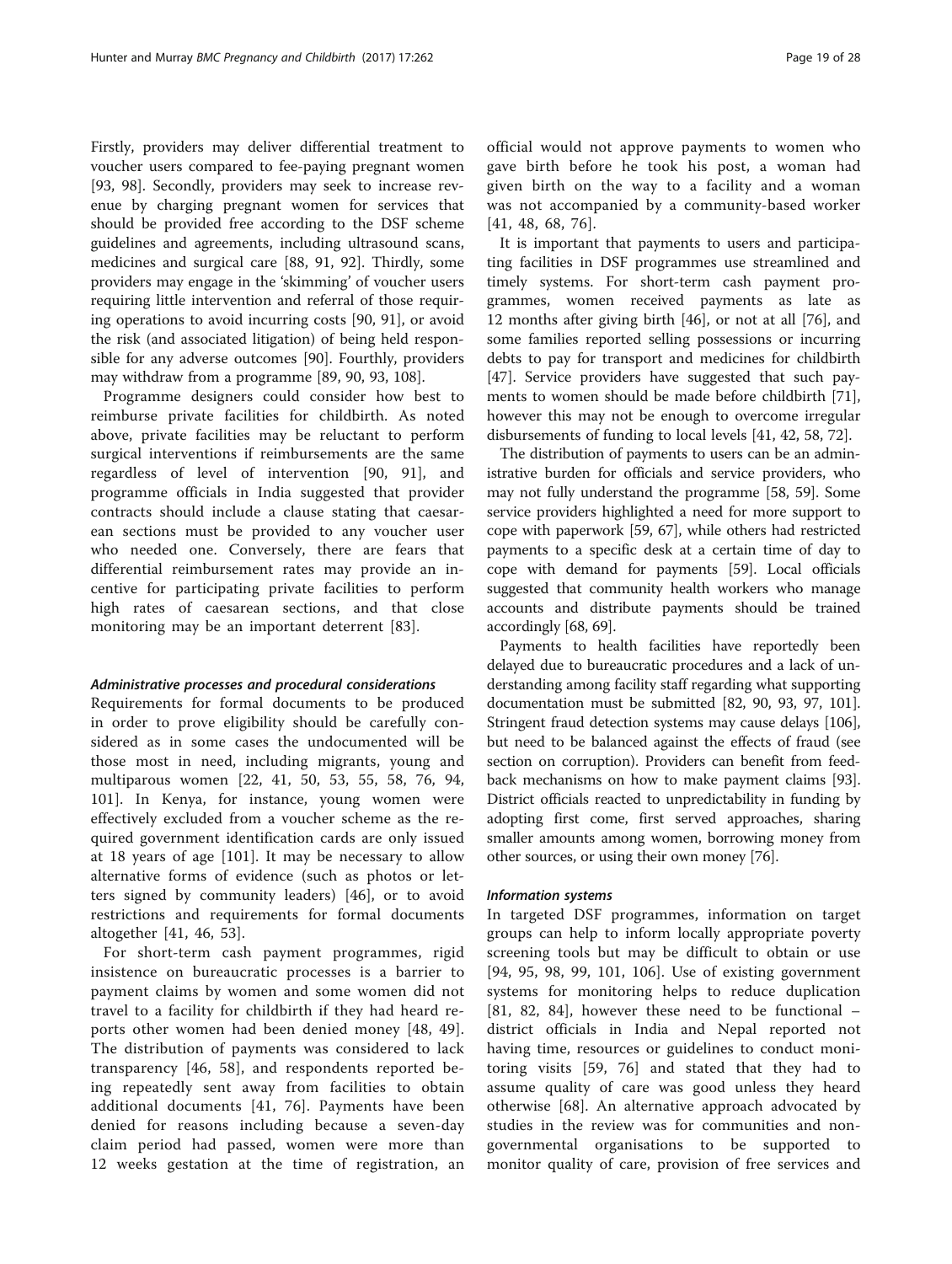distribution of vouchers or cash transfers [\[45](#page-25-0), [70](#page-26-0)]. Another suggested approach was to contract monitoring to an external organisation, although experiences with Kenya's Vouchers for Health programme indicated that close scrutiny was needed to ensure that the contracted organisation performed monitoring processes as mandated [\[95,](#page-26-0) [101](#page-27-0)]. Such external oversight will also require additional financial outlay and may cause tensions within health services and administrations.

## Fraudulent practices and their control

Fraudulent practices (by users, community-based workers and providers) have been documented as occurring in many DSF programmes. Local government officials may attempt to use programmes to get care for ineligible family members and friends [[90](#page-26-0)], and officials in India and Nepal are reported to have embezzled programme funds [\[44](#page-25-0), [76](#page-26-0)]. A recurring complaint across many short-term cash payment and voucher schemes is that families have been exposed to demands for informal payments by staff in health facilities [\[39, 44, 45, 47, 48](#page-25-0), [50,](#page-25-0) [56](#page-26-0), [60](#page-26-0), [63, 77, 86](#page-26-0), [93](#page-26-0), [101\]](#page-27-0). In short-term cash payment programmes, staff have been known to deduct money before giving the scheduled payments [\[44](#page-25-0), [46](#page-25-0), [53](#page-25-0), [59, 63\]](#page-26-0), and indeed one study in India reported that around half of the amount due to be paid to women through Janani Suraksha Yojana was deducted by service providers [[44](#page-25-0)]. Suggestions from officials include using pre-printed cheques and tracking these using online financial reporting systems [[58](#page-26-0), [70](#page-26-0)].

Community-based workers have also been known to apply informal charges to women and their families [[44,](#page-25-0) [86](#page-26-0), [93](#page-26-0), [101](#page-27-0)]. Commission-based (rather than salaried) payments for such workers may have unintended consequences including workers placing inappropriate pressure on women to travel to health centres to give birth [\[53](#page-25-0)], and issuing vouchers to ineligible women in order to achieve the requisite numbers [[93\]](#page-26-0). Initiatives taken by programme managers in Kenya to reduce dishonest behaviour included putting up posters with the true cost of vouchers on market days to prevent informal fees, and switching from commission-based to stipendbased payments for voucher distributors [[93\]](#page-26-0).

Some studies have emphasised the importance of strong monitoring systems [[106](#page-27-0), [108\]](#page-27-0). If false claims are reported sufficient resources need to be allocated so that they can be adequately followed-up [\[76](#page-26-0)]. Similarly, it is important to be able to remove providers from a programme if they are found to be engaged in malpractice [[106](#page-27-0)], although in practice this may be difficult in districts where there are few providers or little interest in joining a programme.

## Sustainability issues

The experience with DSF programmes ranges from cash transfers that have been in operation for almost 30 years, to voucher programmes that have only been implemented as short pilot programmes. Thorough planning and political support seem important for the sustainability of DSF programmes and programme designers need to ensure that all organisations involved in the programme have sufficient capacity to perform mandated tasks [[59, 78, 81, 95](#page-26-0)]. Research has emphasised the importance of good communication between the different levels and different organisations [\[68](#page-26-0), [77, 93](#page-26-0)]. Planning may take several years as appropriate systems and expertise are developed, and this may be an expensive process [\[24](#page-25-0), [78](#page-26-0)]. Data should be monitored during implementation to adjust programme design as needed [\[93](#page-26-0), [95\]](#page-26-0). Local government officials, community leaders and community-based workers can play an important role raising awareness of programmes [[55, 81](#page-26-0), [84,](#page-26-0) [101](#page-27-0)], however regular communication is needed as turnover of officials and poor communication between levels may lead to confusion and distribution of misinformation [[79, 81, 84,](#page-26-0) [106](#page-27-0)].

Policy champions in donor and governmental organisations proved helpful to ensure political and financial support for programmes in Kenya and Uganda [[93](#page-26-0), [101, 106](#page-27-0)]. In Kenya the Vouchers for Health programme reportedly received support from national policy-makers because it was seen as a useful model to prepare for a national social health insurance programme [\[93](#page-26-0)]. However, programmes may also become subject to specific political interests. In Nepal, the national government reportedly forced programme roll-out before planning was complete and created tensions with state governments [[76](#page-26-0)].

Ministry of Health engagement is often sought in donor-initiated programmes [\[84,](#page-26-0) [101](#page-27-0)], but programmes may become an administrative burden for underresourced departments and facilities [\[81, 84](#page-26-0)]. In Kenya, a planned transfer of ownership to the Ministry of Health was repeatedly delayed and eventually required the assistance of a contracted consultancy firm [[93](#page-26-0)].

#### **Discussion**

This analysis has highlighted a series of well-documented challenges for the implementation of DSF schemes in maternal and newborn health. These include issues of programme scope (in terms of programme eligibility, size and timing of payments and voucher entitlements), wider problems in healthcare systems (including inadequate infrastructure and human resources, lack of medicines and problems with corruption) and the population's awareness and perceptions of programmes and health services. A recent systematic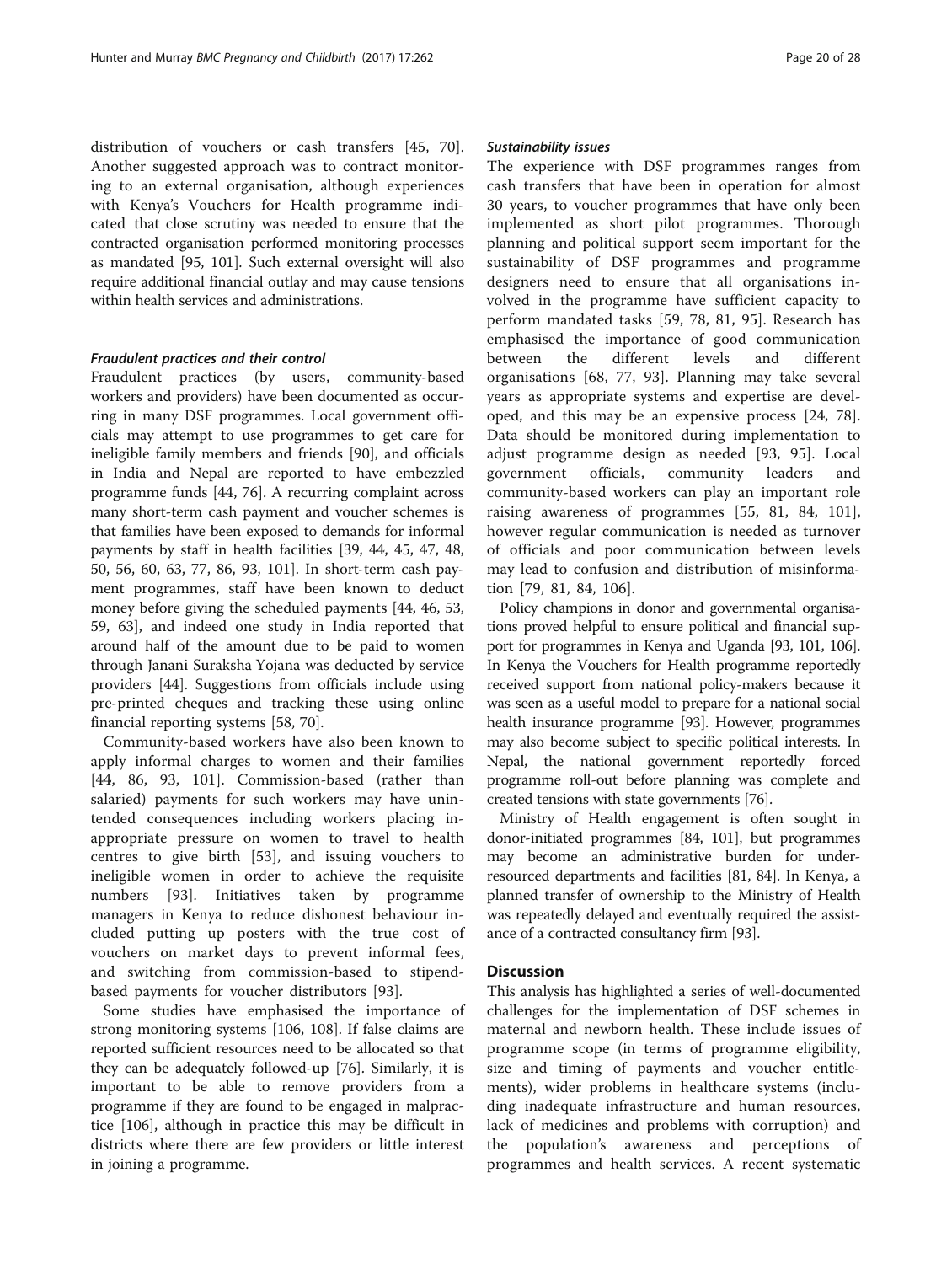review concluded that despite evaluations spanning 15 years of implementation, DSF programmes have yet to demonstrate positive impact of programmes on quality of care or maternal and newborn health outcomes [[14\]](#page-25-0). That finding may reflect insufficient attention during programme design and implementation to improving the quality of care being provided and to conditions of access to comprehensive emergency care [\[113](#page-27-0)]. Research highlighted in our analysis indicates that the implementation of DSF programmes may reinforce existing healthcare system problems including poor quality of care, demands for informal fees and the systematic exclusion of vulnerable groups. Vouchers for maternity care services are often proposed as a means to improve quality of care however experiences indicate private providers may find reimbursement rates to be unattractive and engage in practices such as providing differential quality of care or 'skimming' programme users who require minimal intervention. Taken together, these findings suggest a need for greater attention to issues of implementation in DSF programmes and to the context in which they are to be introduced. They indicate serious concerns for the use of DSF as a stand-alone interventions in maternal and newborn health in low- and middleincome countries, and raise questions regarding which (if any) maternal and newborn healthcare services are suited to modalities of DSF.

Where DSF programmes have improved care-seeking, the programmes have tended to include (or be accompanied by) additional investment in health facilities or staff, while those without such investment have struggled (see Tables [2](#page-21-0) and [3](#page-23-0)). Other important factors that have enabled DSF programmes to improve care-seeking have included appropriate payment size and timing for short-term cash payments and cash transfer programmes, and an adequate package of entitlements (including transport costs) in voucher schemes. When well-supported and -supervised, community-based workers, leaders and women's groups have been important facilitators for programmes as they have raised awareness of programme details and helped to counter negative perceptions of programmes.

The longest-running DSF programmes included in this review have been cash transfer schemes that were introduced by national or state governments as part of wider social welfare programmes. Programmes since the launch of the Millennium Development Goals have tended to focus more narrowly on specific maternal health services with the aim to improve their coverage on indicators such as skilled attendants at birth or facility births. Most evaluations have shown quantitative improvements in coverage rates [[14\]](#page-25-0). However, many have relied on funding from donors, and some were implemented for only short pilot

periods. Studies have highlighted the high start-up costs of DSF programmes [\[24](#page-25-0), [78\]](#page-26-0), and those running in parallel to welfare systems are likely to have continued high overhead costs. Policy-makers need to consider whether DSF programmes that involve cash payments or vouchers are likely to be an optimal use of resources, or whether increased supply-side investment would be equally effective.

## Limitations of the review

The scope of literature included systematic review may have been limited by use of English search terms and English language databases. Findings were incorporated from a range of studies, including some that were of low quality, in order to gain insights for implementation from a wide range of contexts. The most common methodological weaknesses of studies related to the length of time for follow-up after programme initiation (quantitative studies), and failure to address to role of the researcher on data generation and analysis (qualitative studies). By including studies with such weaknesses, there is a risk that findings reported in this review over-emphasise shortterm factors affecting implementation, and that findings are subject to unknown biases based on the value systems and social positioning of researchers.

#### Conclusions

After quite widespread implementation and considerable policy enthusiasm in some quarters, evaluations have shed light on the importance of a number of detailed design and implementation issues as outlined above. The synthesis of findings reveals a complex picture of experiences DSF programmes in maternal and newborn health. While they indicate that cash payments and vouchers can be successful in improving service utilisation rates at least in the short term in an array of contexts, there are frequent concerns about inclusion criteria or distribution mechanisms that effectively exclude migrants, young and multiparous women, about staff charging informal fees once at the facilities, and about the struggle to maintain quality of care under greater demand. Unsurprisingly, the programmes that have successfully promoted uptake of specific maternity care services using cash or voucher incentives, such as Nepal's Safe Delivery Incentive Programme and Bangladesh's Maternal Health Voucher Scheme, are those which were carefully designed with adequate scope (in terms of programme eligibility, payment size and timing, or services and goods to which they provide entitlement) to properly address maternal and newborn health aims, were well-supported in communities and/or which operated within effective healthcare systems.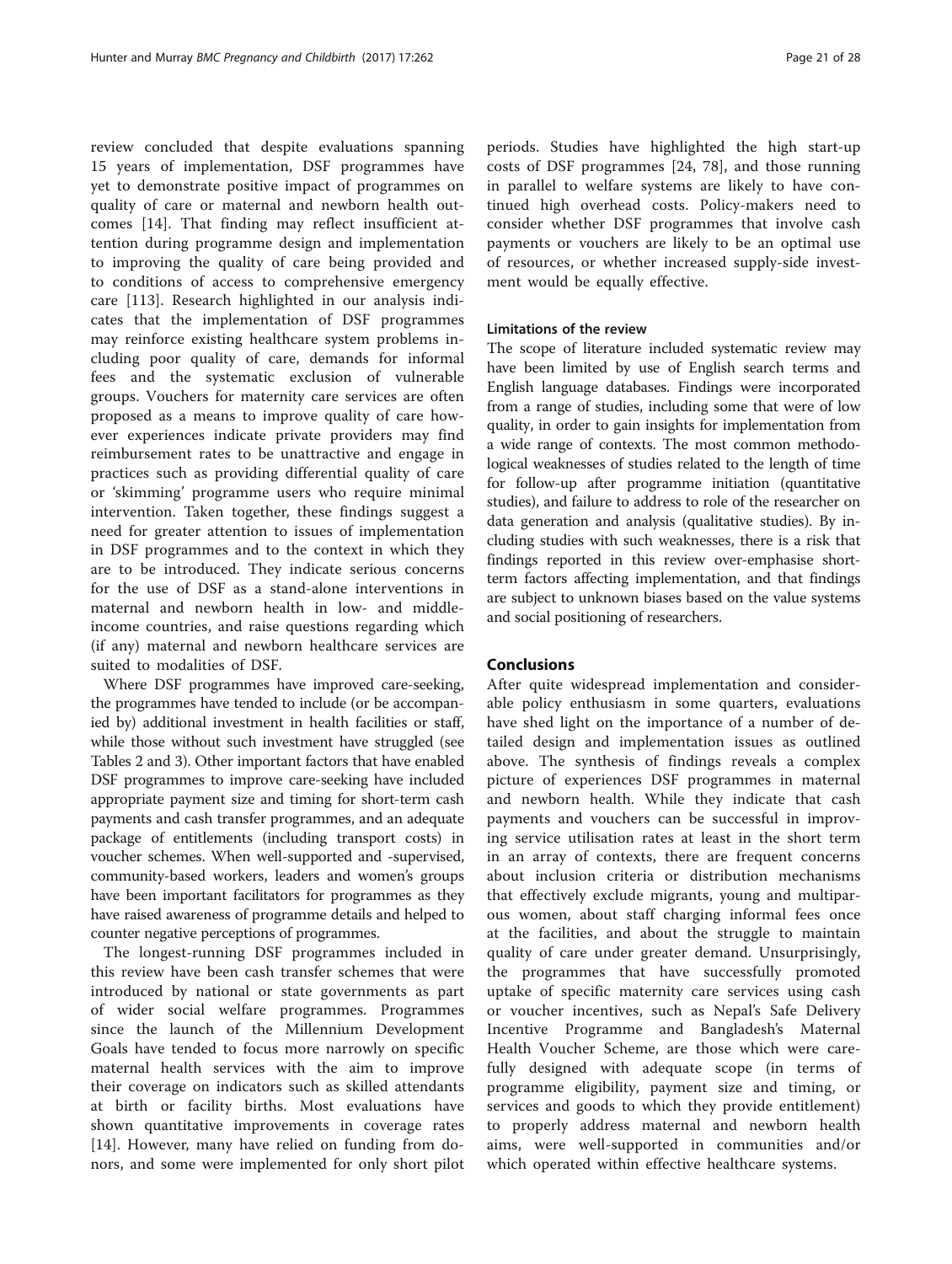| Programme                                                               | Effect on care-seeking outcomes <sup>a</sup>                                                                                                          | <b>Table 2</b> burningly of Rey Imumgs none quantitative studies on short-term cash payments and cash transiers<br>Key findings from synthesis of factors influencing implementation                                         |                                                                                                                                                                                                                                                                                                                                                                          |  |  |
|-------------------------------------------------------------------------|-------------------------------------------------------------------------------------------------------------------------------------------------------|------------------------------------------------------------------------------------------------------------------------------------------------------------------------------------------------------------------------------|--------------------------------------------------------------------------------------------------------------------------------------------------------------------------------------------------------------------------------------------------------------------------------------------------------------------------------------------------------------------------|--|--|
|                                                                         |                                                                                                                                                       | Enablers                                                                                                                                                                                                                     | <b>Barriers</b>                                                                                                                                                                                                                                                                                                                                                          |  |  |
| Conditional cash transfers                                              |                                                                                                                                                       |                                                                                                                                                                                                                              |                                                                                                                                                                                                                                                                                                                                                                          |  |  |
| Comunidades Solidarias Rurales,<br>El Salvador                          | Increased skilled birth attendance<br>and facility births. No effect on<br>antenatal care and postnatal care                                          | -Awareness generation during<br>monthly meetings [19]<br>-Concurrent investments in<br>health facility infrastructure and<br>recruitment of health workers<br>$[19]$<br>-Payments made to women<br>(not their husbands) [19] | None stated                                                                                                                                                                                                                                                                                                                                                              |  |  |
| Mi Familia Progresa, Guatemala                                          | Increased antenatal care. No<br>effect on facility births                                                                                             | -Concurrent investments in<br>health facility infrastructure and<br>recruitment of health workers<br>[20]                                                                                                                    | None stated                                                                                                                                                                                                                                                                                                                                                              |  |  |
| Programa de Asignación Familia,<br>Honduras                             | Increased antenatal care. No<br>effect on postnatal care                                                                                              | -Conditionalities to submit<br>paperwork at health facilities<br>[21]                                                                                                                                                        | -Poor awareness among women<br>of programme conditionalities<br>[21]                                                                                                                                                                                                                                                                                                     |  |  |
| Muthulakshmi Reddy Maternity<br>Benefit Scheme, India                   | Associated with use of public<br>facilities for antenatal care and<br>childbirth                                                                      | -Increased total amount of<br>payments [22]                                                                                                                                                                                  | -Delays in receipt of money for<br>women [22]<br>-Overly bureaucratic process for<br>determining eligibility [22]<br>-Eligibility criteria that restrict<br>payments to women for her first<br>or second live birth [22]                                                                                                                                                 |  |  |
| Program Keluarga Harapan,<br>Indonesia                                  | Increased antenatal and<br>postnatal care. Mixed picture of<br>positive and no effect on skilled<br>birth attendance. No effect on<br>facility births | -Awareness generation by<br>community-based workers<br>$[24]$                                                                                                                                                                | -Poor awareness of the<br>programme among target<br>groups [24]<br>-Delays in receipt of money for<br>women [24]<br>-Failure to implement verification<br>systems to penalise households<br>that do not meet<br>conditionalities [24]<br>-Poor availability of midwives [26]<br>-High start-up costs [24]                                                                |  |  |
| Oportunidades, Mexico                                                   | Mixed picture of positive and no<br>effect on skilled birth attendance.<br>No effect on antenatal care                                                | -Awareness generation during<br>monthly meetings [28, 29]                                                                                                                                                                    | -Perceived poor behaviour of<br>staff at participating hospitals<br>$[33]$<br>-Attitudes towards formal<br>maternity care services of family<br>members who do not attend<br>monthly meetings [34]<br>-Distance to participating<br>facilities [33]<br>-Cost of travel to health facilities<br>$[33]$<br>-Lack of concurrent investment<br>in health facilities [28, 29] |  |  |
| Plan de Atención Nacional a la<br>Emergencia Social (PANES),<br>Uruguay | Increased antenatal care. No<br>effect on skilled attendance at<br>birth.                                                                             | -Conditionalities for antenatal<br>care were not enforced [35]                                                                                                                                                               | -Conditionalities for antenatal<br>care were not enforced [35]                                                                                                                                                                                                                                                                                                           |  |  |
| Unconditional cash transfers                                            |                                                                                                                                                       |                                                                                                                                                                                                                              |                                                                                                                                                                                                                                                                                                                                                                          |  |  |
| Child Grant Programme, Zambia                                           | No effect on skilled birth<br>attendance or antenatal care                                                                                            | None stated                                                                                                                                                                                                                  | -Lack of concurrent investment<br>in health facilities [36]                                                                                                                                                                                                                                                                                                              |  |  |
| Short-term cash payments                                                |                                                                                                                                                       |                                                                                                                                                                                                                              |                                                                                                                                                                                                                                                                                                                                                                          |  |  |
| CHIMACA programme, China                                                | No effect on antenatal care or<br>postnatal care                                                                                                      | None stated                                                                                                                                                                                                                  | -Payment too small [37]<br>-Overly difficult process for<br>claiming money [37]                                                                                                                                                                                                                                                                                          |  |  |
| Janani Suraksha Yojana, India                                           | Increased skilled birth attendance<br>and facility births. Mixed picture<br>of positive, negative and no                                              | -Awareness generation by<br>community-based workers<br>[38, 39]                                                                                                                                                              | -Poor awareness of the<br>programme among target<br>groups [63]                                                                                                                                                                                                                                                                                                          |  |  |

<span id="page-21-0"></span>

| Table 2 Summary of key findings from quantitative studies on short-term cash payments and cash transfers |  |  |  |  |  |
|----------------------------------------------------------------------------------------------------------|--|--|--|--|--|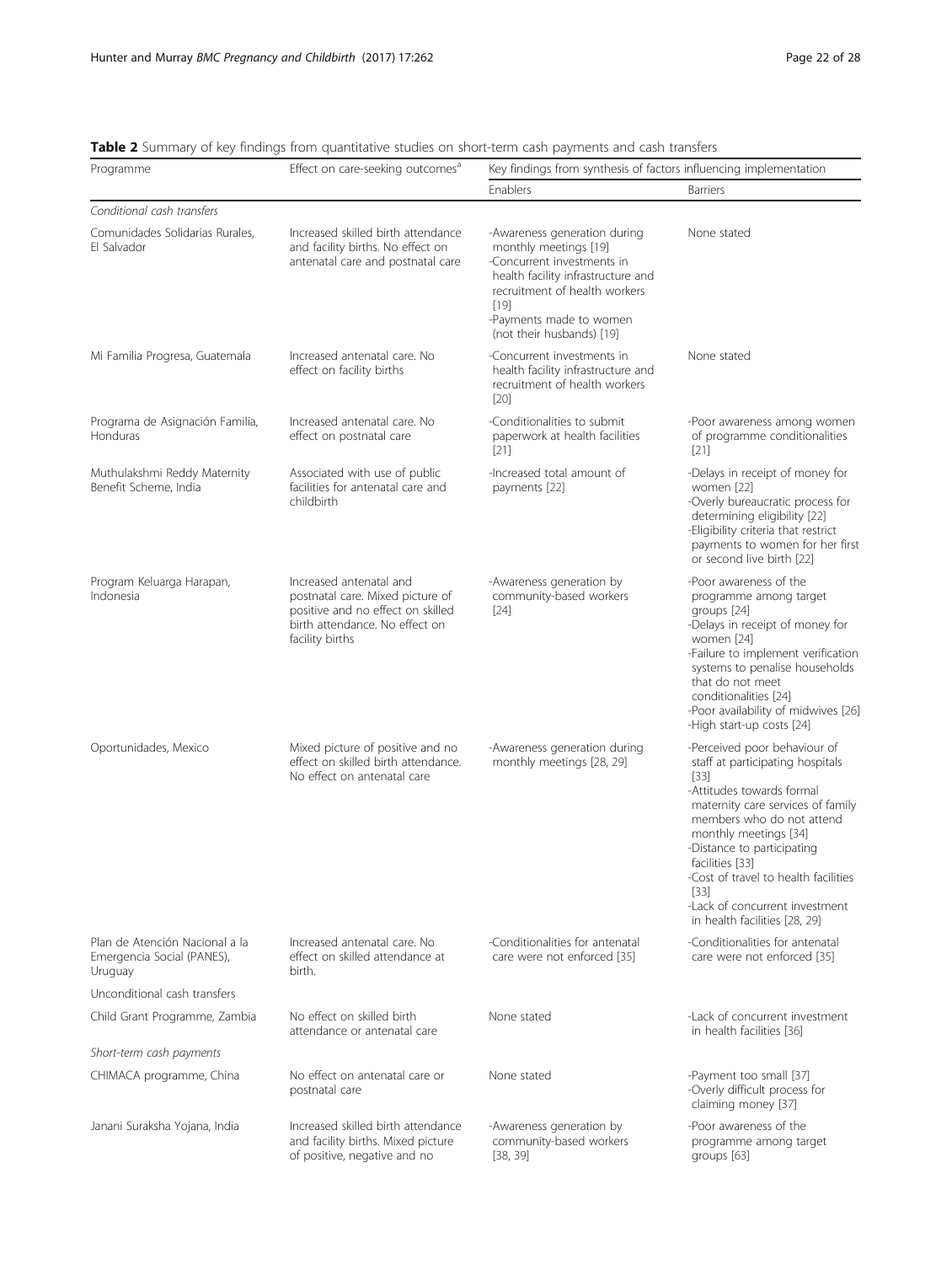|  | <b>Table 2</b> Summary of key findings from quantitative studies on short-term cash payments and cash transfers (Continued) |  |  |
|--|-----------------------------------------------------------------------------------------------------------------------------|--|--|
|  |                                                                                                                             |  |  |

|                                             | effect on antenatal care and<br>postnatal care                                                                            | -Round-the-clock opening of<br>health facilities [38, 60]<br>-Emergency transport<br>programmes [62]<br>-Accreditation of remote health<br>facilities to reduce travel<br>distances [55]<br>-Active involvement of state and<br>district officials [55]<br>-Detailed implementation plans<br>$[38]$ | -Distance and lack of transport<br>to participating facilities [55, 60]<br>-Payments not made until after<br>childbirth, thereby reducing<br>incentive for antenatal care<br>[55, 62]<br>-Delays in receipt of money for<br>women [39, 51, 55, 60, 63]<br>-Demands for additional or<br>informal payments [39, 60, 63]<br>-Perceived poor quality of care<br>at participating facilities [39]<br>-Overly bureaucratic process for<br>determining eligibility [55]<br>-Inappropriate proxy measures<br>of poverty, such as caste [38]<br>-Women who travel to another<br>area to give birth [51]<br>-Delays in recruitment of<br>community-based workers [39]<br>-Poor awareness of the existence<br>of community-based workers<br>[63]<br>-Delays in payments for<br>community-based workers [55]<br>-Increased workloads and<br>reduced quality of care at<br>participating health facilities<br>[55, 62, 63]<br>-Lack of trained midwives [62]<br>-Existence of a similar<br>programme – the National<br>Maternity Benefit Scheme [55] |
|---------------------------------------------|---------------------------------------------------------------------------------------------------------------------------|-----------------------------------------------------------------------------------------------------------------------------------------------------------------------------------------------------------------------------------------------------------------------------------------------------|------------------------------------------------------------------------------------------------------------------------------------------------------------------------------------------------------------------------------------------------------------------------------------------------------------------------------------------------------------------------------------------------------------------------------------------------------------------------------------------------------------------------------------------------------------------------------------------------------------------------------------------------------------------------------------------------------------------------------------------------------------------------------------------------------------------------------------------------------------------------------------------------------------------------------------------------------------------------------------------------------------------------------------------|
| Safe Delivery Incentive<br>Programme, Nepal | Increased antenatal care. Mixed<br>picture of positive or no effect<br>on skilled birth attendance and<br>facility births | -Awareness generation by<br>women's groups in communities<br> 77 <br>-Lack of geographical barriers in<br>the study district [77]<br>-Universal eligibility [77]<br>-Output-based reimbursements<br>for providers [77]                                                                              | -Poor awareness of the<br>programme among target<br>groups [77]<br>-Delays in receipt of money for<br>women [77]<br>-Payments not sufficient to cover<br>treatment costs [77]<br>-Demands for additional or<br>informal payments [77]<br>-Overly difficult process for<br>claiming money [77]<br>-Confusion amongst health<br>workers and officials regarding<br>eligibility criteria, sharing of<br>health worker incentives and<br>payment mechanisms for<br>women [77]                                                                                                                                                                                                                                                                                                                                                                                                                                                                                                                                                                |
| SURE-P programme, Nigeria                   | No effect on skilled birth<br>attendance or antenatal care                                                                | -Prompt payments to pregnant<br>women [78]<br>-Defined roles and contracts for<br>local banks and for organisations<br>that will develop information<br>systems [78]<br>-Concurrent programmes to<br>expand availability of maternity<br>care services [78]                                         | -Increased workload at<br>participating health facilities [78]<br>-High start-up costs including<br>research, advocacy, development<br>of information systems,<br>recruitment of workers for data<br>collection and the logistics and<br>security of payments to pregnant<br>women [78]                                                                                                                                                                                                                                                                                                                                                                                                                                                                                                                                                                                                                                                                                                                                                  |

<sup>a</sup>See systematic review for further details of effect on care-seeking outcomes [[14\]](#page-25-0)

Research is still needed in a number of areas and the opportunity to update our original systematic review has reminded us of the narrow range of issues and indicators included in many evaluations of DSF programmes. Review papers on this topic are at risk of tunnel vision as a result. It is our considered view that after almost 15 years of evaluating DSF schemes there are some questions about the DSF approach which are important but rarely posed. For example, we found no evaluations that attempted to gauge the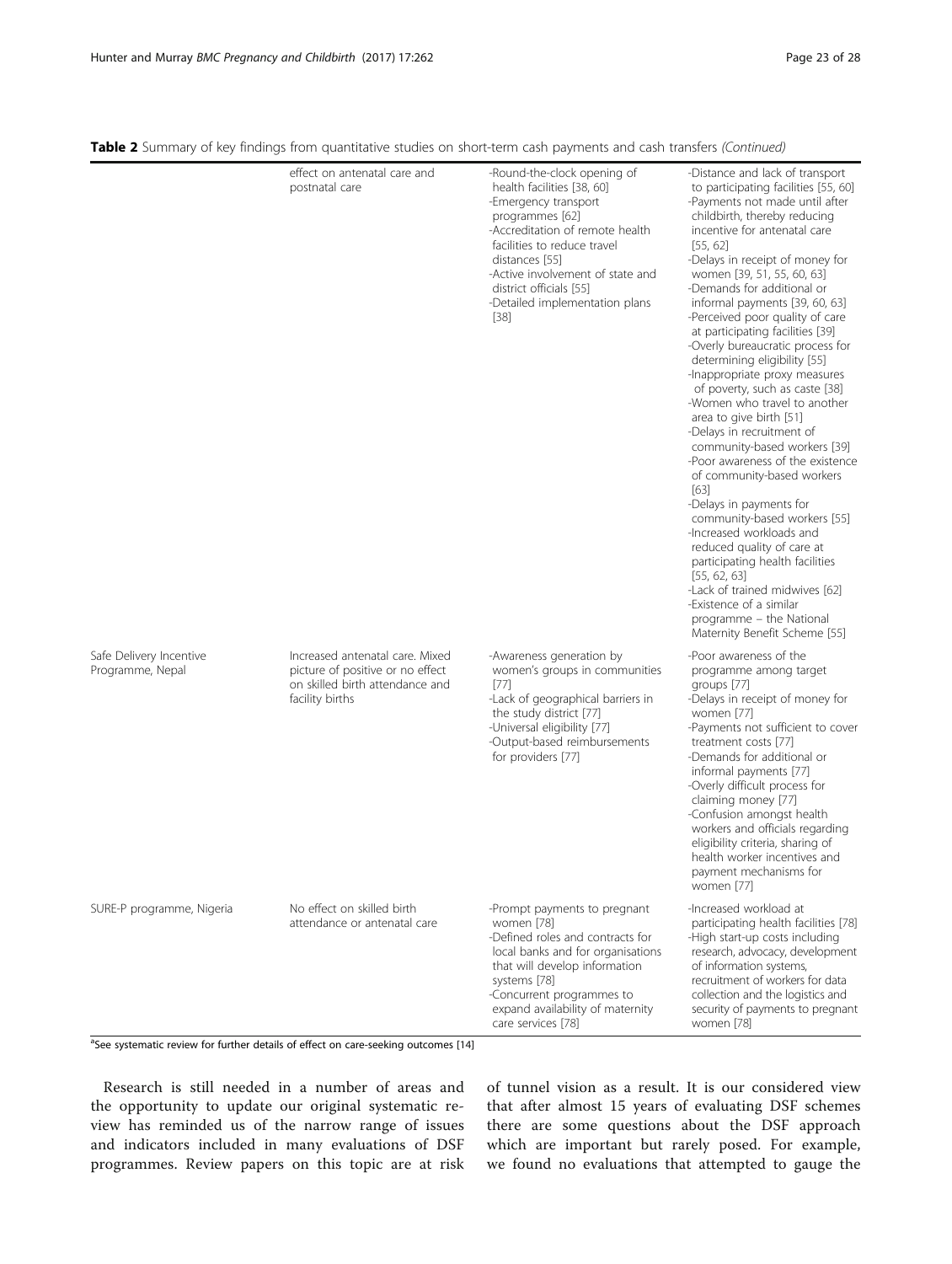| Programme                                     | Effect on care-seeking outcomes                                                                              | Key findings from synthesis of factors influencing implementation                                                                                                                                                                                           |                                                                                                                                                                                                                                                                                                                                                                                          |  |  |
|-----------------------------------------------|--------------------------------------------------------------------------------------------------------------|-------------------------------------------------------------------------------------------------------------------------------------------------------------------------------------------------------------------------------------------------------------|------------------------------------------------------------------------------------------------------------------------------------------------------------------------------------------------------------------------------------------------------------------------------------------------------------------------------------------------------------------------------------------|--|--|
|                                               |                                                                                                              | Enablers                                                                                                                                                                                                                                                    | <b>Barriers</b>                                                                                                                                                                                                                                                                                                                                                                          |  |  |
| Vouchers for maternity care services          |                                                                                                              |                                                                                                                                                                                                                                                             |                                                                                                                                                                                                                                                                                                                                                                                          |  |  |
| Maternal Health Voucher<br>Scheme, Bangladesh | Increased skilled birth<br>attendance, facility births,<br>antenatal care and postnatal care                 | -Activities by community workers<br>and local leaders to raise<br>awareness of the programme<br>$[81]$<br>-Inclusion of transport costs<br>[80, 81]<br>-'Seed' funds for participating<br>facilities to promote investment<br>in services and capacity [81] | -Perceived poor quality of care at<br>participating facilities [81]<br>-Pressure from local politicians to<br>distribute vouchers to ineligible<br>women [81]                                                                                                                                                                                                                            |  |  |
| Pilot vouchers, Bangladesh                    | Increased skilled birth<br>attendance, facility births,<br>antenatal care and postnatal care                 | -Inclusion of transport and<br>medicine costs [85]                                                                                                                                                                                                          | -Poor awareness of the<br>programme among target<br>groups [85]<br>-Perceived poor quality of care at<br>participating facilities [85]                                                                                                                                                                                                                                                   |  |  |
| Voucher programme, Cambodia                   | Increased skilled birth attendance<br>and postnatal care. No effect on<br>antenatal care.                    | -Awareness generation by<br>voucher distributors [87]<br>-Output-based reimbursements<br>for providers [87]                                                                                                                                                 | None stated                                                                                                                                                                                                                                                                                                                                                                              |  |  |
| Chiranjeevi Yojana, India                     | No effect on skilled birth<br>attendance, antenatal care and<br>postnatal care                               | -Community health workers<br>provided information on the<br>programme [88]<br>-Use of an existing government<br>system ('below poverty line'<br>cards) as a targeting mechanism<br>[88]                                                                     | -Poor awareness of the<br>programme among target<br>groups [89]<br>-Distance to participating<br>facilities in rural areas [88]<br>-Cost of transportation [92]<br>-Demands for additional or<br>informal payments [88, 92]<br>-Providers not reimbursed for<br>postnatal care [88]<br>-Provider attrition in urban areas<br>$[89]$<br>-Waning political commitment<br>$[89]$            |  |  |
| Vouchers for Health, Kenya                    | Increased skilled birth attendance<br>and facility births. No effect on<br>antenatal care and postnatal care | -Awareness generation by<br>voucher distributors and<br>previous service users [99]<br>-Locally appropriate tool for<br>targeting pregnant women from<br>low-income households [99]<br>-Output-based reimbursements<br>for providers [94]                   | -Perceived poor behaviour of<br>staff at participating hospitals<br>$[94]$<br>-Distance and lack of transport to<br>participating facilities [96, 100]<br>-Cost of travel to health facilities<br>[99, 100]<br>-Cost of purchasing vouchers<br>[96, 100]<br>-Overly bureaucratic process for<br>determining eligibility [94]<br>-Delays in contract signing and<br>voucher printing [99] |  |  |
| Pilot vouchers, Pakistan                      | Increased facility births. Mixed<br>picture of positive and no effect<br>on antenatal and postnatal care     | -Awareness generation by<br>voucher distributors [103, 104]                                                                                                                                                                                                 | -Many women left the facility<br>within 24 h after giving birth as<br>there was no one to look after<br>their homes and children [103]<br>-Distance to participating<br>facilities [104]                                                                                                                                                                                                 |  |  |
| Makerere University Voucher<br>Scheme, Uganda | Increased facility births                                                                                    | -Inclusion of transport costs [107]<br>-Output-based reimbursements<br>for providers [107]                                                                                                                                                                  | None stated                                                                                                                                                                                                                                                                                                                                                                              |  |  |
| HealthyBaby vouchers, Uganda                  | Increased facility births, antenatal<br>care and postnatal care                                              | -Locally appropriate tool for<br>targeting pregnant women from<br>low-income households [106]                                                                                                                                                               | -Turnover of staff in the Ministry<br>of Health [106]<br>-Cost of travel to health facilities<br>[106]<br>-Procedural burden of fraud                                                                                                                                                                                                                                                    |  |  |

<span id="page-23-0"></span>Table 3 Summary of key findings from quantitative studies on vouchers

-Procedural burden of fraud

detection system [\[106\]](#page-27-0)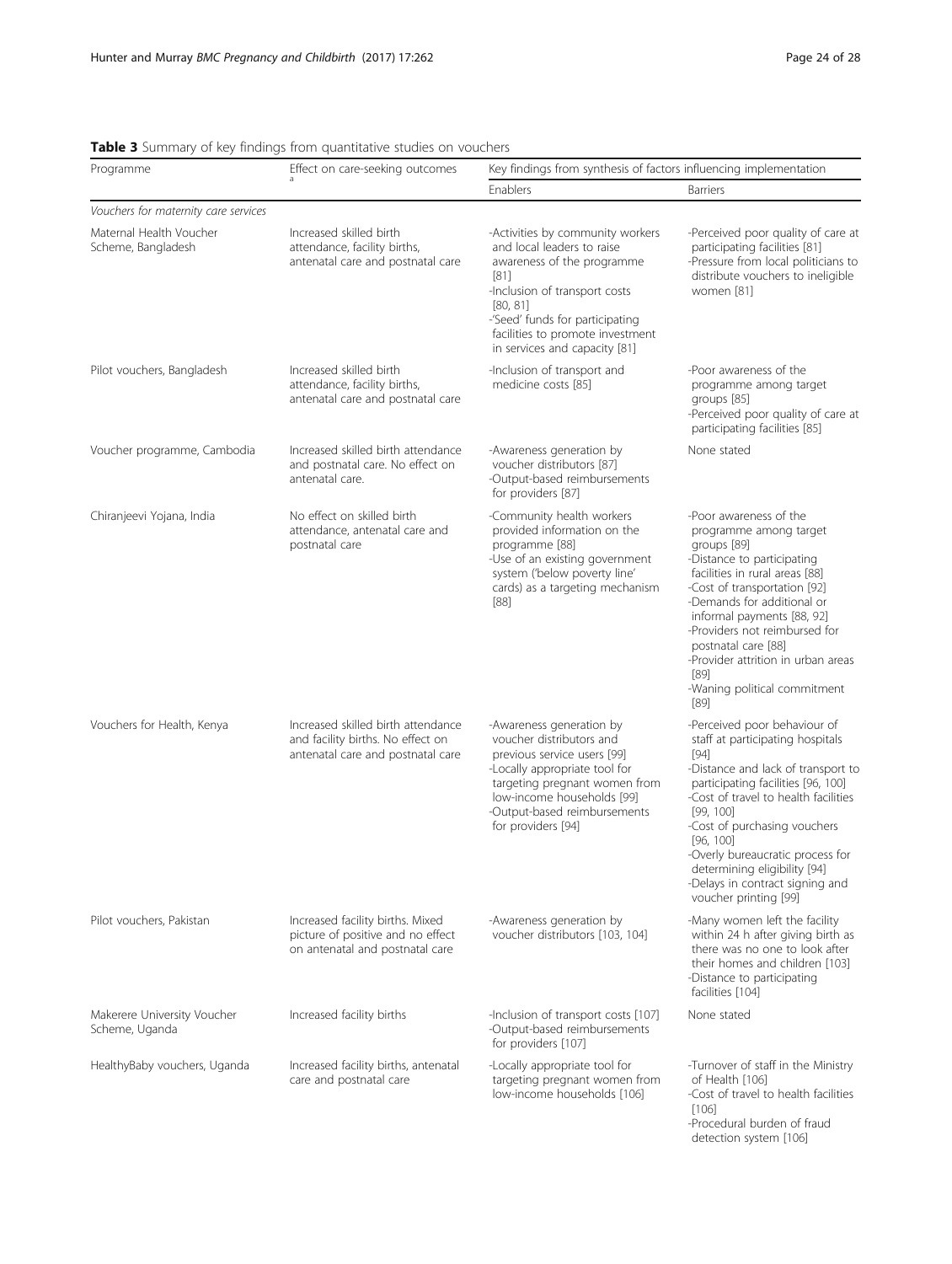## <span id="page-24-0"></span>Table 3 Summary of key findings from quantitative studies on vouchers (Continued)

|                                      |                                              |                                                     | -Inclusion (based on<br>geographical needs) of facilities<br>that did not meet minimum<br>quality requirements [106]                                                                                         |
|--------------------------------------|----------------------------------------------|-----------------------------------------------------|--------------------------------------------------------------------------------------------------------------------------------------------------------------------------------------------------------------|
| Vouchers for merit goods             |                                              |                                                     |                                                                                                                                                                                                              |
| Tanzanian National Voucher<br>Scheme | Increased use of<br>insecticide-treated nets | -Awareness generation by service<br>providers [109] | -Distribution of vouchers during<br>antenatal care visits misses<br>women who do not seek formal<br>antenatal care [109]<br>-Cost of purchasing<br>insecticide-treated net<br>(even at a reduced rate) [109] |

<sup>a</sup>See systematic review for further details of effect on care-seeking outcomes [[14\]](#page-25-0)

experience of coercion when birth in a health facility becomes a conditionality for women to receive state welfare payments. There is comparatively little evidence on the implementation of unconditional cash transfers as part of maternal and neonatal health programmes, despite growing interest in these within the international development community. Similarly, comparative research on alternative forms of financing, such as health equity funds, would provide useful insights. Furthermore, research on policy processes and the reasons for introducing DSF schemes rather than efforts to remove user fees or improve supply-side quality of care could also help to generate understanding of the role of these initiatives, how they become sustainable and where they fit (or do not fit) with plans to achieve equitable universal health coverage.

#### Abbreviations

ASHA: Accredited social health activists; DSF: Demand-side financing; EPHPP: Effective Public Health Practice Project; GIZ: German Agency for International Cooperation; HIV: Human immunodeficiency virus; PANES: Plan de Atención Nacional a la Emergencia Social; SURE: Supporting the Use of Research Evidence framework; USD: US dollars

#### Acknowledgements

We thank Helen Smith (Liverpool School of Tropical Medicine) and Anayda Portela (World Health Organization) for coordinating this series and for their feedback on this article. The linked systematic review was an update of an earlier review that was commissioned and funded by the Australian Agency for International Development and assisted by the Joanna Briggs Institute. We thank Debra Bick (King's College London), Ramila Bisht (Jawaharlal Nehru University) and Tim Ensor (University of Leeds) for their extensive work on that earlier review.

#### Funding

This article and the linked systematic review were funded by the World Health Organization's Department of Maternal, Newborn, Child and Adolescent Health as part of a series of reviews on health promotion interventions.

#### Availability of data and materials

Data sharing is not applicable to this article because no datasets were generated or analysed during the current study

#### Authors' contributions

Both authors contributed equally to the study design and data analysis. BMH prepared the first draft and revised subsequent versions, and SFM contributed to the writing of all drafts. Both authors gave final approval for the paper to be published, and are accountable for all aspects of the work.

#### Ethics approval and consent to participate

Ethics approval and consent to participate are not applicable to this article because this is a secondary analysis of existing data that are available in published studies that are listed in the references section.

#### Consent for publication

Not applicable

#### Competing interests

The authors declare that they have no competing interests.

#### Publisher's Note

Springer Nature remains neutral with regard to jurisdictional claims in published maps and institutional affiliations.

#### Received: 24 November 2015 Accepted: 4 August 2017 Published online: 31 August 2017

#### References

- 1. Bohren MA, Hunter EC, Munthe-Kaas HM, Souza JP, Vogel JP, Gulmezoglu AM. Facilitators and barriers to facility-based delivery in low- and middle-income countries: a qualitative evidence synthesis. Reprod Health. 2014;11:71.
- 2. Thaddeus S, Maine D. Too far to walk: maternal mortality in context. Soc Sci Med. 1994;38:1091–110.
- 3. Borghi J, Ensor T, Somanathan A, Lissner C, Mills A. Mobilising financial resources for maternal health. Lancet. 2006;368:1457–65.
- 4. Ensor T, Cooper S. Overcoming barriers to health service access: influencing the demand side. Health Policy Plan. 2004;19:69–79.
- 5. Krishna A. One illness away : why people become poor and how they escape poverty. Oxford: Oxford University Press; 2010.
- 6. Murray SF, Hunter B, Bisht R, Ensor T, Bick D. Demand-side financing measures to increase maternal health service utilisation and improve health outcomes: a systematic review of evidence from low- and middle-income countries. Joanna Briggs Institute Library of Systematic Reviews. 2012;10:4165–567.
- 7. Murray SF, Hunter BM, Bisht R, Ensor T, Bick D. Effects of demand-side financing on utilisation, experiences and outcomes of maternity care in low- and middle-income countries: a systematic review. BMC Pregnancy Childbirth. 2014;14:30.
- 8. Bellows NM, Bellows BW, Warren C. The use of vouchers for reproductive health services in developing countries: systematic review. Tropical Med Int Health. 2011;16:84–96.
- 9. Glassman A, Duran D, Fleisher L, Singer D, Sturke R, Angeles G, Charles J, Emrey B, Gleason J, Mwebsa W, Saldana K, Yarrow K, Koblinsky M. Impact of conditional cash transfers on maternal and newborn health. J Health Popul Nutr. 2013;31:48–66.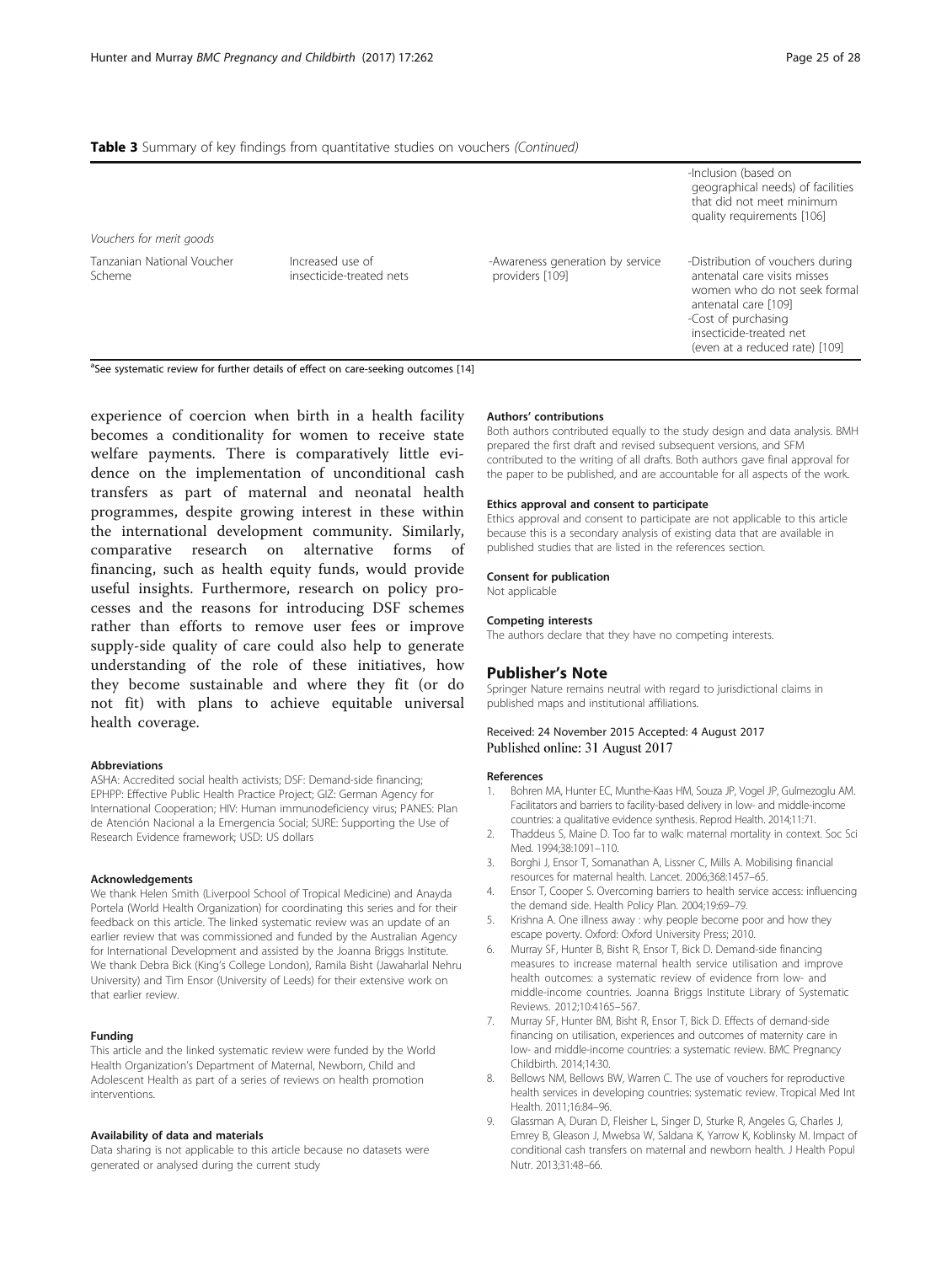- <span id="page-25-0"></span>10. Gopalan SS, Mutasa R, Friedman J, Das A. Health sector demand-side financial incentives in low- and middle-income countries: a systematic review on demand- and supply-side effects. Soc Sci Med. 2014;100:72–83.
- 11. Lagarde M, Haines A, Palmer N. Conditional cash transfers for improving uptake of health interventions in low- and middle-income countries: a systematic review. JAMA. 2007;298:1900–10.
- 12. Meyer C, Bellows N, Campbell M, Potts M: The Impact of Vouchers on the Use and Quality of Health Goods and Services in Developing Countries: A systematic review 2011; 2011.
- 13. Brody CM, Bellows N, Campbell M, Potts M. The impact of vouchers on the use and quality of health care in developing countries: a systematic review. Glob Public Health. 2013;8:363–88.
- 14. Hunter BM, Portela A, Bick D. The effects of cash transfers and vouchers on the use and quality of maternity care services: a systematic review. PLoS One. 2017;12(3):e0173068.
- 15. Joanna Briggs Institute: JBI SUMARI. 2015[.http://joannabriggs.org/sumari.](http://joannabriggs.org/sumari.html) [html.](http://joannabriggs.org/sumari.html) Accessed 21 Jan 2015.
- 16. The SURE Collaboration. SURE Guides for Preparing and Using Evidence-Based Policy Briefs: identifying and addressing barriers to implementing policy options. Geneva: World Health Organization; 2011.
- 17. Guanais FC. The combined effects of the expansion of primary health care and conditional cash transfers on infant mortality in Brazil, 1998-2010. Am J Public Health. 2013;103:2000–6.
- 18. Shei A. Brazil's conditional cash transfer program associated with declines in infant mortality rates. Health Aff. 2013;32:1274–81.
- 19. De Brauw A, Peterman A: Can Conditional Cash Transfers Improve Maternal Health and Birth Outcomes? 2011. Washington D. C.: International Food Policy Research Institute (IFPRI); 2011.
- 20. Gutierrez JP: Evaluacion Externa de Impacto del Programa de Transferencias Monetarias Condicionadas: Mi Familia Progresa. 2011. Washington D.C.: Banco Interamericano de Desarrollo; 2011.
- 21. Morris SS, Flores R, Olinto P, Medina JM. Monetary incentives in primary health care and effects on use and coverage of preventive health care interventions in rural Honduras: cluster randomised trial. Lancet. 2004;364:2030–7.
- 22. Balasubramanian P, Ravindran TKS. Pro-poor maternity benefit schemes and rural women findings from Tamil Nadu. Econ Polit Wkly. 2012;47:19–22.
- 23. Public Health Resource Network: Towards Universalisation of Maternity Entitlements: An Exploratory Case Study of the Dr. Muthulakshmi Maternity Assistance Scheme, Tamil Nadu. 2010. New Delhi, India: Public Health Resource Network; 2010.
- 24. Alatas V, Cahyadi N, Ekasari E, Harmoun S, Hidayat B, Janz E, Jellema J, Tuhiman H, Wai-Poi M. Program Keluarga Harapan: main findings from the impact evaluation of Indonesia's pilot household conditional cash transfer program. 2011. New York: World Bank; 2011.
- 25. Febriany V, Toyamah N, Sodo J, Budiyati S: Qualitative Impact Study for PNPM-Generasi and PKH on the Provision and the Utilization of the Maternal and Child Health Services and Basic Education Services in the Provinces of West Java and East Nusa Tenggara. Jakarta, Indonesia: The SMERU Research Institute; 2011.
- 26. Triyana M: Do Health Care Providers Respond to Demand-Side Incentives? Evidence from Indonesia 2014. Chicago, IL: University of Chicago; 2014.
- 27. Barber SL. Mexico's conditional cash transfer programme increases cesarean section rates among the rural poor. Eur J Pub Health. 2010;20:383–8.
- Barber SL, Gertler PJ. The impact of Mexico's conditional cash transfer programme, Oportunidades, on birthweight. Tropical Med Int Health. 2008;13:1405–14.
- 29. Barber SL, Gertler PJ. Empowering women to obtain high quality care: evidence from an evaluation of Mexico's conditional cash transfer programme. Health Policy Plan. 2009;24:18–25.
- 30. Barham T. A healthier start: the effect of conditional cash transfers on neonatal and infant mortality in rural Mexico. J Dev Econ. 2011;94:74–85.
- 31. Hernandez Prado B, Ramirez D, Moreno H, Laird N. In: Hernandez Prado B, Cuernavaca HAM, editors. Evaluación del impacto de Oportunidades en la mortalidad materna e infantil In Evaluación externa de impacto del Programa Oportunidades 2003. Mexico: Instituto Nacional de Salud Pública; 2004a.
- 32. Hernandez Prado B, Salomon JEU, Villalobos MDR, Figueroa JL. Impact of Oportunidades on the reproductive health of its beneficiary population. External Evaluation of the Impact of the Human Development Program Oportunidades 2004b. Cuernavaca, Mexico: Instituto Nacional de Salud Publica; 2004b.
- 33. Sosa-Rubâi SG, Walker D, Servâan E, Bautista-Arredondo S. Learning effect of a conditional cash transfer programme on poor rural women's selection of delivery care in Mexico. Health Policy Plan. 2011;26:496–507.
- 34. Urquieta J, Angeles G, Mroz T, Lamadrid-Figueroa H, Hernández B. Impact of oportunidades on skilled attendance at delivery in rural areas. Econ Dev Cult Chang. 2009;57:539–58.
- 35. Amarante V, Manacorda M, Miguel E, Vigorito A: Do Cash Transfers Improve Birth Outcomes? Evidence from Matched Vital Statistics, Social Security and Program Data 2011. Cambridge, MA: National Bureau of Economic Research; 2011.
- 36. Handa S, Peterman A, Seidenfeld D, Tembo G. Income transfers and maternal health: evidence from a national randomized social cash transfer program in Zambia. Health Econ. 2015;
- 37. Hemminki E, Long Q, Zhang W-H, Wu Z, Raven J, Tao F, Yan H, Wang Y, Klemetti R, Zhang T, Regushevskaya E, Tang S. Impact of financial and educational interventions on maternity care: results of cluster randomized trials in rural China, CHIMACA. Maternal & Child Health Journal. 2013;17:208–21.
- 38. Amudhan S, Mani K, Rai SK, Pandav CS, Krishnan A. Effectiveness of demand and supply side interventions in promoting institutional deliveries–a quasiexperimental trial from rural north India. Int J Epidemiol. 2013;42:769–80.
- 39. Carvalho N, Thacker N, Gupta SS, Salomon JA. More evidence on the impact of India's conditional cash transfer program, Janani Suraksha Yojana: quasiexperimental evaluation of the effects on childhood immunization and other reproductive and child health outcomes. PLoS One. 2014;9
- 40. Chaturvedi S, De Costa A, Raven J. Does the Janani Suraksha Yojana cash transfer programme to promote facility births in India ensure skilled birth attendance? A qualitative study of intrapartum care in Madhya Pradesh. Glob Health Action. 2015;8:27427–7.
- 41. Chaturvedi S, Randive B. In Reaching the Unreached: Rapid Assessment Studies of Health Programmes Implementation in India. In: Hagopian A, House P, Das A, editors. Are arrangements for public private partnerships for emergency obstetric care services adequate under JSY? A study in Ahmednagar District, Maharashtra. New Delhi: Nidhi Books; 2009.
- 42. Chaturvedi S, Randive B. Public private partnerships for emergency obstetric care: lessons from Maharashtra. Indian J Community Med. 2011;36:21–6.
- 43. Chaturvedi S, Upadhyay S, De Costa A, Raven J. Implementation of the partograph in India's JSY cash transfer programme for facility births: a mixed methods study in Madhya Pradesh province. BMJ Open. 2015;5:e006211–1.
- 44. Coffey D. Costs and consequences of a cash transfer for hospital births in a rural district of Uttar Pradesh, India. Soc Sci Med. 2014;114:89–96.
- 45. Dasgupta J. Experiences with Janani Suraksha Yojana in Uttar Pradesh: analysis of case studies by SAHAYOG and partners Reviewing Two Years of NRHM 2007. Centre for Health and Social Justice: New Delhi; 2007.
- 46. Devadasan N, Elias MA, John D, Grahacharya S, Ralte L. A conditional cash assistance programme for promoting institutional deliveries among the poor in India: process evaluation results. Health Services Organisation & Policy. 2008;24:257–73.
- 47. Gopalan SS, Durairaj V. Addressing maternal healthcare through demand side financial incentives: experience of Janani Suraksha Yojana program in India. BMC Health Serv Res. 2012;12:319–9.
- 48. Gupta A. Study of maternal health Care Services for the Rural Poor in Bihar Reviewing Two Years of NRHM 2007. New Delhi: Centre for Health and Social Justice; 2007.
- 49. Hangmi PZM, Kuki J. In Reaching the Unreached: Rapid Assessment Studies of Health Programmes Implementation in India. In: Hagopian A, House P, Das A, editors. Role of JSY in institutional delivery. A study in Churachandpur District, Manipur. New Delhi: Nidhi Books; 2009.
- 50. Human Rights Watch. No tally of the anguish: accountability in maternal health care in India. New York: Human Rights Watch; 2009.
- 51. Joshi S, Sivaram A. Does it pay to deliver? An evaluation of India's safe motherhood program. World Dev. 2014;64:434–47.
- 52. Khan ME, Hazra A, Bhatnagar I. Impact of Janani Suraksha Yojana on selected family health behaviours in rural Uttar Pradesh. J Fam Welf. 2010;56
- 53. Krishna A, Ananthpur K. Reasons for seeking (and not seeking) institutional health care: a qualitative examination in 12 villages of Karnataka. 2011. Durham, NC: Working Paper, Sanford School of Public Policy, Duke University; 2011.
- 54. Kumar D, Manisha Dwivedi A. In Reaching the Unreached: Rapid Assessment Studies of Health Programmes Implementation in India. In: Hagopian A, House P, Das A, editors. Has Janani Suraksha Yojana stimulated institutional delivery? A study in Una district of Himachal Pradesh. New Delhi: Nidhi Books; 2009.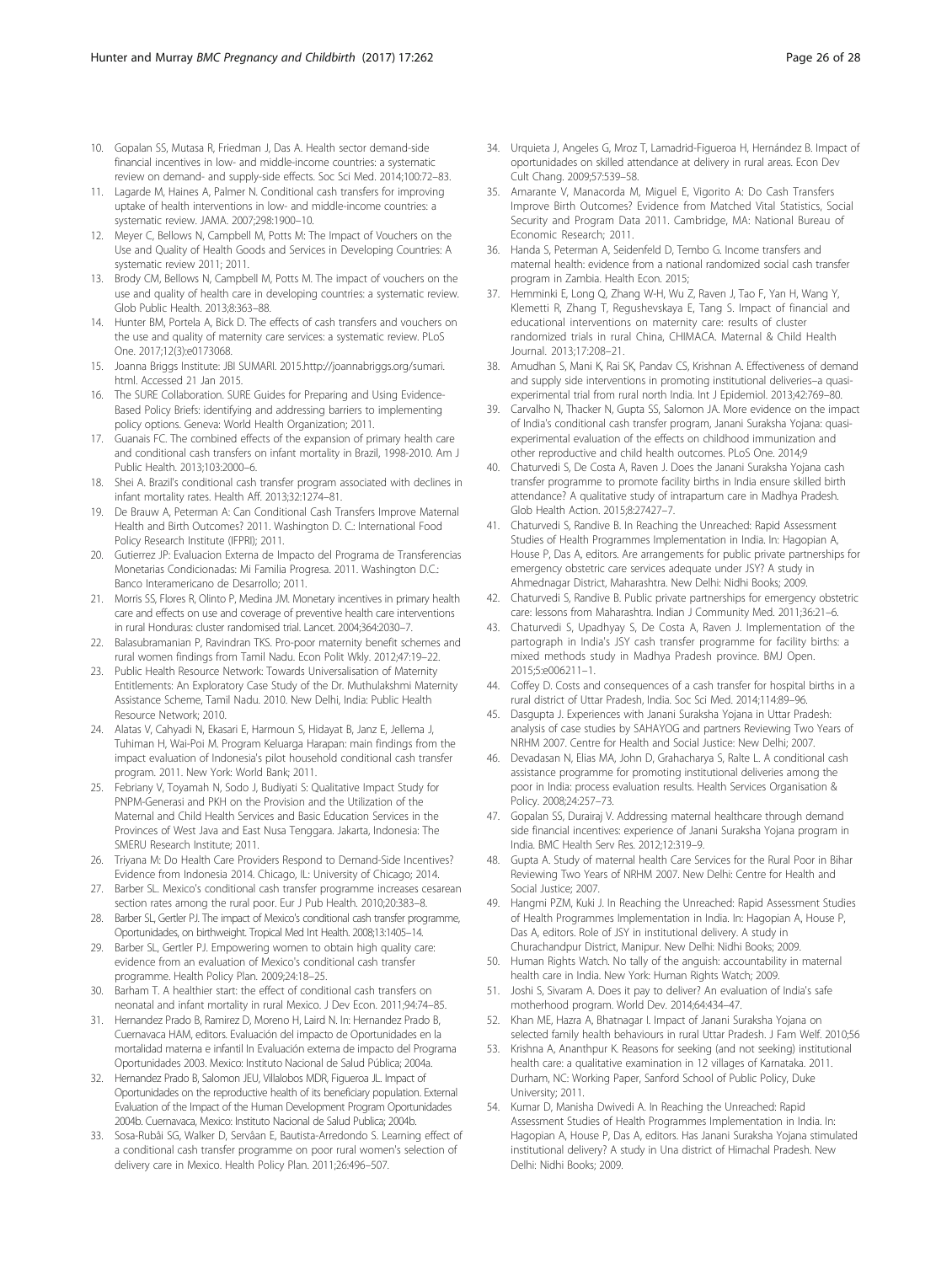- <span id="page-26-0"></span>55. Lim SS, Dandona L, Hoisington JA, James SL, Hogan MC, Gakidou E. India's Janani Suraksha Yojana, a conditional cash transfer programme to increase births in health facilities: an impact evaluation. Lancet. 2010;375:2009–23.
- 56. Lodh A, Haque M, Singh P, Singh Dipu D, Kumar S, Bhatia GP. In Reaching the Unreached: Rapid Assessment Studies of Health Programmes Implementation in India. In: Hagopian A, House P, Das A, editors. To what extent are ASHAs able to perform their assigned roles? A study of Muzaffarpur District in Bihar. New Delhi: Nidhi Books; 2009.
- 57. Mazumdar S, Powell-Jackson T, Mills A. Financial incentives in health: new evidence from India's Janani Suraksha Yojana. 2012. London: Working paper, London School of Hygiene & Tropical Medicine; 2012.
- 58. Nandan D, Malini S, Tripathy RM, Khatter P, Nair KS, Tekhre YL, Dhar N. A rapid appraisal on functioning of Janani Suraksha Yojana in South Orissa. 2008. New Delhi: National Institute of Health and Family Welfare; 2008.
- 59. Nandan D, Mohapatra B, Datta U, Gupta S, Tiwari VK, Nair KS, Adhish V. An assessment of functioning and impact of Janani Suraksha Yojana in Orissa. 2008. National Institute of Health and Family Welfare: New Delhi; 2008.
- 60. Purohit N, Mehra V, Govil D. Tracking benefits of Janani Suraksha Yojana-a maternal cash transfer scheme: evidence from Rajasthan, India. J Health Manag. 2014;16:289–302.
- 61. Rai SK, Dasgupta R, Das MK, Singh S, Devi R, Arora NK. Determinants of utilization of services under MMJSSA scheme in Jharkhand 'Client Perspective': a qualitative study in a low performing state of India. Indian J Public Health. 2012;55:254–9.
- 62. Randive B, Diwan V, De Costa A. India's conditional cash transfer Programme (the JSY) to promote institutional birth: is there an association between institutional birth proportion and maternal mortality? PLoS One. 2013;8:e67452–2.
- 63. Santhya KG, Jejeeboy SJ, Acharya R, Francis Zavier AJ. Effects of the Janani Suraksha Yojana on maternal and newborn care practices: women's experiences in Rajasthan. 2011. Population Council: New Delhi; 2011.
- 64. Santhya KG, Jejeeboy SJ, Francis Zavier AJ. Implementing the Janani Suraksha Yojana: perspectives and experiences of accredited social health activists in Rajasthan. 2011b. Population Council: New Delhi; 2011b.
- 65. Singh S, Chaturvedi R. Meeting the health needs of the poor: social audit in Uttar Pradesh. Reviewing Two Years of NRHM 2007. New Delhi: Centre for Health and Social Justice; 2007.
- 66. Sri BS, NS Khanna R. An investigation of maternal deaths following public protests in a tribal district of Madhya Pradesh, central India. Reproductive Health Matters. 2012;20:11–20.
- 67. Uttekar BP, Barge S, Deshpande Y, Uttekar V, Sharma J, Shahane S. Assessment of Janani Suraksha Yojana in Himanchal Pradesh. Vadodara, Gujarat: Centre for Operations Research & Training; 2007a.
- 68. Uttekar BP, Barge S, Khan W, Deshpande Y, Uttekar V, Sharma J, Chakrawar B, Shahane S. Assessment of ASHA and Janani Suraksha Yojana in Rajasthan. Vadodara, Gujarat: Centre for Operations Research & Training; 2007d.
- 69. Uttekar BP, Kumar N, Uttekar V, Sharma J, Shahane S: Assessment of Janani Suraksha Yojana in Assam. 2007e. Vadodara, Gujarat: Centre for Operations Research & Training; 2007e.
- 70. Uttekar BP, Kumar N, Uttekar V, Sharma J, Shahane S. Assessment of Janani avam Bal Suraksha Yojana in Bihar. Vadodara, Gujarat: Centre for Operations Research & Training; 2008b.
- 71. Uttekar BP, Uttekar V, Chakrawar B, Sharma J, Shahane S. Assessment of Janani Suraksha Yojana in West Bengal. Vadodara, Gujarat: Centre for Operations Research & Training; 2007b.
- 72. Uttekar BP, Uttekar V, Chakrawar BB, Sharma J, Shahane S. Assessment of ASHA and Janani Suraksha Yojana in Orissa. Vadodara, Gujarat: Centre for Operations Research & Training; 2007c.
- 73. Uttekar BP, Uttekar V, Chakrawar BB, Sharma J, Shahane S. Assessment of Janani Suraksha Yojana in Uttar Pradesh. Vadodara, Gujarat: Centre for Operations Research & Training; 2008a.
- 74. Vora KS: Implementation of Janani Suraksha Yojana and other maternal health policies in two Indian states: predictors of maternal health service utilization among poor rural women. 2012.
- 75. Powell-Jackson T, Hanson K. Financial incentives for maternal health: impact of a national programme in Nepal. J Health Econ. 2012;31:271–84.
- 76. Powell-Jackson T, Morrison J, Tiwari S, Neupane BD, Costello AM. The experiences of districts in implementing a national incentive programme to promote safe delivery in Nepal. BMC Health Serv Res. 2009;9:97.
- 77. Powell-Jackson T, Neupane BD, Tiwari S, Tumbahangphe K, Manandhar D, Costello AM. The impact of Nepal's national incentive programme to

promote safe delivery in the district of Makwanpur. Adv Health Econ Health Serv Res. 2009;21:221–49.

- 78. Okoli U, Morris L, Oshin A, Pate MA, Aigbe C, Muhammad A. Conditional cash transfer schemes in Nigeria: potential gains for maternal and child health service uptake in a national pilot programme. BMC Pregnancy And Childbirth. 2014;14:408–8.
- 79. Ahmed S, Khan MM. A maternal health voucher scheme: what have we learned from the demand-side financing scheme in Bangladesh? Health Policy Plan. 2011;26:25–32.
- 80. Ahmed S, Khan MM. Is demand-side financing equity enhancing? Lessons from a maternal health voucher scheme in Bangladesh. Soc Sci Med. 2011;72:1704–10.
- 81. Hatt L, Nguyen H, Sloan N, Miner S, Magvanjav O, Sharma A, Chowdhury J, Chowdhury R, Paul D, Islam M, Wang H. Economic Evaluation of Demand-Side Financing (DSF) for Maternal Health in Bangladesh. In: Review, Analysis and Assessment of Issues Related to Health Care Financing and Health Economics in Bangladesh 2010. Bethesda, MD: Abt Associates; 2010.
- 82. Koehlmoos TLP, Ashraf A, Kabir H, Islam Z, Gazi R, Saha NC, Khyang J: Rapid Assessment of Demand-side Financing Experiences in Bangladesh. 2008. Dhaka: International Centre for Diarrhoeal Disease Research, Bangladesh (ICDDR,B); 2008.
- 83. Nguyen H, Hatt L, Islam M, Sloan N, Chowdhury J, Schmidt J-O, Hossain A, Wang H. Encouraging maternal health service utilization: an evaluation of the Bangladesh voucher program. Soc Sci Med. 2012;74:989–96.
- Reproductive Health Vouchers Evaluation Team. The reproductive health vouchers program in Bangladesh. Summary of findings from baseline evaluation survey, Working draft. Population Council. 2011;2011
- 85. Rob U, Rahman M, Bellows B. Using vouchers to increase access to maternal healthcare in Bangladesh. Int Q Community Health Educ. 2009;30:293–309.
- 86. Ir P, Horemans D, Souk N, Van Damme W. Using targeted vouchers and health equity funds to improve access to skilled birth attendants for poor women: a case study in three rural health districts in Cambodia. BMC Pregnancy Childbirth. 2010;10
- 87. Van de Poel E, Flores G, Ir P, O'Donnell O, van Doorslaer E. Can vouchers deliver? An evaluation of subsidies for maternal health care in Cambodia. Bull World Health Organ. 2014;92:331–9.
- 88. Bhat R, Mavalankar DV, Singh PV, Singh N. Maternal healthcare financing: Gujarat's Chiranjeevi scheme and its beneficiaries. J Health Popul Nutr. 2009;27:249–58.
- 89. De Costa A, Vora KS, Ryan K, Sankara Raman P, Santacatterina M, Mavalankar D. The state-led large scale public private partnership 'Chiranjeevi Program' to increase access to institutional delivery among poor women in Gujarat, India: how has it done? What can we learn? PLoS One. 2014;9:e95704.
- 90. Ganguly P, Jehan K, de Costa A, Mavalankar D, Smith H. Considerations of private sector obstetricians on participation in the state led "Chiranjeevi Yojana" scheme to promote institutional delivery in Gujarat. India: a qualitative study BMC Pregnancy Childbirth. 2014;14:352.
- 91. Jega FM. Contracting out to improve maternal health: evaluating the quality of care under the Chiranjeevi Yojana in Gujarat, India. International Health Group: University of Liverpool; 2007.
- 92. Mohanan M, Bauhoff S, La Forgia G, Babiarz KS, Singh K, Miller G. Effect of Chiranjeevi Yojana on institutional deliveries and neonatal and maternal outcomes in Gujarat, India: a difference-in-differences analysis. Bull World Health Organ. 2014;92:187–94.
- 93. Abuya T, Njuki R, Warren CE, Okal J, Obare F, Kanya L, Askew I, Bellows B. A policy analysis of the implementation of a reproductive health vouchers program in Kenya. BMC Public Health. 2012;12:540.
- 94. Amendah DD, Mutua MK, Kyobutungi C, Buliva E, Bellows B. Reproductive health voucher program and facility based delivery in informal settlements in Nairobi: a longitudinal analysis. PLoS One. 2013;8:e80582–2.
- 95. Arur A, Gitonga N, O'Hanlon B, Kundu F, Senkaali M, Ssemujji R: Insights from innovations: lessons from designing and implementing family planning/reproductive health voucher programs in Kenya and Uganda. 2009: Abt Associates Inc.; 2009.
- Bellows B, Kyobutungi C, Mutua MK, Warren C, Ezeh A. Increase in facilitybased deliveries associated with a maternal health voucher programme in informal settlements in Nairobi. Health Policy Plan: Kenya; 2012.
- 97. Njuki R, Abuya T, Kimani J, Kanya L, Korongo A, Mukanya C, Bracke P, Bellows B, Warren CE. Does a voucher program improve reproductive health service delivery and access in Kenya? Health policies, systems and management. BMC Health Serv Res. 2015;15